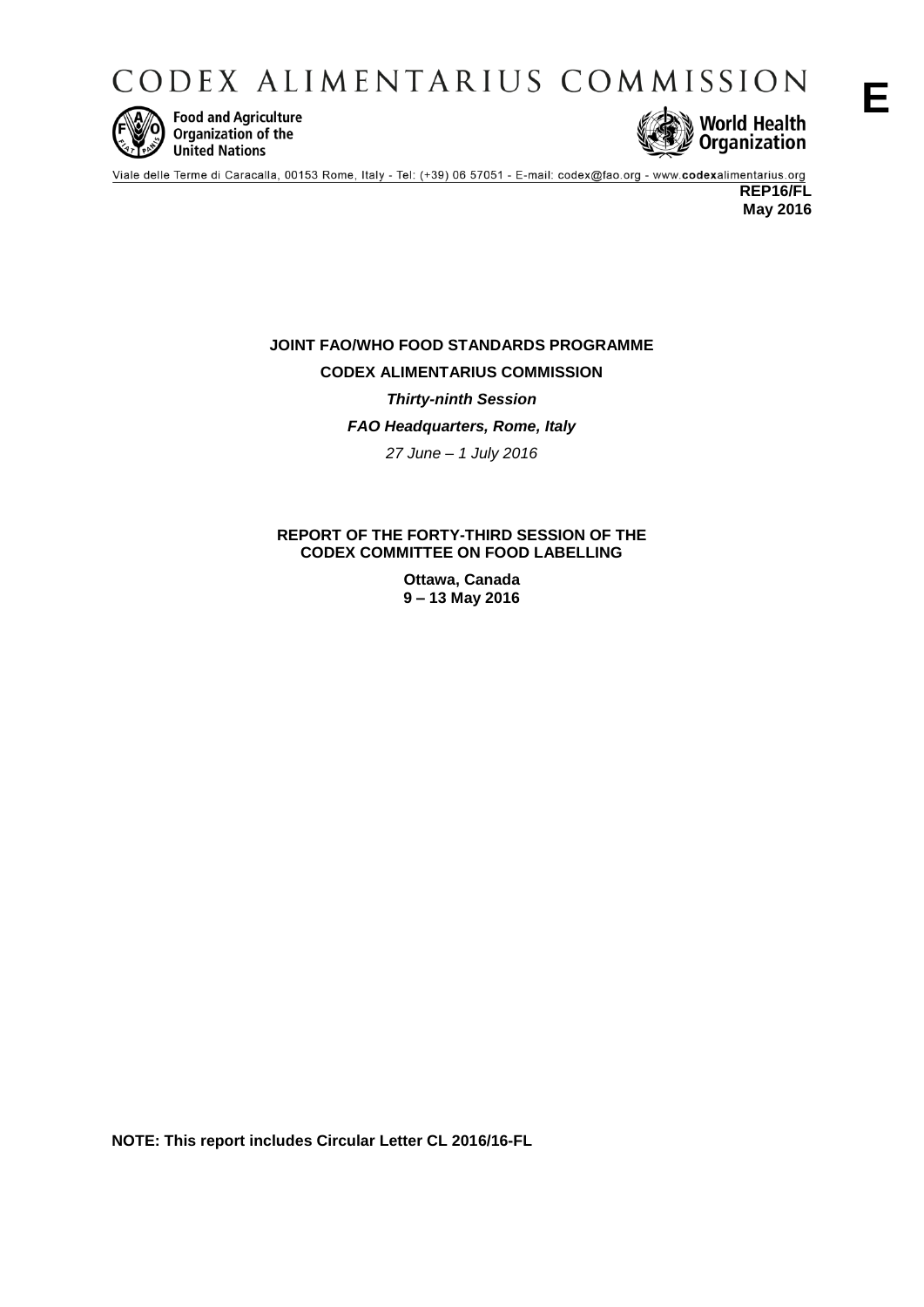CODEX ALIMENTARIUS COMMISSION



**Food and Agriculture** Organization of the **United Nations** 



Viale delle Terme di Caracalla, 00153 Rome, Italy - Tel: (+39) 06 57051 - E-mail: codex@fao.org - www.codexalimentarius.org

**CL 2016/16-FL**

**May 2016**

**TO:** Codex Contact Points Interested International Organizations

**FROM:** Secretariat Codex Alimentarius Commission Joint FAO/WHO Food Standards Programme Viale delle Terme di Caracalla 00153 Rome, Italy E-mail: [codex@fao.org](mailto:codex@fao.org)

# **SUBJECT: Distribution of the Report of the 43rd Session of the Codex Committee on Food Labelling (REP16/FL)**

The Report of the 43rd Session of the Codex Committee on Food Labelling is attached. It will be considered by the 39<sup>th</sup> Session of the Codex Alimentarius Commission (Rome, Italy, 27 June – 1 July 2016).

# **MATTERS FOR ADOPTION BY THE 39TH SESSION OF THE COMMISSION**

# **Proposed Draft texts at Step 5 of the Codex Procedure**

Proposed Draft Revision of the *General Standard for the Labelling of Prepackaged Foods*: Date marking (Para. 49 and Appendix II).

Governments and international organizations wishing to comment on the above document should do so in writing, in conformity with the *Procedure for the Elaboration of Codex Standards and Related Texts*  (Procedural Manual of the Codex Alimentarius Commission) **by email,** to the above address, **before 10 June 2016.**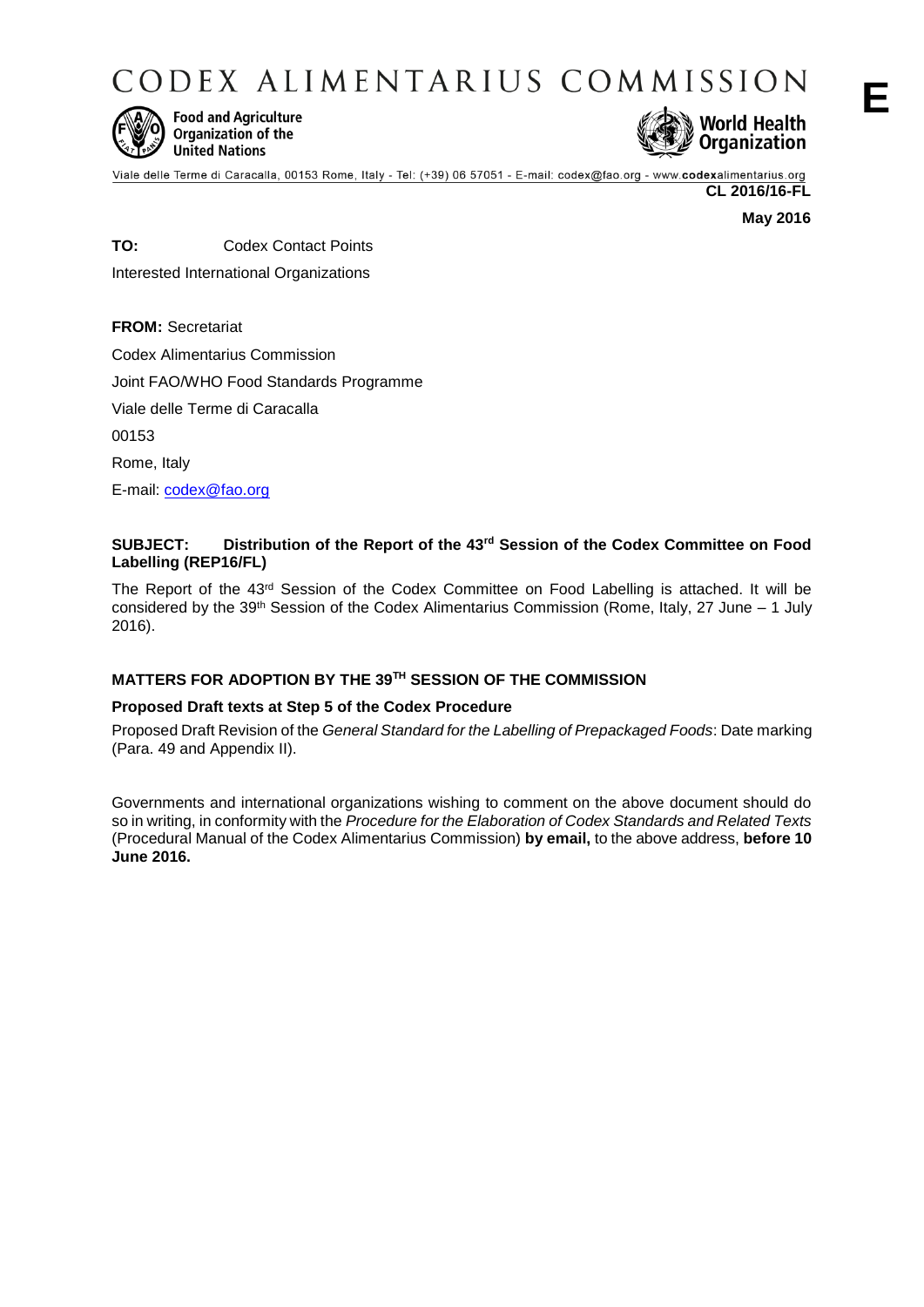# **SUMMARY AND CONCLUSIONS**

The summary and conclusions of the 43rd Session of the Codex Committee on Food Labelling are as follows:

# **Matters for Adoption by CAC39**

The Committee:

Advanced the proposed draft revision of the *General Standard for the Labelling of Prepackaged Foods*: Date Marking to Step 5 for adoption by CAC39 (para 49, Appendix II).

### **Matters for approval by CAC39**

Forwarded the following project document for approval as new work:

Guidance for the labelling on non-retail containers (para.54 and Appendix III).

### **Other matters of interest to CAC39**

The Committee:

proposed that CAC39 identify an appropriate forum to continue work on the proposed draft revision of the *Guidelines for the Production, Processing, Labelling and Marketing of Organically Produced Foods*: Organic Aquaculture or to discontinue this work (para. 27);

discontinued discussion on issues related to internet sales of food (para. 55);

agreed to not proceed with the revision of the *General Guidelines for the Use of the Term "Halal"*  (CAC/GL 24-1997), but to consider a discussion paper on issues surrounding consumer preference claims (paras  $62 - 63$ ).

agreed to prepare discussion papers on front-of-pack labelling (para. 70) and future work of CCFL (para. 71).

# **Matters for other subsidiary bodies**

The Committee:

# **Executive Committee of the Codex Alimentarius Commission (CCEXEC)**

agreed there was no need to develop a particular work management approach, but could consider such an need in the future (para. 6).

# **CCASIA, CCSCH, CCFFV, CCFA**

endorsed the labelling provisions in the standards submitted by CCASIA, CCSCH, CCFFV and CCFA (paras 11 - 22).

### **Committee on Food Import and Export Inspection and Certification Systems (CCFICS)**

agreed not to consider the matter of food integrity/food authenticity, but to wait for discussion and decision from CCFICS (para. 7).

# **Committee on Food Hygiene (CCFH)**

agreed to request advice from CCFH on the appropriateness of the food safety criterion 1 to exempt foods from date marking (para. 42, Appendix II).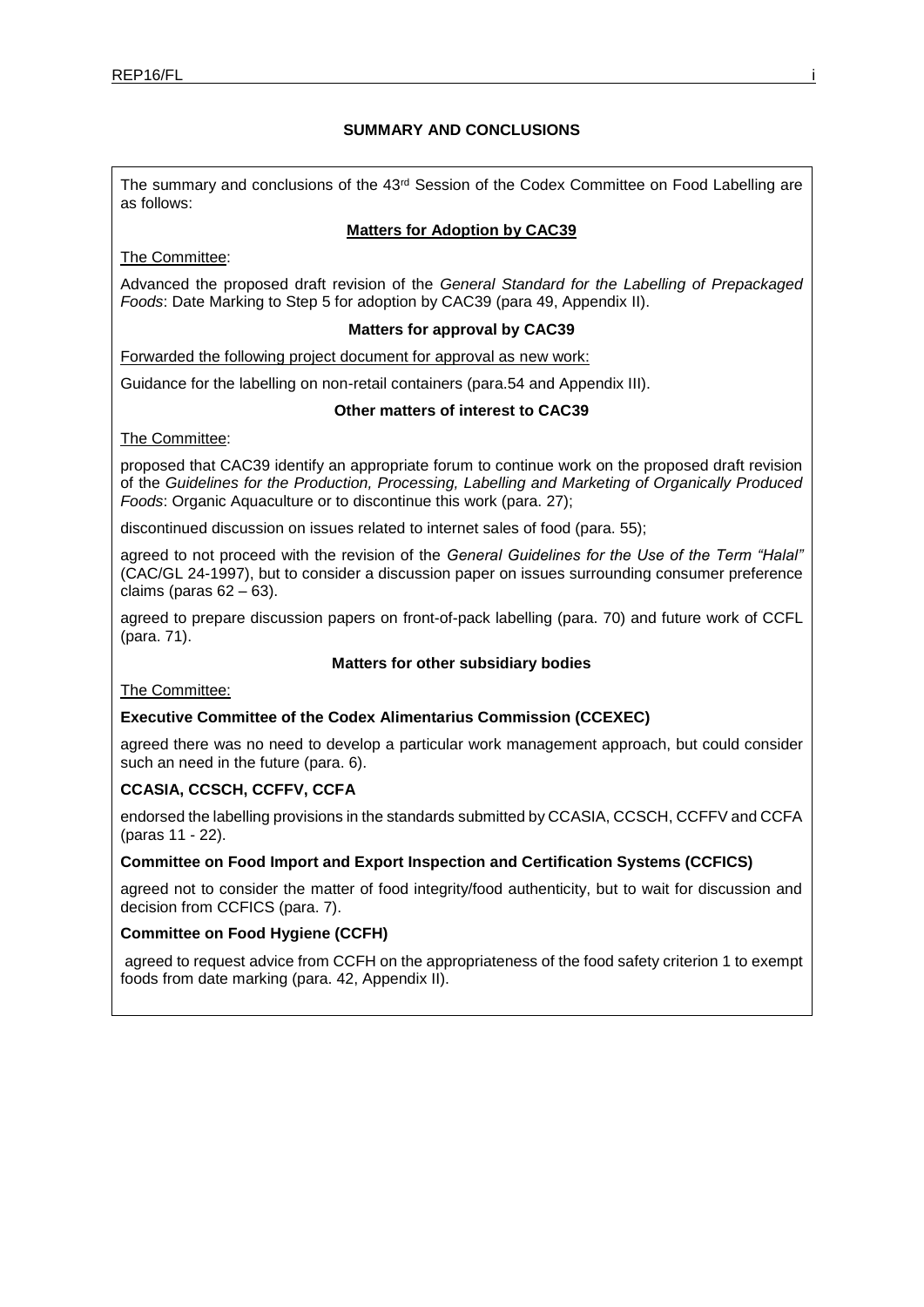# **TABLE OF CONTENTS**

| Page                                                                                       |
|--------------------------------------------------------------------------------------------|
|                                                                                            |
| REPORT OF THE 43RD SESSION OF THE CODEX COMMITTEE ON FOOD LABELLING  Page 1                |
|                                                                                            |
| Paragraph                                                                                  |
|                                                                                            |
|                                                                                            |
|                                                                                            |
|                                                                                            |
| Consideration of labelling provisions in draft Codex standards (Agenda Item 3)11 - 22      |
| Revision of the Guidelines for the Production, Processing, Labelling and Marketing         |
| Revision of the General Standard for the Labelling of Prepackaged Foods:                   |
|                                                                                            |
|                                                                                            |
| Proposal to revise the General Guidelines for the Use of the Term "Halal" (CAC/GL 24-1997) |
| Other Business and Future Work (Agenda Item 9)                                             |
|                                                                                            |
|                                                                                            |

# **APPENDICES**

# **Page**

| Appendix I          | List of Participants                                                                            |    |
|---------------------|-------------------------------------------------------------------------------------------------|----|
| Appendix II         | Proposed draft Revision to the General Standard for the Labelling<br>of Prepackaged Foods       | 30 |
| <b>Appendix III</b> | Project Document: Development of guidance for the labelling of<br>non-retail containers of food | 32 |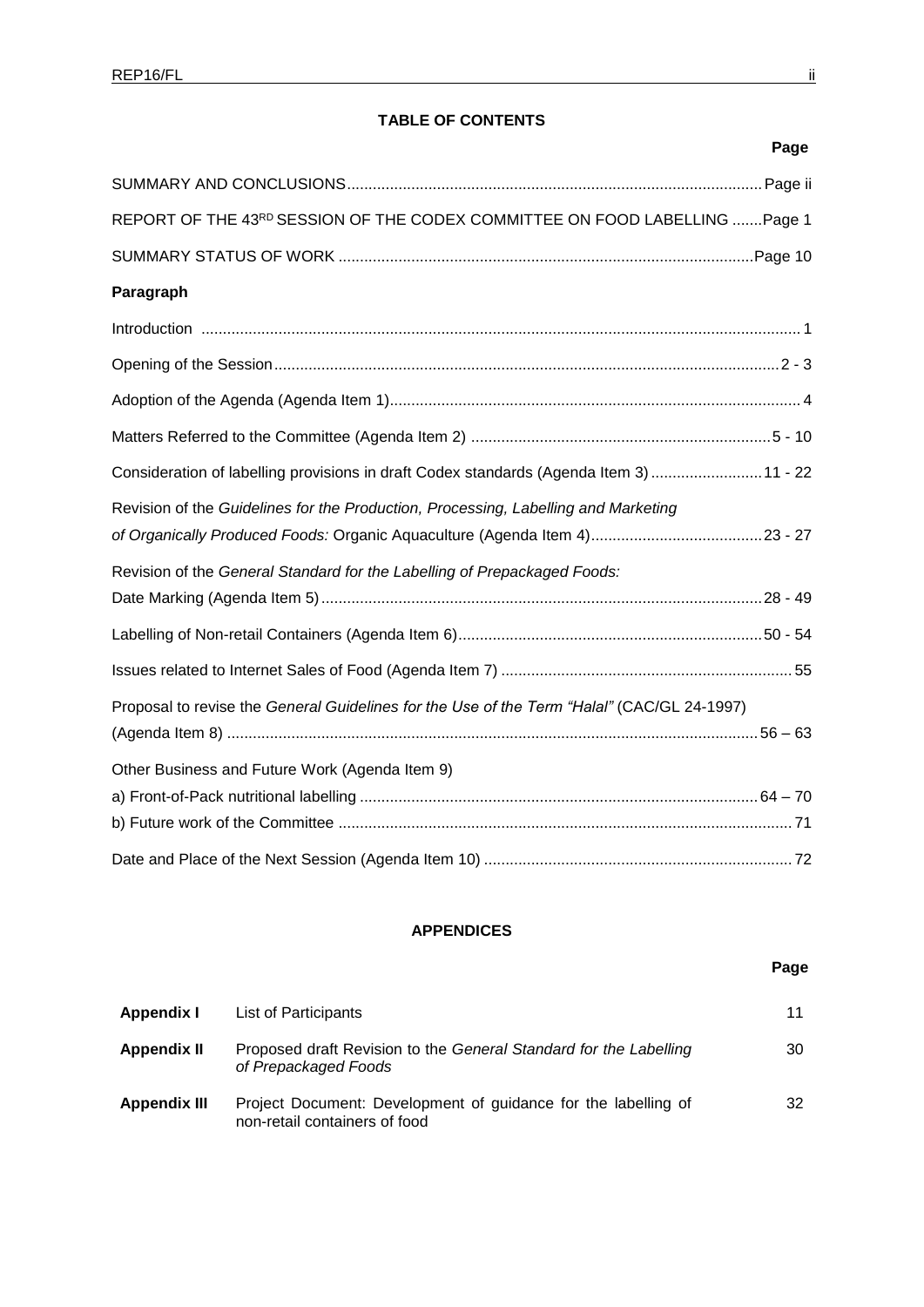# **INTRODUCTION**

1. The Codex Committee on Food Labelling held its Forty-third Session in Ottawa, Ontario, Canada from 9 - 13 May 2016, at the kind invitation of Government of Canada. Ms Lyzette Lamondin, Acting Executive Director Food Import, Export and Consumer Protection Directorate, Canadian Food Inspection Agency chaired the Session. Appendix I contains a complete list of participants.

# **OPENING OF THE SESSION**

2. Mr. Anil Arora, the Assistant Deputy Minister, Health Products and Food Branch, Health Canada, opened the Session and welcomed delegates to Ottawa. He noted that food safety and nutrition were of global concern and impacted on social economic development worldwide. He underscored the importance of evolving robust approaches towards other emerging challenges in food supply chains such as globalization of food trade; rapid product innovation and technologies; evolving science and public expectations. He called upon the Committee to carefully reflect on its future work within the rapidly changing environment and in the context of the Codex Strategic Plan (2014 - 2019).

### **DIVISION OF COMPETENCE<sup>1</sup>**

3. The Committee noted the division of competence between the European Union and its Member States, according to paragraph 5, Rule II of the Rules of Procedure of the Codex Alimentarius Commission, as presented in [CRD 1.](http://www.fao.org/fao-who-codexalimentarius/sh-proxy/en/?lnk=1&url=https%253A%252F%252Fworkspace.fao.org%252Fsites%252Fcodex%252FMeetings%252FCX-714-43%252FCRD%252Ffl43_CRD1e.pdf)

# **ADOPTION OF THE AGENDA (Agenda Item 1)<sup>2</sup>**

4. The Committee adopted the Provisional Agenda as the Agenda for the session.

The Committee also agreed to:

- a) Discuss the following:
	- Matters arising from FAO and WHO under Agenda Item 2.
	- Harmonisation of Principles and Labelling under Agenda Item 9 (proposed by Costa Rica).
	- Front-of-Pack Interpretive Labelling under Agenda Item 9 (proposed by IACFO).
- b) Remove Agenda Item 7 from the Agenda as no paper had been submitted.

# **MATTERS REFERRED TO THE COMMITTEE (Agenda Item 2)<sup>3</sup>**

### **a) Matters referred by CAC and other Codex Subsidiary Bodies**

5. The Committee noted that some matters were for information and others were for consideration under relevant Agenda Items.

### **Work management**

6. The Committee noted that there was no need to develop an approach for the management of the work of CCFL similar to CCFH, as at present, the existing work load did not warrant such a workplan. However the Committee could consider this need in the future.

### **Food Integrity/Food Authenticity**

7. The Committee noted that the matter was due for further consideration by the  $23<sup>rd</sup>$  session of Committee on Food Import and Export Inspection and Certification Systems (CCFICS) and agreed not to consider this matter further, but to wait for the discussion and a decision from CCFICS.

1

<sup>&</sup>lt;sup>1</sup> [CRD 1](http://www.fao.org/fao-who-codexalimentarius/sh-proxy/en/?lnk=1&url=https%253A%252F%252Fworkspace.fao.org%252Fsites%252Fcodex%252FMeetings%252FCX-714-43%252FCRD%252Ffl43_CRD1e.pdf) (Division of competence between the European Union and its Members States)

<sup>&</sup>lt;sup>2</sup> [CX/FL 16/43/1;](http://www.fao.org/fao-who-codexalimentarius/sh-proxy/en/?lnk=1&url=https%253A%252F%252Fworkspace.fao.org%252Fsites%252Fcodex%252FMeetings%252FCX-714-43%252FWD%252Ffl43_01e.pdf) comments of Egypt [\(CRD8\)](http://www.fao.org/fao-who-codexalimentarius/sh-proxy/en/?lnk=1&url=https%253A%252F%252Fworkspace.fao.org%252Fsites%252Fcodex%252FMeetings%252FCX-714-43%252FCRD%252Ffl43_CRD8x.pdf).

<sup>3</sup> [CX/FL 16/43/2;](http://www.fao.org/fao-who-codexalimentarius/sh-proxy/en/?lnk=1&url=https%253A%252F%252Fworkspace.fao.org%252Fsites%252Fcodex%252FMeetings%252FCX-714-43%252FWD%252Ffl43_02e.pdf) [CX/FL 16/43/2 Add.1;](http://www.fao.org/fao-who-codexalimentarius/sh-proxy/en/?lnk=1&url=https%253A%252F%252Fworkspace.fao.org%252Fsites%252Fcodex%252FMeetings%252FCX-714-43%252FWD%252Ffl43_02_add1e.pdf) comments of the European Union [\(CRD4\)](http://www.fao.org/fao-who-codexalimentarius/sh-proxy/en/?lnk=1&url=https%253A%252F%252Fworkspace.fao.org%252Fsites%252Fcodex%252FMeetings%252FCX-714-43%252FCRD%252Ffl43_CRD4x.pdf); Kenya [\(CRD5\)](http://www.fao.org/fao-who-codexalimentarius/sh-proxy/en/?lnk=1&url=https%253A%252F%252Fworkspace.fao.org%252Fsites%252Fcodex%252FMeetings%252FCX-714-43%252FCRD%252Ffl43_CRD5x.pdf); Egypt [\(CRD8\)](http://www.fao.org/fao-who-codexalimentarius/sh-proxy/en/?lnk=1&url=https%253A%252F%252Fworkspace.fao.org%252Fsites%252Fcodex%252FMeetings%252FCX-714-43%252FCRD%252Ffl43_CRD8x.pdf); Codex Secretariat [\(CRD9\)](http://www.fao.org/fao-who-codexalimentarius/sh-proxy/en/?lnk=1&url=https%253A%252F%252Fworkspace.fao.org%252Fsites%252Fcodex%252FMeetings%252FCX-714-43%252FCRD%252Ffl43_CRD9x.pdf); Matters arising from the FAO and WHO [\(CRD 18\)](http://www.fao.org/fao-who-codexalimentarius/sh-proxy/en/?lnk=1&url=https%253A%252F%252Fworkspace.fao.org%252Fsites%252Fcodex%252FMeetings%252FCX-714-43%252FCRD%252Ffl43_CRD18x.pdf).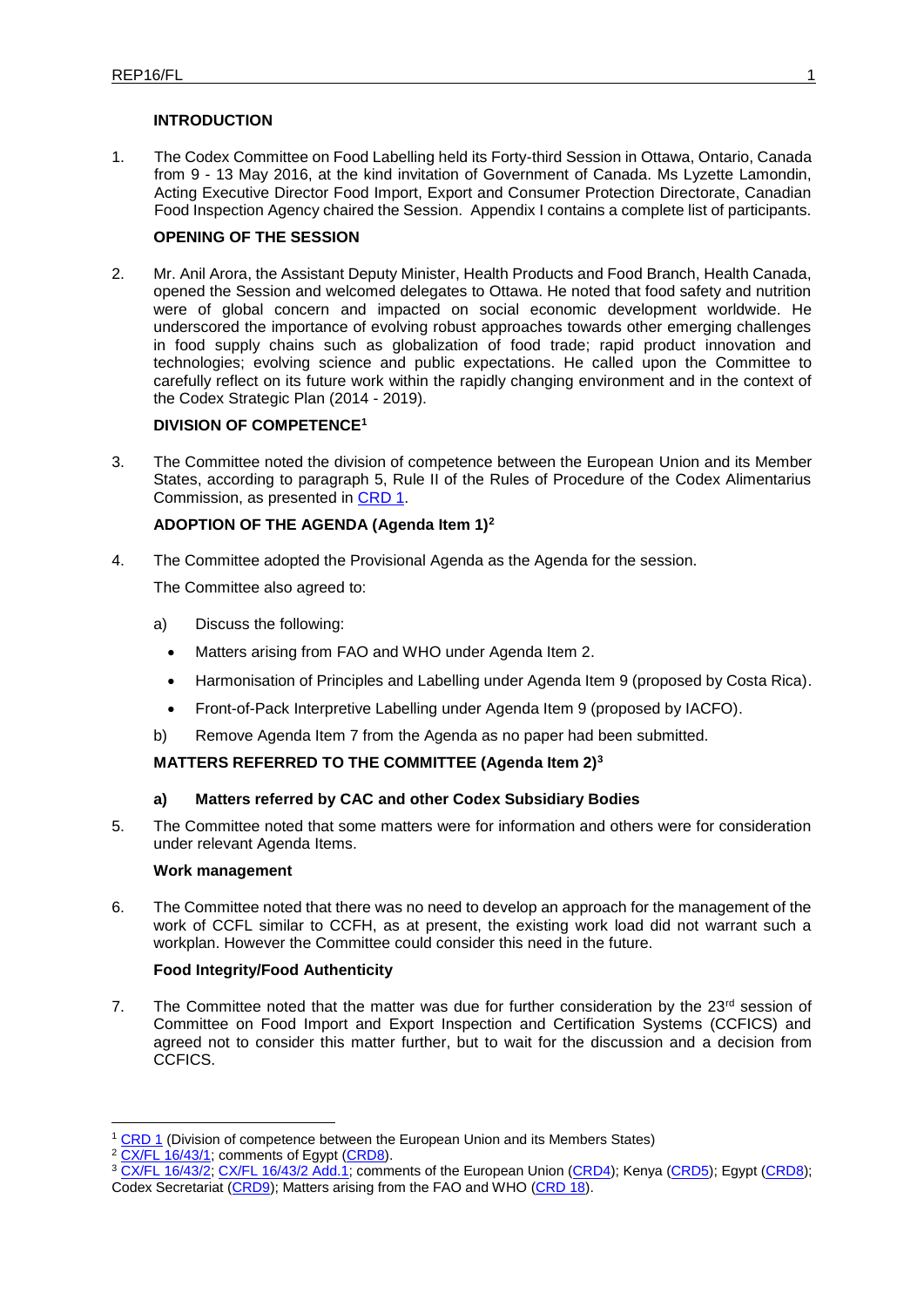# **Revision of Section 4.2.3.4 of CODEX STAN 1-1985**

8. The Committee agreed to consider this request from CCFA under Agenda Item 3.

# **b) Matters of Interest arising from FAO and WHO**

- 9. Referring to [CRD/18,](http://www.fao.org/fao-who-codexalimentarius/sh-proxy/en/?lnk=1&url=https%253A%252F%252Fworkspace.fao.org%252Fsites%252Fcodex%252FMeetings%252FCX-714-43%252FCRD%252Ffl43_CRD18x.pdf) the Representative of FAO informed the Committee of new publications, in particular the FAO Handbook on Food Labelling to be published in the second half of 2016 which follows guidance from the *General Standard for the Labelling of Prepackaged* Foods [\(CODEX](http://www.fao.org/fao-who-codexalimentarius/sh-proxy/en/?lnk=1&url=https%253A%252F%252Fworkspace.fao.org%252Fsites%252Fcodex%252FStandards%252FCODEX%2BSTAN%2B1-1985%252FCXS_001e.pdf) STAN 1-1985).
- 10. The Representative of WHO drew the attention of the Committee to relevant activities of WHO of interest to CCFL in particular: i) the implementation of the "*WHO guideline on sugars intake for adults and children*" (issued in March 2015) by WHO Member States through a number of policy actions. In this respect, the Representative noted that the on-going work of the Codex Committee on Nutrition and Foods for Special Dietary Uses (CCNFSDU) on the development of NRVs-NCD includes: saturated fatty acids, sodium and potassium, but not total sugars, and proposed that CCFL may wish to consider the need for developing the NRV-NCD for total sugars, given the availability of the WHO updated guidelines; ii) the development of guiding principles and guidance framework for implementing "front-of-pack" labelling. The Representative further informed the Committee that a background evidence review paper, and the report of *WHO Technical Meeting on Nutrition Labelling for Promoting Healthy Diets"* held in Lisbon (December 2015) were being finalized for publication; and that a guidance framework manual was being developed to serve as a tool for countries in implementing front-of-pack labelling systems. This was scheduled to be field-tested during the second half of 2016.

# **CONSIDERATION OF LABELLING PROVISIONS IN DRAFT CODEX STANDARDS (Agenda Item 3)<sup>4</sup>**

11. The Committee considered the labelling provisions in the standards and proposed draft standards, endorsed the labelling provisions in the Proposed Draft Standard for Cumin, and considered others as follows:

# **Regional Standard for Non-Fermented Soybean Products**

- 12. The Committee agreed to endorse the labelling provisions with the following amendments to section 8:
	- Para 1: deleted the words "latest edition" and clarified that references made to Codex standards always refer to the latest edition of such standards;
	- Para 2: replaced the words "genetically modified" with "soya bean derived from modern biotechnology" to ensure consistency with existing Codex texts.
- 13. On the use of the term "soybean milk" in the footnote under section 2, the Codex Secretariat clarified that the use of the term had been extensively discussed, and that CCASIA had agreed to remove the term from the main text of the regional standard but to retain it in the footnote. The use of this term in the footnote does not contradict section 4.6 of the *General Standard for the Use of Dairy Terms* (CODEX STAN [206-1999\)](http://www.fao.org/fao-who-codexalimentarius/sh-proxy/en/?lnk=1&url=https%253A%252F%252Fworkspace.fao.org%252Fsites%252Fcodex%252FStandards%252FCODEX%2BSTAN%2B206-1999%252FCXS_206e.pdf) and would therefore not represent an endorsement of the name "soybean milk"; and would not lead to the confusion of consumers in the region where the product was produced or sold.
- 14. The Committee noted the reservation of the Delegation of Argentina on the decision to endorse the labelling provision in para 2 as in their view there was no reason to single out specific production methods.

# **Proposed Draft Standard for Dried Thyme**

-

15. The Committee endorsed the labelling provisions and proposed to delete the word "dried" from section 8.2.1 to ensure consistency with the *General Standard for the Labelling of Prepackaged Foods* [\(CODEX STAN 1-1985\)](http://www.fao.org/fao-who-codexalimentarius/sh-proxy/en/?lnk=1&url=https%253A%252F%252Fworkspace.fao.org%252Fsites%252Fcodex%252FStandards%252FCODEX%2BSTAN%2B1-1985%252FCXS_001e.pdf), which requires the name of the food to be supplemented by words or phrases on the true nature or physical condition of the food only when it is necessary to avoid

<sup>&</sup>lt;sup>4</sup> [CX/FL 16/43/3;](http://www.fao.org/fao-who-codexalimentarius/sh-proxy/en/?lnk=1&url=https%253A%252F%252Fworkspace.fao.org%252Fsites%252Fcodex%252FMeetings%252FCX-714-43%252FWD%252Ffl43_03e.pdf) comments of European Union [\(CRD 4\)](http://www.fao.org/fao-who-codexalimentarius/sh-proxy/en/?lnk=1&url=https%253A%252F%252Fworkspace.fao.org%252Fsites%252Fcodex%252FMeetings%252FCX-714-43%252FCRD%252Ffl43_CRD4x.pdf); Kenya [\(CRD 5\)](http://www.fao.org/fao-who-codexalimentarius/sh-proxy/en/?lnk=1&url=https%253A%252F%252Fworkspace.fao.org%252Fsites%252Fcodex%252FMeetings%252FCX-714-43%252FCRD%252Ffl43_CRD5x.pdf); Ecuador [\(CRD 7\)](http://www.fao.org/fao-who-codexalimentarius/sh-proxy/en/?lnk=1&url=https%253A%252F%252Fworkspace.fao.org%252Fsites%252Fcodex%252FMeetings%252FCX-714-43%252FCRD%252Ffl43_CRD7x.pdf).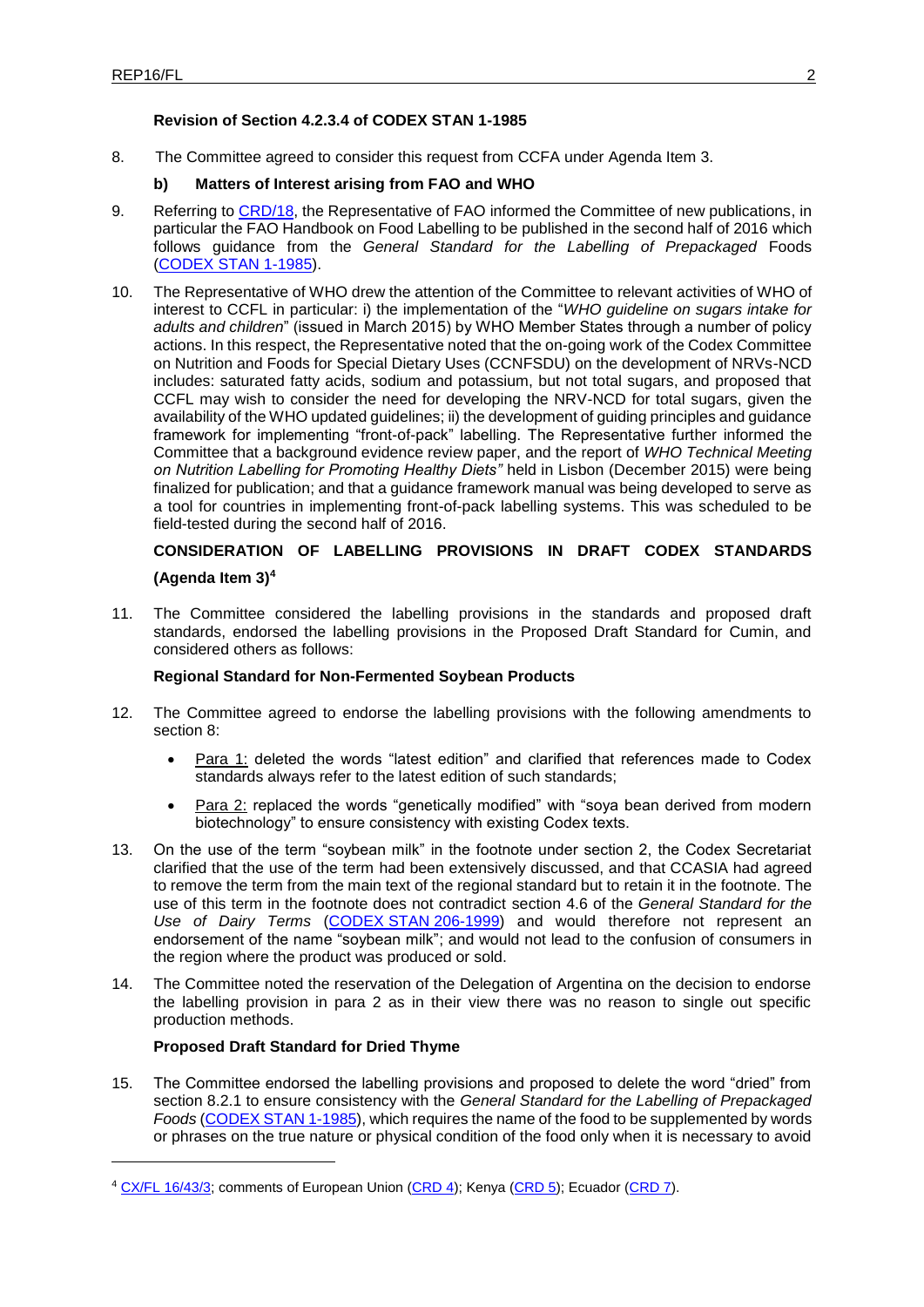misleading or confusing consumers. For this type of product there was no risk of misleading consumers. The Committee agreed to inform the CCSCH accordingly.

### **Proposed Draft Standard for Aubergines**

- 16. The Committee endorsed the labelling provisions and agreed to amend sections 6.1.1 and 6.2.2 to read "Name of Produce".
- 17. The Codex Secretariat clarified that the terms as used in draft standard were consistent with those in the standard layout used by CCFFV.

**Draft revision to the** *General Standard for the Labelling of Food Additives when Sold as Such* **(CODEX STAN 107-1981); and the proposed revision to the** *General Standard for the Labelling of Prepackaged foods* **(CODEX STAN 1-1985)**

- 18. The Committee considered both the proposed revisions to section 4.1 c and 5.1 c of the *General Standard for the Labelling of Food Additives When Sold As such (*[CODEX STAN 107-1981\),](file://///HQFILE1/AGDC/Committees%20&%20Task%20Forces/Codex%20Publications%20(Final%20Texts)/Codex%20texts%20(complete%20collection)/en-fr-es/Standards/CXS_107e.pdf) and the recommendation by CCFA to CCFL on the revision of section 4.2.3.4 of the *General Standard for the Labelling of Prepackaged Foods* [\(CODEX STAN 1-1985\)](http://www.fao.org/fao-who-codexalimentarius/sh-proxy/en/?lnk=1&url=https%253A%252F%252Fworkspace.fao.org%252Fsites%252Fcodex%252FStandards%252FCODEX%2BSTAN%2B1-1985%252FCXS_001e.pdf), and noted the following general views expressed by delegations on whether to endorse the revised labelling provisions in CODEX STAN [107-1981](file://///HQFILE1/agdc/Codex%20Publications%20(Final%20Texts)/Codex%20texts%20(complete%20collection)/en-fr-es/Standards/CXS_107e.pdf) and the consequential revision of [CODEX STAN 1-1985:](http://www.fao.org/fao-who-codexalimentarius/sh-proxy/en/?lnk=1&url=https%253A%252F%252Fworkspace.fao.org%252Fsites%252Fcodex%252FStandards%252FCODEX%2BSTAN%2B1-1985%252FCXS_001e.pdf)
	- Consistency between the two Codex standards was essential as they were closely interlinked; and such revision should take into account the recommendations of CCFA;
	- Establishing such consistency between the two standards needed careful consideration to avoid any negative impact that could arise from the removal of flexibility on the use of the term "flavour" and/or "flavourings". Both terms are in use and are well understood by consumers, therefore there is a need to examine the impact of the removal of the term flavour from a consumer point of view;
	- The proposed draft revisions in [CODEX STAN 107-1981](file://///HQFILE1/agdc/Codex%20Publications%20(Final%20Texts)/Codex%20texts%20(complete%20collection)/en-fr-es/Standards/CXS_107e.pdf) were expected to have no negative impact and CODEX STAN 107-1981 did not take into account the general understanding of the terms "flavours" and "flavourings" by consumers.
- 19. The Codex Secretariat clarified that the proposed draft revisions to section 4.1 c and 5.1 c of CODEX [STAN 107-1981](file://///HQFILE1/agdc/Codex%20Publications%20(Final%20Texts)/Codex%20texts%20(complete%20collection)/en-fr-es/Standards/CXS_107e.pdf) addressed: (i) the inconsistent use of terms e.g. flavour, flavourings, natural and artificial flavouring, in line with the *Guidelines for the Use of Flavourings* [\(CAC/GL 66-](http://www.fao.org/fao-who-codexalimentarius/sh-proxy/en/?lnk=1&url=https%253A%252F%252Fworkspace.fao.org%252Fsites%252Fcodex%252FStandards%252FCAC%2BGL%2B66-2008%252Fcxg_066e.pdf) [2008](http://www.fao.org/fao-who-codexalimentarius/sh-proxy/en/?lnk=1&url=https%253A%252F%252Fworkspace.fao.org%252Fsites%252Fcodex%252FStandards%252FCAC%2BGL%2B66-2008%252Fcxg_066e.pdf)*)*; and (ii) ingredient declaration in situations where food (e.g. spices) is used as part of the flavouring. These changes were presented for endorsement by CCFL.
- 20. The Committee also noted the inconsistency betwee[n CODEX STAN 1-1985](http://www.fao.org/fao-who-codexalimentarius/sh-proxy/en/?lnk=1&url=https%253A%252F%252Fworkspace.fao.org%252Fsites%252Fcodex%252FStandards%252FCODEX%2BSTAN%2B1-1985%252FCXS_001e.pdf) and paragraphs 4.1 d and 5.1 d of CODEX [STAN 107-1981](file://///HQFILE1/agdc/Codex%20Publications%20(Final%20Texts)/Codex%20texts%20(complete%20collection)/en-fr-es/Standards/CXS_107e.pdf) regarding the words to introduce date marking. The Committee noted that the work on date marking was under discussion and that this matter could be addressed in future once the work on date marking was completed.
- 21. The Codex Secretariat further clarified that in case of [CODEX STAN 1-1985,](http://www.fao.org/fao-who-codexalimentarius/sh-proxy/en/?lnk=1&url=https%253A%252F%252Fworkspace.fao.org%252Fsites%252Fcodex%252FStandards%252FCODEX%2BSTAN%2B1-1985%252FCXS_001e.pdf) CCFL would have to consider the appropriateness of the proposed revision to this standard.

### **Conclusion**

- 22. The Committee agreed to:
	- i. endorse the proposed draft revision of the *General Standard for the Labelling of Food Additives when Sold as Such* [\(CODEX STAN 107-1981\)](file://///HQFILE1/agdc/Codex%20Publications%20(Final%20Texts)/Codex%20texts%20(complete%20collection)/en-fr-es/Standards/CXS_107e.pdf); and
	- ii. consider the recommendation by CCFA to revise section 4.2.3.4 of the *General Standard for the Labelling of Prepackaged Foods* [\(CODEX STAN 1-1985\)](http://www.fao.org/fao-who-codexalimentarius/sh-proxy/en/?lnk=1&url=https%253A%252F%252Fworkspace.fao.org%252Fsites%252Fcodex%252FStandards%252FCODEX%2BSTAN%2B1-1985%252FCXS_001e.pdf) at a future date after examining the likely impact of the proposed changes.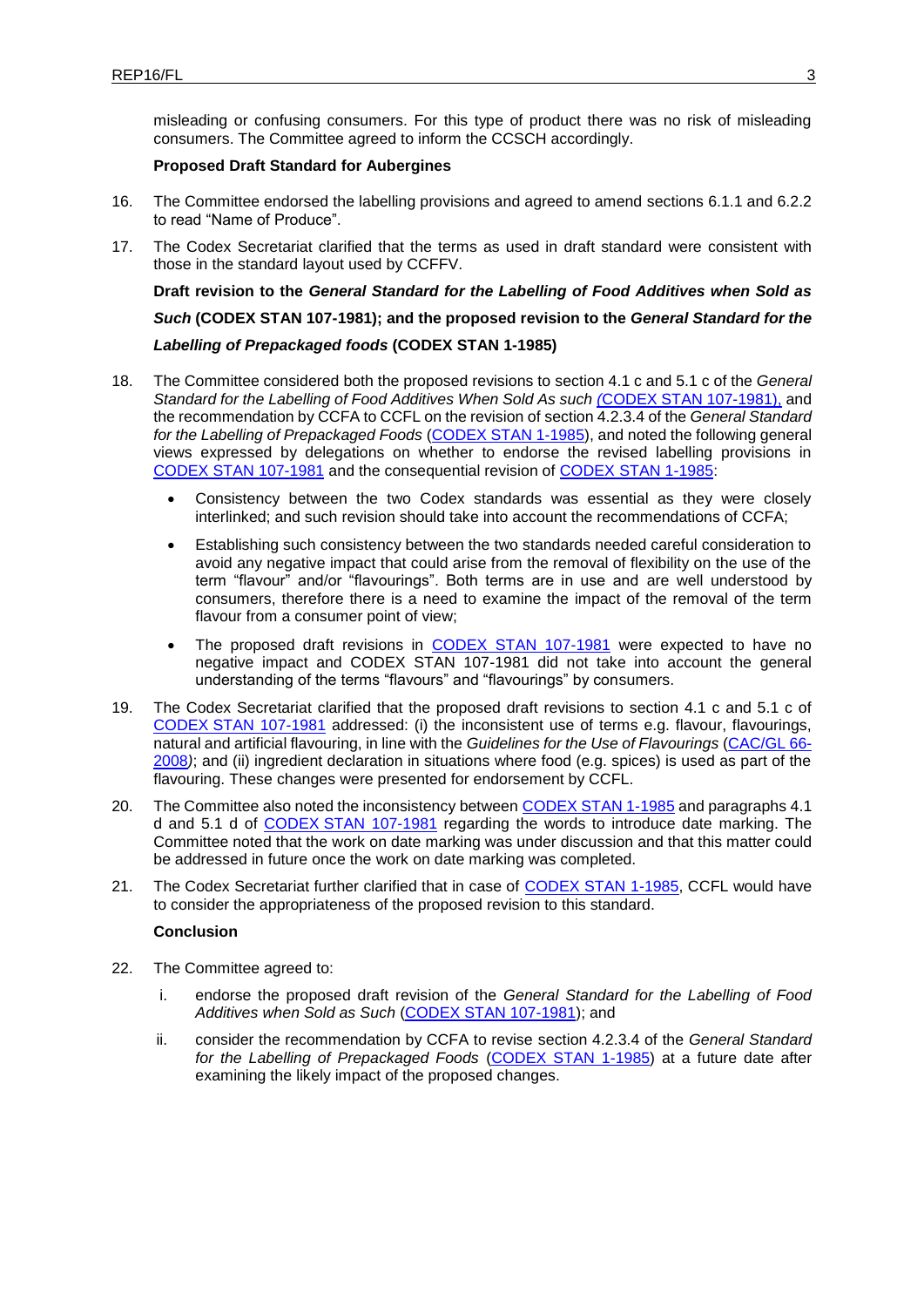# **ORGANIC AQUACULTURE (REVISION OF THE** *GUIDELINES FOR THE PRODUCTION***, PROCESSING,** *LABELLING AND MARKETING OF ORGANICALLY PRODUCED FOODS***) (AGENDA ITEM 4)<sup>5</sup>**

- 23. The Delegation of the European Union, as chair of the PWG, introduced the item and informed the Committee that the PWG had:
	- focused primarily on Annex I of the proposed draft text, and in particular on the specific production rules for aquatic organisms;
	- considered some of the definitions; and
	- agreed on most of the issues discussed at PWG, but that there were still seven outstanding issues on which there were diverging opinions as outlined in [CRD3.](http://www.fao.org/fao-who-codexalimentarius/sh-proxy/en/?lnk=1&url=https%253A%252F%252Fworkspace.fao.org%252Fsites%252Fcodex%252FMeetings%252FCX-714-43%252FCRD%252Ffl43_CRD3x.pdf)
- 24. The Committee considered whether it was possible to develop broader outcome-oriented principles rather than continue to try to find consensus on very specific and prescriptive provisions with regards to the seven outstanding issues. This approach could allow the work to be finalised, acknowledging the good results achieved thus far. More specific guidance could be developed in a second phase if needed.
- 25. While there was some support for the proposed approach, there was also the opinion that a certain level of detail was needed and the new approach would leave the guidelines too broad to be truely meaningful. The Committee could therefore not reach consensus.

### **Conclusion**

- 26. The Committee recognized that considerable effort had gone into this work and that progress had been made, but that it could not reach consensus on a number of important very technical issues and other general principles.
- 27. The Committee noted that it may not be the appropriate forum to discuss the very technical provisions and proposed that the Commission either: (i) identify a different subsidiary body to continue the work; or (ii) discontinue work.

# **DATE MARKING (REVISION OF THE** *GENERAL STANDARD FOR THE LABELLING OF*

# *PREPACKAGED FOODS)* **(Agenda Item 5)<sup>6</sup>**

28. The Chairperson, noting that CCFL42 had made tremendous progress and had reached agreement on several issues, proposed that the Committee focus the discussion on the three outstanding issues: namely, date marking and storage conditions, the list of foods exempt from date marking; and the information that should appear on small packages.

# **General Discussion**

1

# **Approach to date marking: safety and quality date marks**

- 29. Several delegations, while noting that there had been agreement at CCFL42 to follow the approach for two date marks (safety and quality), reiterated their concerns to this approach as expressed at CCFL42 [\(REP15/FL,](http://www.fao.org/fao-who-codexalimentarius/sh-proxy/en/?lnk=1&url=https%253A%252F%252Fworkspace.fao.org%252Fsites%252Fcodex%252FMeetings%252FCX-714-43%252FWD%252FREP15_FLe.pdf) paragraph 62). Several other delegations reiterated their support for two separate date marks for the reasons expressed at CCFL42 [\(REP15/FL,](http://www.fao.org/fao-who-codexalimentarius/sh-proxy/en/?lnk=1&url=https%253A%252F%252Fworkspace.fao.org%252Fsites%252Fcodex%252FMeetings%252FCX-714-43%252FWD%252FREP15_FLe.pdf) para. 63).
- 30. As a compromise, those delegations in favour of only one date mark agreed to retain the two separate date marks (safety and quality), but to extend the current definition on the "safety" date

<sup>5</sup> [REP15/FL, Appendix III;](http://www.fao.org/fao-who-codexalimentarius/sh-proxy/en/?lnk=1&url=https%253A%252F%252Fworkspace.fao.org%252Fsites%252Fcodex%252FMeetings%252FCX-714-43%252FWD%252FREP15_FLe.pdf) comments of Argentina, Brazil, Canada, Chile, Colombia, Costa Rica, EU, India, Iran, Japan, Malaysia, New Zealand, Norway and USA [\(CX/FL 16/43/4\)](http://www.fao.org/fao-who-codexalimentarius/sh-proxy/en/?lnk=1&url=https%253A%252F%252Fworkspace.fao.org%252Fsites%252Fcodex%252FMeetings%252FCX-714-43%252FWD%252Ffl43_04e.pdf); Ecuador, Japan, Nigeria (CX/FL 16/43/4 [Add.1\)](http://www.fao.org/fao-who-codexalimentarius/sh-proxy/en/?lnk=1&url=https%253A%252F%252Fworkspace.fao.org%252Fsites%252Fcodex%252FMeetings%252FCX-714-43%252FWD%252Ffl43_04_add1x.pdf); Revised Guidelines for consideration by the PWG on Organic Aquaculture prepared by EU [\(CRD2\)](http://www.fao.org/fao-who-codexalimentarius/sh-proxy/en/?lnk=1&url=https%253A%252F%252Fworkspace.fao.org%252Fsites%252Fcodex%252FMeetings%252FCX-714-43%252FCRD%252Ffl43_CRD2x.pdf); Report of the PWG [\(CRD3\)](http://www.fao.org/fao-who-codexalimentarius/sh-proxy/en/?lnk=1&url=https%253A%252F%252Fworkspace.fao.org%252Fsites%252Fcodex%252FMeetings%252FCX-714-43%252FCRD%252Ffl43_CRD3x.pdf); comments of Philippines [\(CRD11\)](http://www.fao.org/fao-who-codexalimentarius/sh-proxy/en/?lnk=1&url=https%253A%252F%252Fworkspace.fao.org%252Fsites%252Fcodex%252FMeetings%252FCX-714-43%252FCRD%252Ffl43_CRD11x.pdf); Thailand [\(CRD12\)](http://www.fao.org/fao-who-codexalimentarius/sh-proxy/en/?lnk=1&url=https%253A%252F%252Fworkspace.fao.org%252Fsites%252Fcodex%252FMeetings%252FCX-714-43%252FCRD%252Ffl43_CRD12x.pdf).

<sup>&</sup>lt;sup>6</sup> [REP15/FL, Appendix IV;](http://www.fao.org/fao-who-codexalimentarius/sh-proxy/en/?lnk=1&url=https%253A%252F%252Fworkspace.fao.org%252Fsites%252Fcodex%252FMeetings%252FCX-714-43%252FWD%252FREP15_FLe.pdf) comments of Brazil, Canada, Chile, Colombia, Costa Rica, Cuba, European Union, India, Iran, Jamaica, Malaysia, New Zealand, Paraguay, Peru, United States of America, FIVS, ICGMA, IDF and IFT (CX/FL [16/43/5\)](http://www.fao.org/fao-who-codexalimentarius/sh-proxy/en/?lnk=1&url=https%253A%252F%252Fworkspace.fao.org%252Fsites%252Fcodex%252FMeetings%252FCX-714-43%252FWD%252Ffl43_05e.pdf); Ecuador, Egypt, Ghana, Kenya, Nigeria, FIVS, FoodDrinkEurope and ICGA (CX/FL 16/43/5/ [Add.1\)](http://www.fao.org/fao-who-codexalimentarius/sh-proxy/en/?lnk=1&url=https%253A%252F%252Fworkspace.fao.org%252Fsites%252Fcodex%252FMeetings%252FCX-714-43%252FWD%252Ffl43_05_add1x.pdf); Philippines [\(CRD11\)](http://www.fao.org/fao-who-codexalimentarius/sh-proxy/en/?lnk=1&url=https%253A%252F%252Fworkspace.fao.org%252Fsites%252Fcodex%252FMeetings%252FCX-714-43%252FCRD%252Ffl43_CRD11x.pdf); Thailand [\(CRD12\)](http://www.fao.org/fao-who-codexalimentarius/sh-proxy/en/?lnk=1&url=https%253A%252F%252Fworkspace.fao.org%252Fsites%252Fcodex%252FMeetings%252FCX-714-43%252FCRD%252Ffl43_CRD12x.pdf); Indonesia [\(CRD13\)](http://www.fao.org/fao-who-codexalimentarius/sh-proxy/en/?lnk=1&url=https%253A%252F%252Fworkspace.fao.org%252Fsites%252Fcodex%252FMeetings%252FCX-714-43%252FCRD%252Ffl43_CRD13x.pdf); Argentina [\(CRD15\)](http://www.fao.org/fao-who-codexalimentarius/sh-proxy/en/?lnk=1&url=https%253A%252F%252Fworkspace.fao.org%252Fsites%252Fcodex%252FMeetings%252FCX-714-43%252FCRD%252Ffl43_CRD15x.pdf); Republic of Korea [\(CRD19\)](http://www.fao.org/fao-who-codexalimentarius/sh-proxy/en/?lnk=1&url=https%253A%252F%252Fworkspace.fao.org%252Fsites%252Fcodex%252FMeetings%252FCX-714-43%252FCRD%252Ffl43_CRD19x.pdf); Senegal [\(CRD21\)](http://www.fao.org/fao-who-codexalimentarius/sh-proxy/en/?lnk=1&url=https%253A%252F%252Fworkspace.fao.org%252Fsites%252Fcodex%252FMeetings%252FCX-714-43%252FCRD%252Ffl43_CRD21x.pdf); El Salvador [\(CRD22\)](http://www.fao.org/fao-who-codexalimentarius/sh-proxy/en/?lnk=1&url=https%253A%252F%252Fworkspace.fao.org%252Fsites%252Fcodex%252FMeetings%252FCX-714-43%252FCRD%252Ffl43_CRD22x.pdf).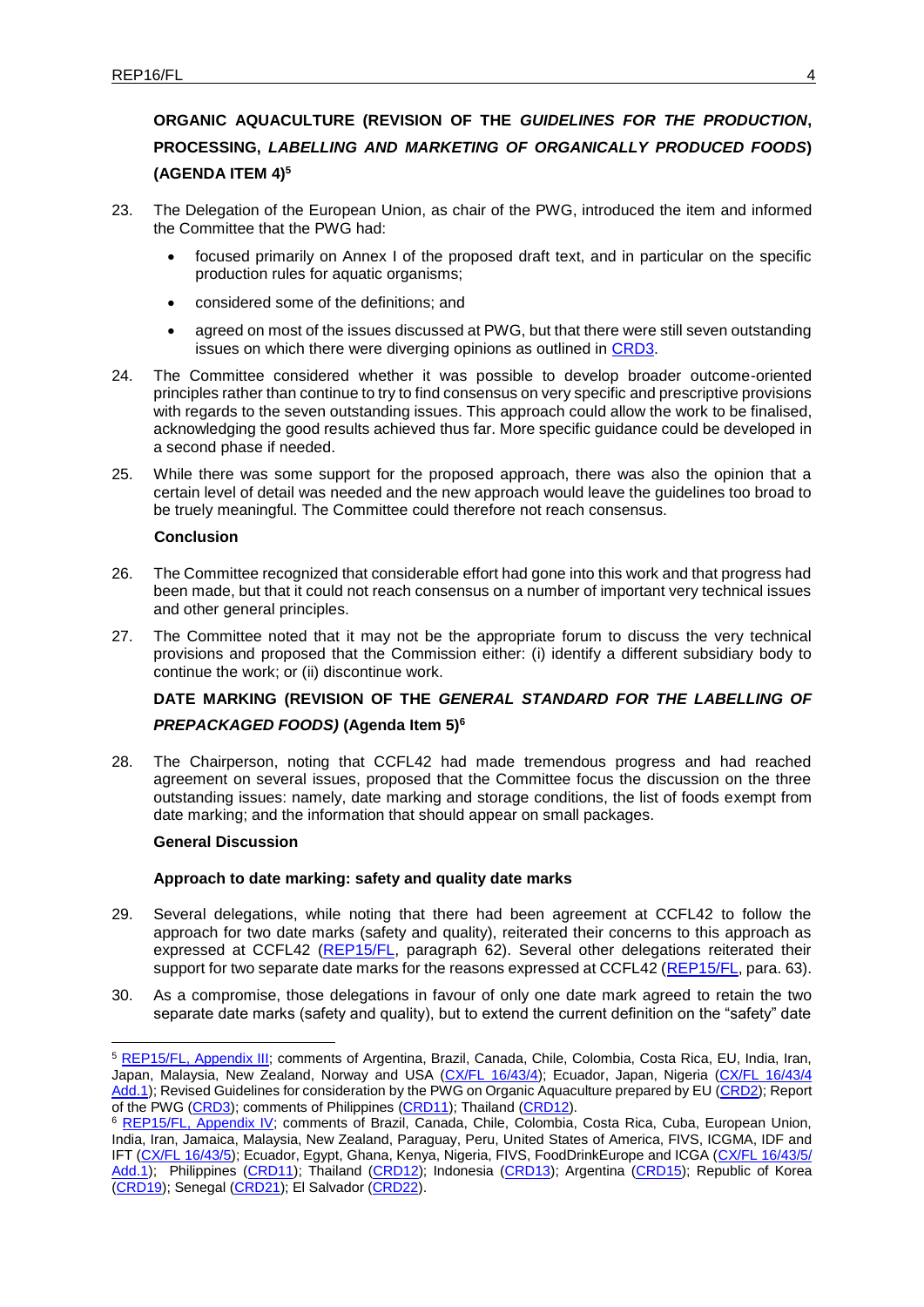mark i.e. "use by date" / "expiration date", to also cover quality, as this would allow flexibility for countries who wished to continue using only one date mark.

### *Conclusion*

<span id="page-8-0"></span>31. The Committee agreed to proceed with two separate date marks and to amend the definition for "use by date" / "expiration date" to cover both safety and quality aspects of the food.

### **Definition of terms**

# **"Date of manufacture" and "date of packaging"**

32. The Committee confirmed its agreement with the definitions.

# **"Sell by date"**

33. The Committee confirmed its decision to delete "sell by date".

### **"Date of minimum durability" or "best before date" or "best quality before date"**

34. The Committee amended the definition to clarify that the date mark applies to unopened products when stored under stated storage conditions. The Committee further agreed to use only "best before date" / "best quality before date", noting that the number of synonyms should be limited. Concerns were expressed on the deletion of "date of minimum durability" as this term was widely used in other Codex standards.

### **"Use-by-date" or "use or consume by date" or "expires by" or "expiration date"**

35. Similarly, the Committee agreed to limit the definition to the terms "use by date" / "expiration date"; and to indicate that it could be used to denote both safety and quality as agreed above (para [31\)](#page-8-0).

### **Date marking and storage instructions<sup>7</sup>**

**4.7.1 (iii)** 

- 36. The Committee discussed whether it was necessary to include the year in the date mark for products with a short shelf life (i.e. not more than three months).
- 37. Delegations supporting the deletion of the year, stated that it was unnecessary and burdensome for short shelf life products, especially "fresh foods".
- 38. Delegations supporting retaining the year were of the opinion that this was necessary for food importing countries, for import control purposes; and would be especially useful at the end of the year.

### **Conclusion**

39. The Committee agreed to allow flexibility for the inclusion of the year in a date mark by indicating that it would be up to competent authorities to decide whether the date mark also required inclusion of the year in those cases where it could mislead the consumer.

**4.7.1 (vi)**

40. The Committee noted that the declaration of the year and the day in uncoded numbers should be mandatory, and therefore agreed to retain "shall" rather than "may"; and agreed that the date could be presented in different formats, e.g. "yyyy/dd/mm" or "dd/mm/yyyy", in order to accommodate the different presentations currently in use and understood by consumers.

### **4.7.1(vii)**

- 41. There was general agreement that:
	- the list of foods exempted from date marking should be illustrative;

<sup>-</sup><sup>7</sup> The section numbering refers to those in Appendix II.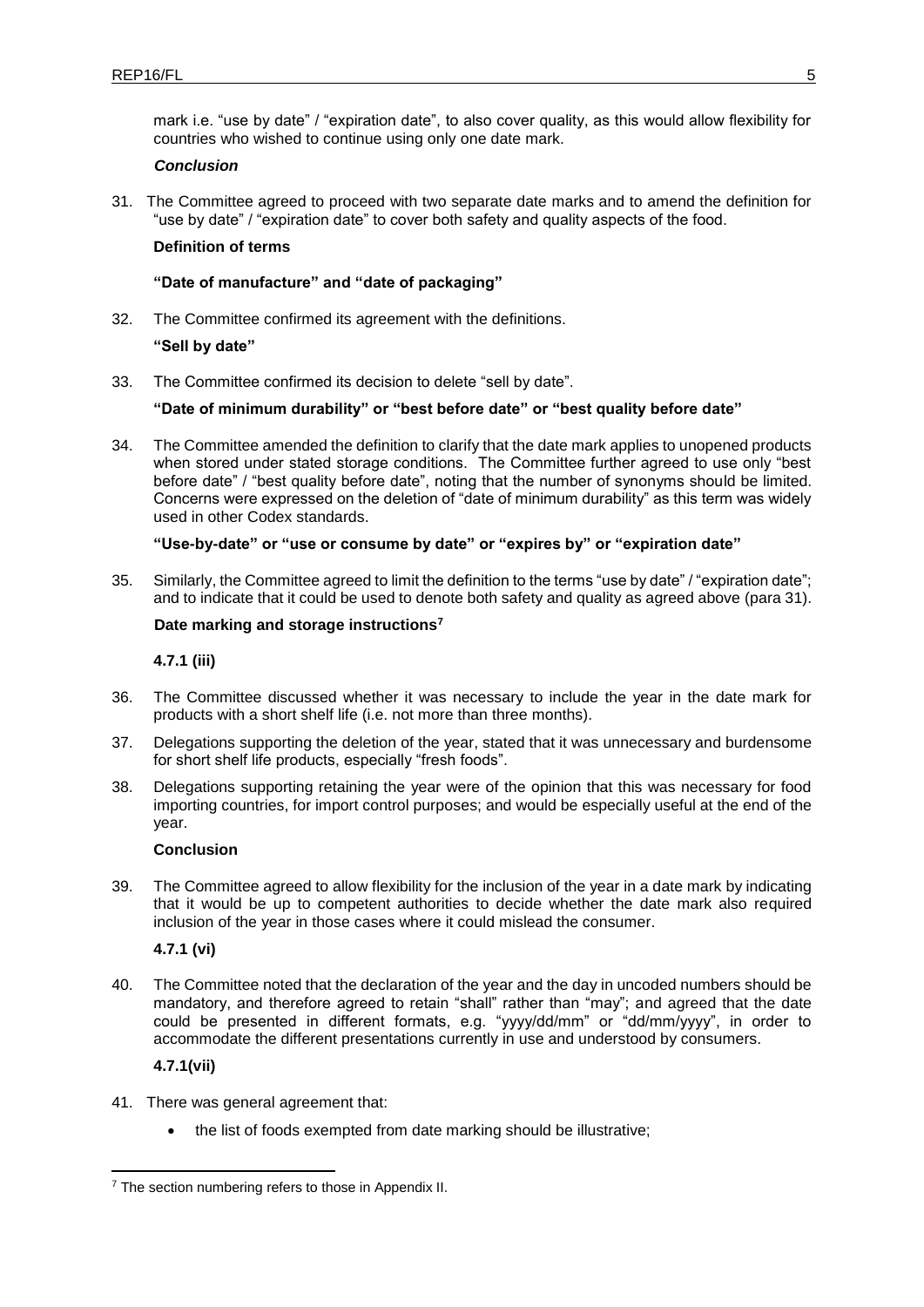- the list of foods in the current standard was sufficient; and
- criteria should be developed for exempting foods from date marking.
- 42. In addition, the Committee agreed:
	- to amend the list to (i) replace "potatoes" with "tubers"; (ii) clarify that salt refers to "noniodized salt" and sugar to "non-fortified solid sugar", as fortificants (iodine and vitamin A, respectively) easily deteriorate during storage;
	- on the draft criteria for exempting foods from date marking (see Appendix II) and to request the advice from the Committee on Food Hygiene (CCFH) on the appropriateness of the food safety criterion 1; and
	- to allow "date of manufacture" or "date of packaging" to provide flexibility for countries using such date marks.

**4.7.1 (viii)**

- 43. The Committee agreed to indicate that "date of manufacture" or "date of packaging", when used in combination with other date marks, should follow the same format as for other date marks.
- 44. The Committee did not agree to include an additional special provision on the format for presenting the declaration of "best before date" or "best quality before" in relation to the "date of manufacture" or "date of packaging", since the agreed amendment to 4.7.1 (vi) provided the flexibility to use different formats for presentation of date marks.

**4.7.2**

- 45. The Committee agreed to amend this provision to clarify that special storage conditions should be declared on the label to support the integrity of the food and (in cases where a date mark was used) to indicate that the validity of the date depended on it.
- 46. Concerns were raised on the meaning of "integrity", but it was clarified that it could be understood to mean the *"wholesomeness, safety and quality"* of the food.

### **Information on small packages**

47. The Committee did not develop any specific requirements for small packages.

### **Conclusion**

48. The Committee agreed that progress had been made, that the only outstanding issue that needed further consideration was the draft criteria for exemptions from date marking and agreed that the document could be advanced in the Step process.

# **STATUS OF THE PROPOSED DRAFT REVISION OF THE GENERAL STANDARD FOR THE LABELLING OF PREPACKAGED FOODS: DATE MARKING**

49. The Committee agreed to forward the proposed draft revision to CAC39 for adoption at Step 5 (Appendix II).

# **LABELLING OF NON-RETAIL CONTAINERS (Discussion paper) (Agenda Item 6)<sup>8</sup>**

50. The Delegation of India introduced the item and highlighted the need for general guidance on the labelling of non-retail containers as presented in [CX/FL 16/43/6.](http://www.fao.org/fao-who-codexalimentarius/sh-proxy/en/?lnk=1&url=https%253A%252F%252Fworkspace.fao.org%252Fsites%252Fcodex%252FMeetings%252FCX-714-43%252FWD%252Ffl43_06e.pdf)

### **Discussion**

1

- 51. The Committee considered the proposal and noted the following views expressed by delegations in support for the new work:
	- new work was needed as not all standards had specific labelling regimes dealing with non-

<sup>8</sup> [CX/FL 16/43/6;](http://www.fao.org/fao-who-codexalimentarius/sh-proxy/en/?lnk=1&url=https%253A%252F%252Fworkspace.fao.org%252Fsites%252Fcodex%252FMeetings%252FCX-714-43%252FWD%252Ffl43_06e.pdf) comments of European Union [\(CRD4\)](http://www.fao.org/fao-who-codexalimentarius/sh-proxy/en/?lnk=1&url=https%253A%252F%252Fworkspace.fao.org%252Fsites%252Fcodex%252FMeetings%252FCX-714-43%252FCRD%252Ffl43_CRD4x.pdf); Kenya [\(CRD5\)](http://www.fao.org/fao-who-codexalimentarius/sh-proxy/en/?lnk=1&url=https%253A%252F%252Fworkspace.fao.org%252Fsites%252Fcodex%252FMeetings%252FCX-714-43%252FCRD%252Ffl43_CRD5x.pdf); Ecuador [\(CRD7\)](http://www.fao.org/fao-who-codexalimentarius/sh-proxy/en/?lnk=1&url=https%253A%252F%252Fworkspace.fao.org%252Fsites%252Fcodex%252FMeetings%252FCX-714-43%252FCRD%252Ffl43_CRD7x.pdf); Egypt [\(CRD8\)](http://www.fao.org/fao-who-codexalimentarius/sh-proxy/en/?lnk=1&url=https%253A%252F%252Fworkspace.fao.org%252Fsites%252Fcodex%252FMeetings%252FCX-714-43%252FCRD%252Ffl43_CRD8x.pdf); Nigeria [\(CRD10\)](http://www.fao.org/fao-who-codexalimentarius/sh-proxy/en/?lnk=1&url=https%253A%252F%252Fworkspace.fao.org%252Fsites%252Fcodex%252FMeetings%252FCX-714-43%252FCRD%252Ffl43_CRD10x.pdf); Philippines [\(CRD11\)](http://www.fao.org/fao-who-codexalimentarius/sh-proxy/en/?lnk=1&url=https%253A%252F%252Fworkspace.fao.org%252Fsites%252Fcodex%252FMeetings%252FCX-714-43%252FCRD%252Ffl43_CRD11x.pdf); Thailand [\(CRD12\)](http://www.fao.org/fao-who-codexalimentarius/sh-proxy/en/?lnk=1&url=https%253A%252F%252Fworkspace.fao.org%252Fsites%252Fcodex%252FMeetings%252FCX-714-43%252FCRD%252Ffl43_CRD12x.pdf); Indonesia [\(CRD13\)](http://www.fao.org/fao-who-codexalimentarius/sh-proxy/en/?lnk=1&url=https%253A%252F%252Fworkspace.fao.org%252Fsites%252Fcodex%252FMeetings%252FCX-714-43%252FCRD%252Ffl43_CRD13x.pdf).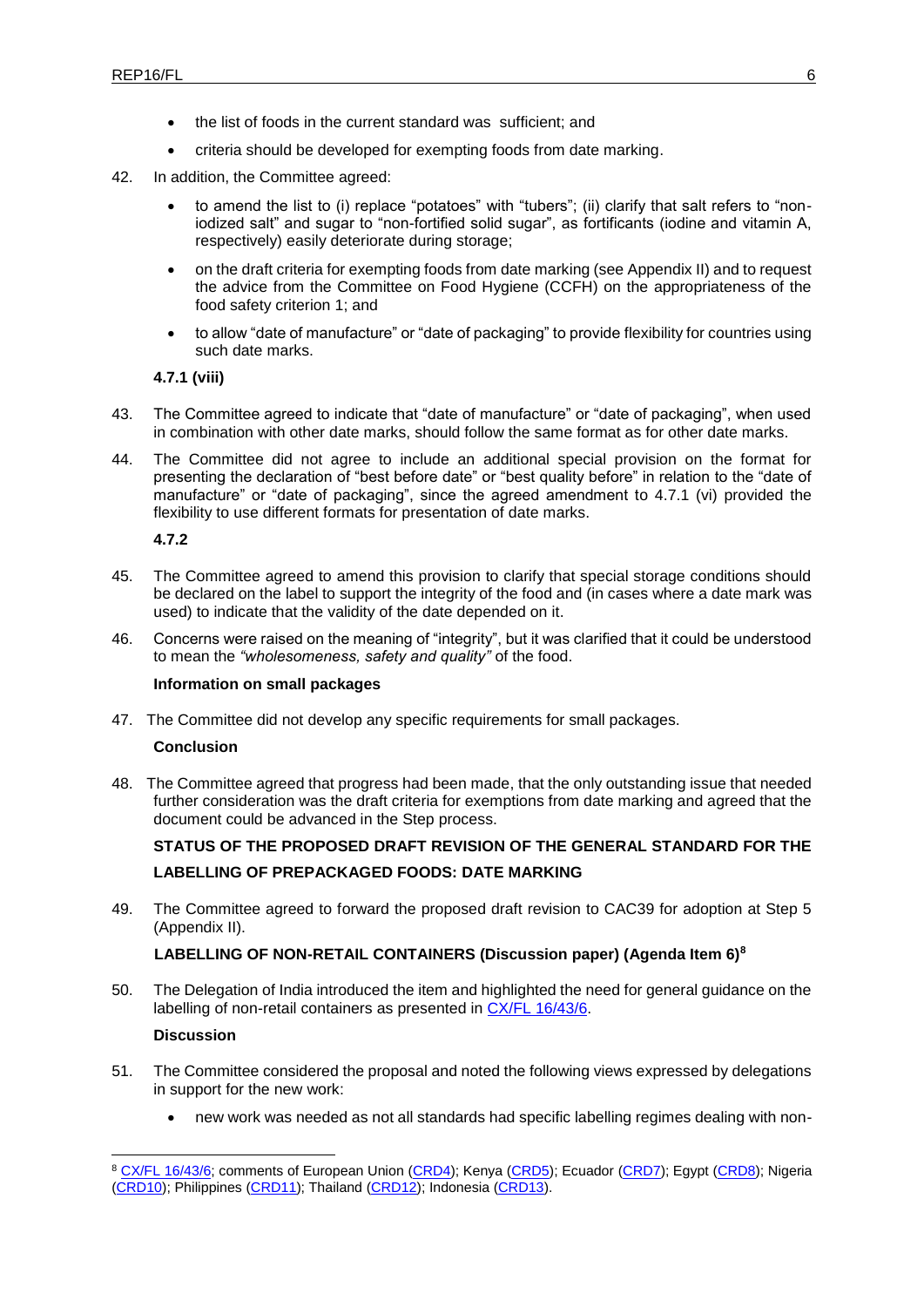retail containers; as such the new work would assist in addressing the existing gap on nonretail and bulk containers irrespective of the food commodity; and would support traceability and enhance food safety along the food supply chain;

- the new work should focus on general guidelines that would facilitate trade and better communication between business, and between governments. Such guidelines should provide broad principles and criteria to allow innovative approaches in food trade.
- 52. Two delegations not in favour of the new work, expressed their concern that such guidelines would affect the smooth flow of products and be difficult to enforce. They noted that business to business operations normally had their own supply chain control mechanisms.
- 53. With strong support for the new work confirmed, the Committee proceeded to examine the Project Document and took the following decisions:

amended the title, section 1 (scope) and section 3 (main aspects to be covered) to provide for development of outcome based guidelines that would be broad enough to enable stakeholders to take advantage of innovative approaches/practices;

ii) agreed to decide on the location of the guidelines (either as a stand-alone document or otherwise) at a future date when the work had progressed;

iii) clarified that the current definition for the term "labelling" in [CODEX STAN 1-1985](http://www.fao.org/fao-who-codexalimentarius/sh-proxy/en/?lnk=1&url=https%253A%252F%252Fworkspace.fao.org%252Fsites%252Fcodex%252FStandards%252FCODEX%2BSTAN%2B1-1985%252FCXS_001e.pdf) was broad enough to allow for innovative approaches/practices other than providing information on labels only.

#### **Conclusion**

- 54. The Committee agreed to:
	- i) start new work on guidance for the labelling of non-retail containers of food;
	- ii) submit the project document to CAC39 for approval (Appendix III);
	- iii) establish, an eWG, chaired by India and co-chaired by the United States of America, working in English only to develop a proposed draft guidance for the labelling of non-retail containers of food for comments at Step 3 and consideration at the next session of the Committee;
	- iv) consider convening a PWG at the next session to prepare a revised proposal on the basis of the comments submitted; and
	- v) inform commodity committees of the new work.

### **ISSUE RELATED TO INTERNET SALES OF FOOD (Agenda Item 7) <sup>9</sup>**

55. This agenda item was not discussed as no paper had been provided for consideration. The Committee noted that this work could be taken up by CCFLin future when the paper would be ready

**PROPOSAL TO REVISE THE** *GENERAL GUIDELINES FOR THE USE OF THE TERM "HALAL"* **(CAC/GL 24-1997) (Agenda Item 8)<sup>10</sup>**

- 56. The Delegation of Egypt introduced the item and highlighted the need for the revision of the *General Guidelines for the Use of the Term "Halal"*.
- 57. The Delegation noted that such a revision was timely as the trade in halal foods was increasing and would assist in facilitating international trade.
- 58. The Delegation further informed the Committee that the work would be a limited revision of the guidelines, mainly to include new definitions and to restructure the document to be more comprehensive and applicable for international trade (CX/FL [16/43/8,](http://www.fao.org/fao-who-codexalimentarius/sh-proxy/en/?lnk=1&url=https%253A%252F%252Fworkspace.fao.org%252Fsites%252Fcodex%252FMeetings%252FCX-714-43%252FWD%252Ffl43_08e.pdf) para 9); the revision would also take into account the work of OIC/SMIIC<sup>11</sup>.

1

<sup>9</sup> CX/FL 16/43/7 (not issued).

<sup>&</sup>lt;sup>10</sup> [CX/FL 16/43/8;](http://www.fao.org/fao-who-codexalimentarius/sh-proxy/en/?lnk=1&url=https%253A%252F%252Fworkspace.fao.org%252Fsites%252Fcodex%252FMeetings%252FCX-714-43%252FWD%252Ffl43_08e.pdf) comments of Egypt [\(CRD8\)](http://www.fao.org/fao-who-codexalimentarius/sh-proxy/en/?lnk=1&url=https%253A%252F%252Fworkspace.fao.org%252Fsites%252Fcodex%252FMeetings%252FCX-714-43%252FCRD%252Ffl43_CRD8x.pdf); Thailand [\(CRD12\)](http://www.fao.org/fao-who-codexalimentarius/sh-proxy/en/?lnk=1&url=https%253A%252F%252Fworkspace.fao.org%252Fsites%252Fcodex%252FMeetings%252FCX-714-43%252FCRD%252Ffl43_CRD12x.pdf); Indonesia [\(CRD13\)](http://www.fao.org/fao-who-codexalimentarius/sh-proxy/en/?lnk=1&url=https%253A%252F%252Fworkspace.fao.org%252Fsites%252Fcodex%252FMeetings%252FCX-714-43%252FCRD%252Ffl43_CRD13x.pdf); Turkey [\(CRD14\)](http://www.fao.org/fao-who-codexalimentarius/sh-proxy/en/?lnk=1&url=https%253A%252F%252Fworkspace.fao.org%252Fsites%252Fcodex%252FMeetings%252FCX-714-43%252FCRD%252Ffl43_CRD14x.pdf); Chile [\(CRD16\)](http://www.fao.org/fao-who-codexalimentarius/sh-proxy/en/?lnk=1&url=https%253A%252F%252Fworkspace.fao.org%252Fsites%252Fcodex%252FMeetings%252FCX-714-43%252FCRD%252Ffl43_CRD16x.pdf); Senegal [\(CRD21\)](http://www.fao.org/fao-who-codexalimentarius/sh-proxy/en/?lnk=1&url=https%253A%252F%252Fworkspace.fao.org%252Fsites%252Fcodex%252FMeetings%252FCX-714-43%252FCRD%252Ffl43_CRD21x.pdf); Egypt [\(CRD23\)](http://www.fao.org/fao-who-codexalimentarius/sh-proxy/en/?lnk=1&url=https%253A%252F%252Fworkspace.fao.org%252Fsites%252Fcodex%252FMeetings%252FCX-714-43%252FCRD%252Ffl43_CRD23x.pdf).

<sup>&</sup>lt;sup>11</sup> SMIIC – Standards and Metrology Institute for Islamic Countries / OIC – Organisation of Islamic Cooperation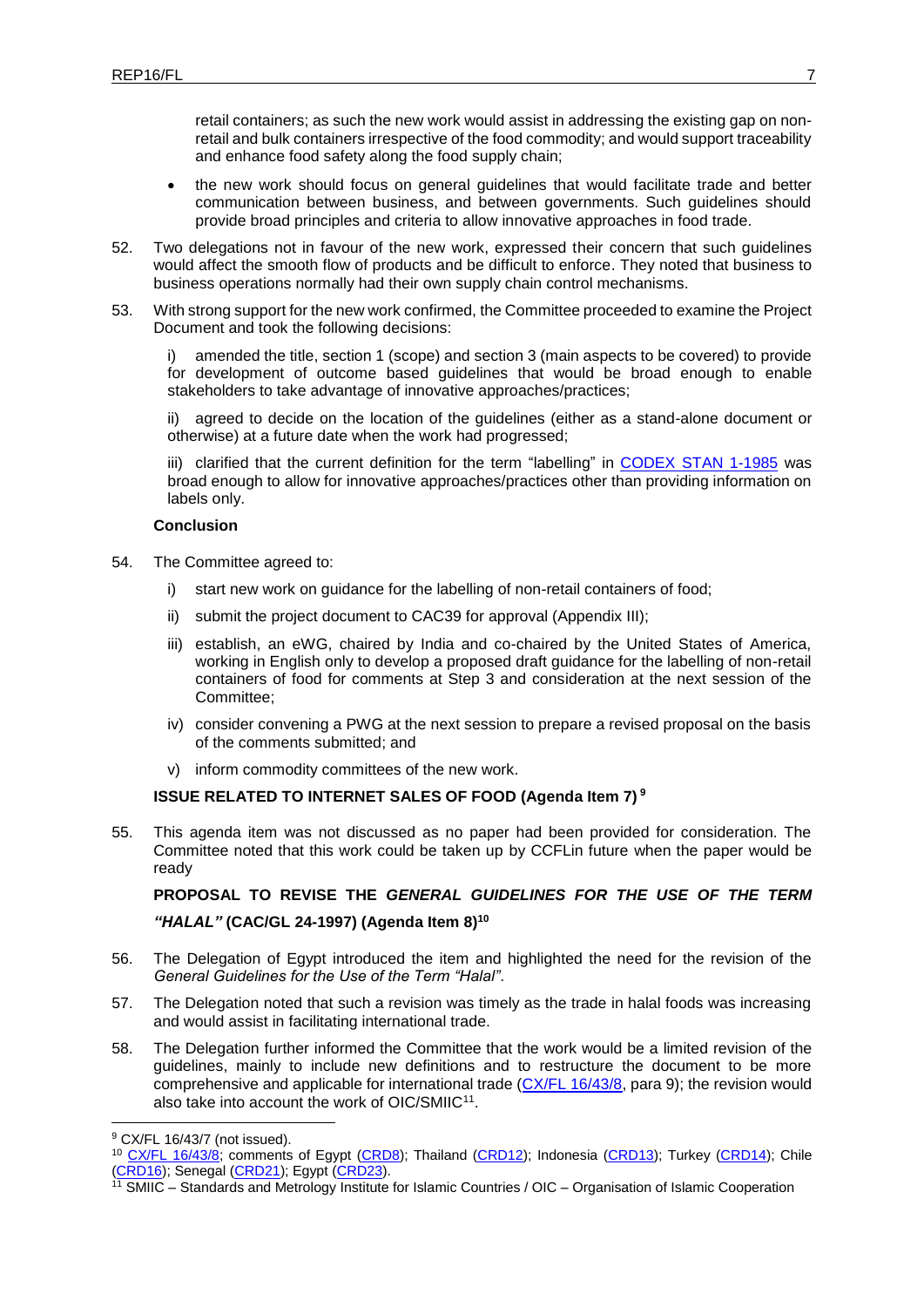- 59. The Committee considered the proposal and noted the following views expressed by some delegations:
	- A revision of the Guidelines is not necessary as the current Guidelines are sufficient in that they provide common principles for labelling foods as "halal";
	- A revision would result in a duplication of work developed by OIC/SMIIC and possible inconsistency among different international texts could lead to confusion in international trade;
	- Codex does not have the competency to interpret religious texts;
	- While the Committee might not be the appropriate forum for consideration of religious aspects of "halal", competent authorities could benefit from guidance on the appropriate use of "halal" labelling on packages in international trade so as not to mislead consumers;
	- "Halal" is one among many types of claims related to consumer preferences. The issues around its use in international trade would extend to many other such claims.
- 60. The Committee agreed not to proceed with the revision as proposed, however, the proposal raised a question on how to deal with consumer preference claims in a broader way.
- 61. The Committee considered whether the Commission should be requested to provide guidance on how to proceed, but agreed that further work could be done in the Committee to understand and define the problems relating to consumer preference claims on food in international trade.

#### **Conclusion**

1

- 62. The Committee agreed not to proceed with the revision as proposed and agreed that the Delegations of Iran and Turkey would prepare a discussion paper on the issues surrounding consumer preference claims (within the context of the CCFL mandate) for consideration at the next session.
- 63. The Committee noted that there were issues related to this matter which were beyond the mandate of CCFL and noted that it did not preclude discussion by CAC/CCEXEC with regards to potential wider implications for Codex.

#### **OTHER BUSINESS AND FUTURE WORK (Agenda Item 9)**

#### **a) Front-of-pack nutritional labelling<sup>12</sup>**

- 64. The Committee noted that the two papers i.e. Harmonisation of Principles and Labelling, proposed by Costa Rica [\(CRD6\)](http://www.fao.org/fao-who-codexalimentarius/sh-proxy/en/?lnk=1&url=https%253A%252F%252Fworkspace.fao.org%252Fsites%252Fcodex%252FMeetings%252FCX-714-43%252FCRD%252Ffl43_CRD6e.pdf) and Front-of-Pack Interpretive Labelling, proposed by IACFO [\(CRD17\)](http://www.fao.org/fao-who-codexalimentarius/sh-proxy/en/?lnk=1&url=https%253A%252F%252Fworkspace.fao.org%252Fsites%252Fcodex%252FMeetings%252FCX-714-43%252FCRD%252Ffl43_CRD17x.pdf) generally addressed the same issues; and that Costa Rica together with New Zealand had prepared a project document [\(CRD20\)](http://www.fao.org/fao-who-codexalimentarius/sh-proxy/en/?lnk=1&url=https%253A%252F%252Fworkspace.fao.org%252Fsites%252Fcodex%252FMeetings%252FCX-714-43%252FCRD%252Ffl43_CRD20x.pdf) for consideration by the Committee.
- 65. The Delegation of Costa Rica presented a summary of the proposal [\(CRD20\)](http://www.fao.org/fao-who-codexalimentarius/sh-proxy/en/?lnk=1&url=https%253A%252F%252Fworkspace.fao.org%252Fsites%252Fcodex%252FMeetings%252FCX-714-43%252FCRD%252Ffl43_CRD20x.pdf) and noted that the purpose of the work was to assist consumers in making more informed healthy decisions/choices through the use of simplified science-based nutrition information on the front of a pack. Harmonization of principles on front-of-pack labelling was necessary and would facilitate international food trade.
- 66. The Committee expressed unanimous support for the work and noted the following views expressed by delegations:
	- The work provided an opportunity towards: realisation of a real public health outcome by assisting consumers to make healthier choices; and fighting NCDs;
	- The proposed revision of the *Guidelines on Nutrition Labelling* [\(CAC/GL 2-1985\)](http://www.fao.org/fao-who-codexalimentarius/sh-proxy/en/?lnk=1&url=https%253A%252F%252Fworkspace.fao.org%252Fsites%252Fcodex%252FStandards%252FCAC%2BGL%2B2-1985%252FCXG_002e_2015.pdf) should go beyond section 5 (Supplementary Nutrition Information) as all sections of the guidelines were interrelated;
	- Careful examination of the benefits and limitations of the existing programmes/schemes (mandatory/voluntary) on front-of-pack labelling should be undertaken through a

<sup>12</sup> Comments of Costa Rica [\(CRD6\)](http://www.fao.org/fao-who-codexalimentarius/sh-proxy/en/?lnk=1&url=https%253A%252F%252Fworkspace.fao.org%252Fsites%252Fcodex%252FMeetings%252FCX-714-43%252FCRD%252Ffl43_CRD6e.pdf); IACFO [\(CRD17\)](http://www.fao.org/fao-who-codexalimentarius/sh-proxy/en/?lnk=1&url=https%253A%252F%252Fworkspace.fao.org%252Fsites%252Fcodex%252FMeetings%252FCX-714-43%252FCRD%252Ffl43_CRD17x.pdf); Costa Rica and New Zealand [\(CRD20\)](http://www.fao.org/fao-who-codexalimentarius/sh-proxy/en/?lnk=1&url=https%253A%252F%252Fworkspace.fao.org%252Fsites%252Fcodex%252FMeetings%252FCX-714-43%252FCRD%252Ffl43_CRD20x.pdf), El Salvador [\(CRD22\)](http://www.fao.org/fao-who-codexalimentarius/sh-proxy/en/?lnk=1&url=https%253A%252F%252Fworkspace.fao.org%252Fsites%252Fcodex%252FMeetings%252FCX-714-43%252FCRD%252Ffl43_CRD22x.pdf).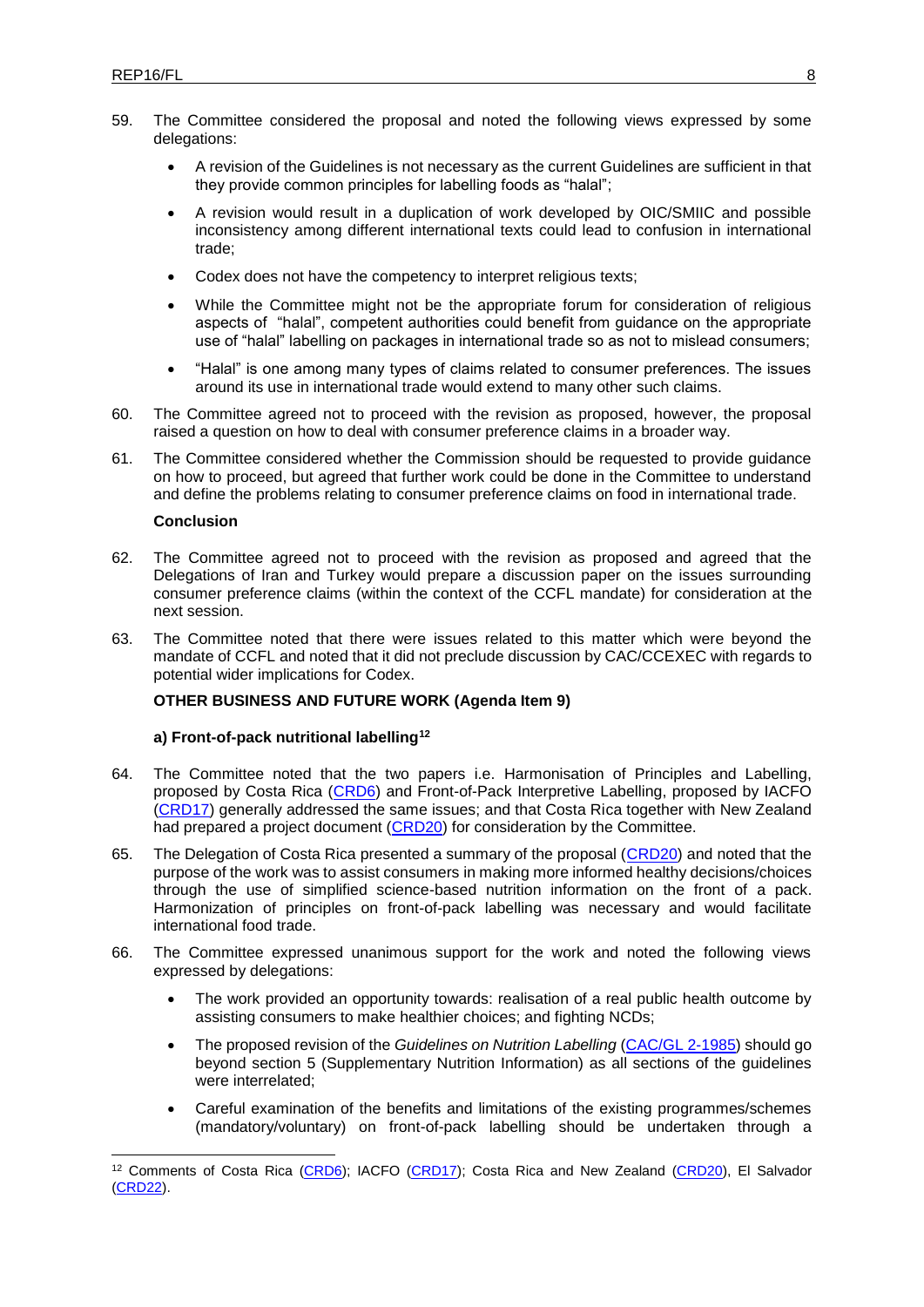comprehensive review;

- The work should be undertaken on the understanding that the already ongoing work in countries on the front-of-pack labels would not stop.
- 67. The Representative of FAO supported the new work and expressed their availability to assist in the work.
- 68. The Representative of WHO supported the new work and indicated that the report of the Technical Meeting held in Lisbon in December 2015 and the background evidence review paper prepared for the meeting, as well as the scoping work carried out to review which countries are implementing what kind of front-of-pack labelling systems, could provide valuable information and a starting point for the proposed eWG. The Representative highlighted WHO's strong support and willingness to work closely with the Chairs of the eWG.
- 69. The Representative of WHO and the Codex Secretariat emphasized that while the Committee starts to initiate the proposed work, the countries that have started or are planning to implement the front-of-pack labelling would still be able to proceed with their work. Furthermore, the Codex Secretariat clarified that the absence of a Codex standard does not prevent a country from developing their own national requirements.

#### **Conclusion**

- 70. The Committee agreed to establish an eWG chaired by Costa Rica and co-chaired by New Zealand and working in English and Spanish to:
	- i. take stock of the current front-of-pack nutrition labelling schemes existing in different countries;
	- ii. consider the need for development of global principles to underpin front-of-pack nutrition labelling.
	- iii. prepare a discussion paper, taking into account the WHO work on this matter and a draft project document for consideration at the next session of the Committee.

#### **b) Future work of the Committee**

- 71. The Committee noted that there was a need to investigate future direction and work for CCFL and agreed:
	- i. that the Delegation of Canada would prepare a paper summarizing some of the previously identified work that had not gone forward in the Committee; the currently ongoing work; and emerging issues;
	- ii. the Codex Secretariat would issue a Circular Letter requesting members and observers to provide information on emerging issues for inclusion in the paper;
	- iii. a prioritization approach could be considered once this paper has been developed; and
	- iv. the paper would be kept current at each session with a different delegation taking on responsibility each time.

### **DATE AND PLACE OF THE NEXT SESSION (Agenda Item 10)**

72. The Committee was informed that its  $44<sup>th</sup>$  Session would be held in approximately 18 months time, the final arrangements being subject to confirmation by the Host Country and the Codex secretariats.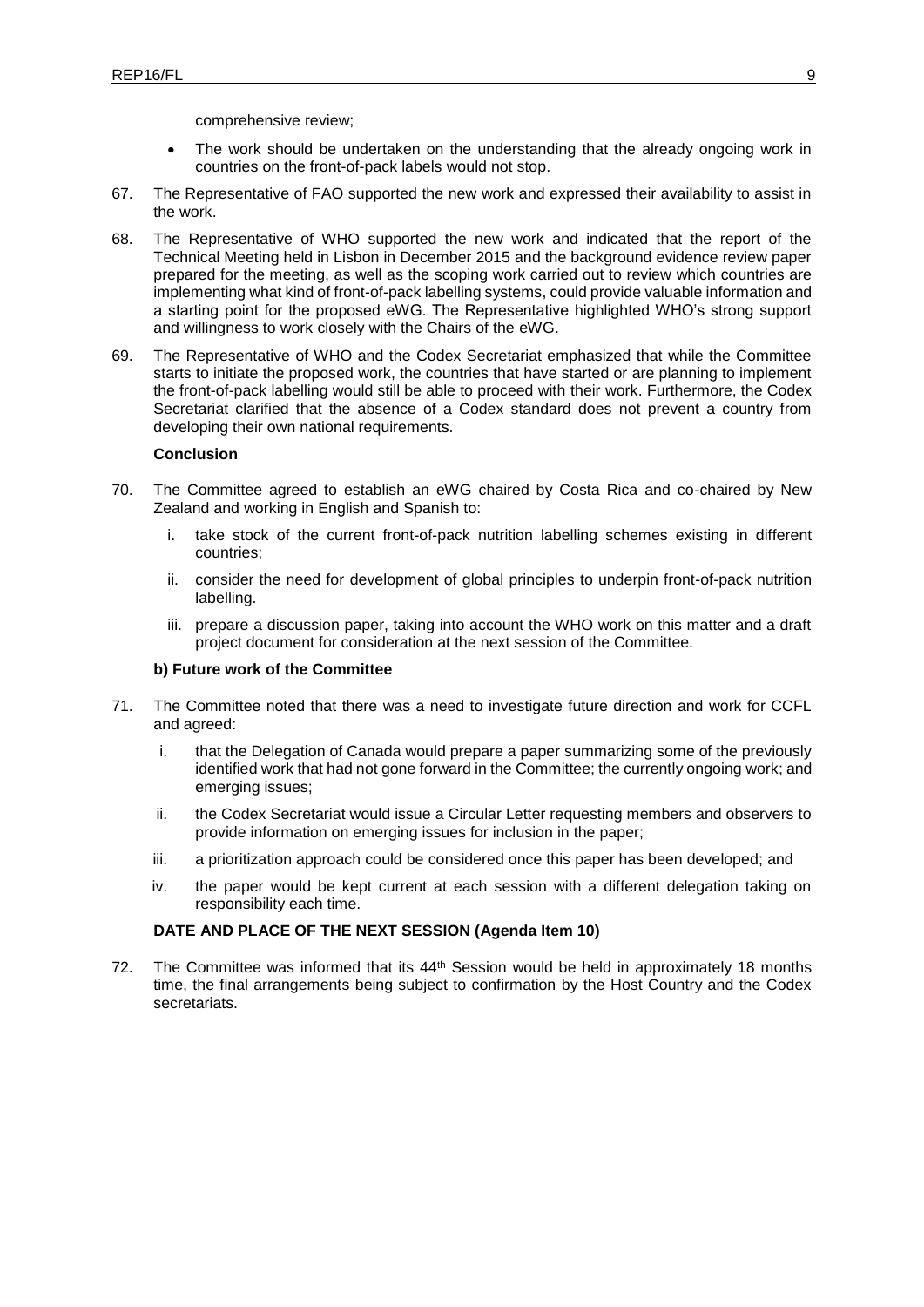# **SUMMARY STATUS OF WORK**

| <b>SUBJECT MATTER</b>                                                                                                                                                          | <b>STEP</b>  | <b>ACTION BY</b>                                      | <b>DOCUMENT</b><br><b>REFERENCE</b><br>(REP 16/FL) |
|--------------------------------------------------------------------------------------------------------------------------------------------------------------------------------|--------------|-------------------------------------------------------|----------------------------------------------------|
| Revision of the General Standard for<br>the Labelling of Prepackaged Foods:<br>Date marking (proposed draft)                                                                   | 5            | CAC39<br>CCFL44                                       | para 49<br>Appendix II                             |
| Revision of the Guidelines for the<br>Production, Processing, Labelling<br>Marketing of<br>Organically<br>and<br>Produced<br>Foods:<br>Organic<br>Aquaculture (proposed draft) | 4            | CAC39                                                 | para 27                                            |
| Guidance for the labelling of non-<br>retail containers                                                                                                                        | 1/2/3        | CAC39<br><b>EWG</b><br>(India/USA)<br>CCFL44          | para 54<br>Appendix III                            |
| preference<br>claims<br>Consumer<br>(discussion paper)                                                                                                                         |              | Iran / Turkey<br>CCFL44                               | para 62                                            |
| Front-of-pack labelling (discussion<br>paper)                                                                                                                                  |              | <b>EWG</b><br>(Costa Rica / New<br>Zealand)<br>CCFL44 | para 70                                            |
| Future work (discussion paper)                                                                                                                                                 |              | Canada                                                | para 71                                            |
| Issues related to internet sales of<br>food                                                                                                                                    | discontinued |                                                       | para 55                                            |
| Proposal to revise the General<br>Guidelines for the Use of the Term<br>"Halal"(CAC/GL 24-1997)                                                                                | discontinued |                                                       | para 62                                            |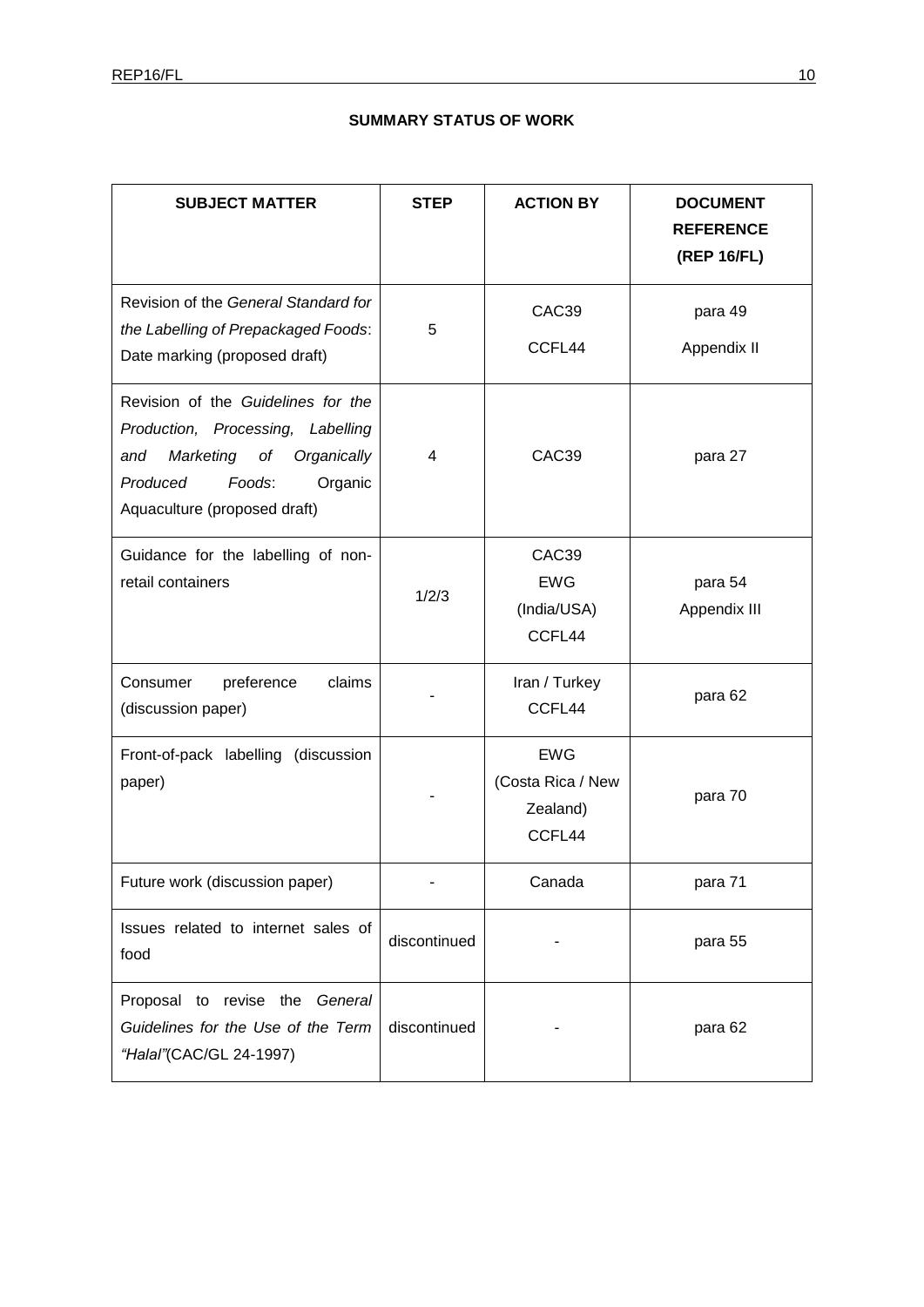**Appendix I**

### **LIST OF PARTICIPANTS LISTE DES PARTICIPANTS LISTA DE PARTICIPANTES**

# **CHAIRPERSON/PRÉSIDENTE/PRESIDENTA**

Ms Lyzette Lamondin Acting Executive Director Food Import Export and Consumer Protection Directorate Canadian Food Inspection Agency 1400 Merivale Road **Ottawa** Canada Tel: 613-773-6189 Email: [Lyzette.Lamondin@inspection.gc.ca](mailto:Lyzette.Lamondin@inspection.gc.ca)

**MEMBERS NATIONS AND MEMBER ORGANIZATIONS ÉTATS MEMBRES ET ORGANISATIONS MEMBRES ESTADOS MIEMBOS Y ORGANIZACIONES MIEMBROS**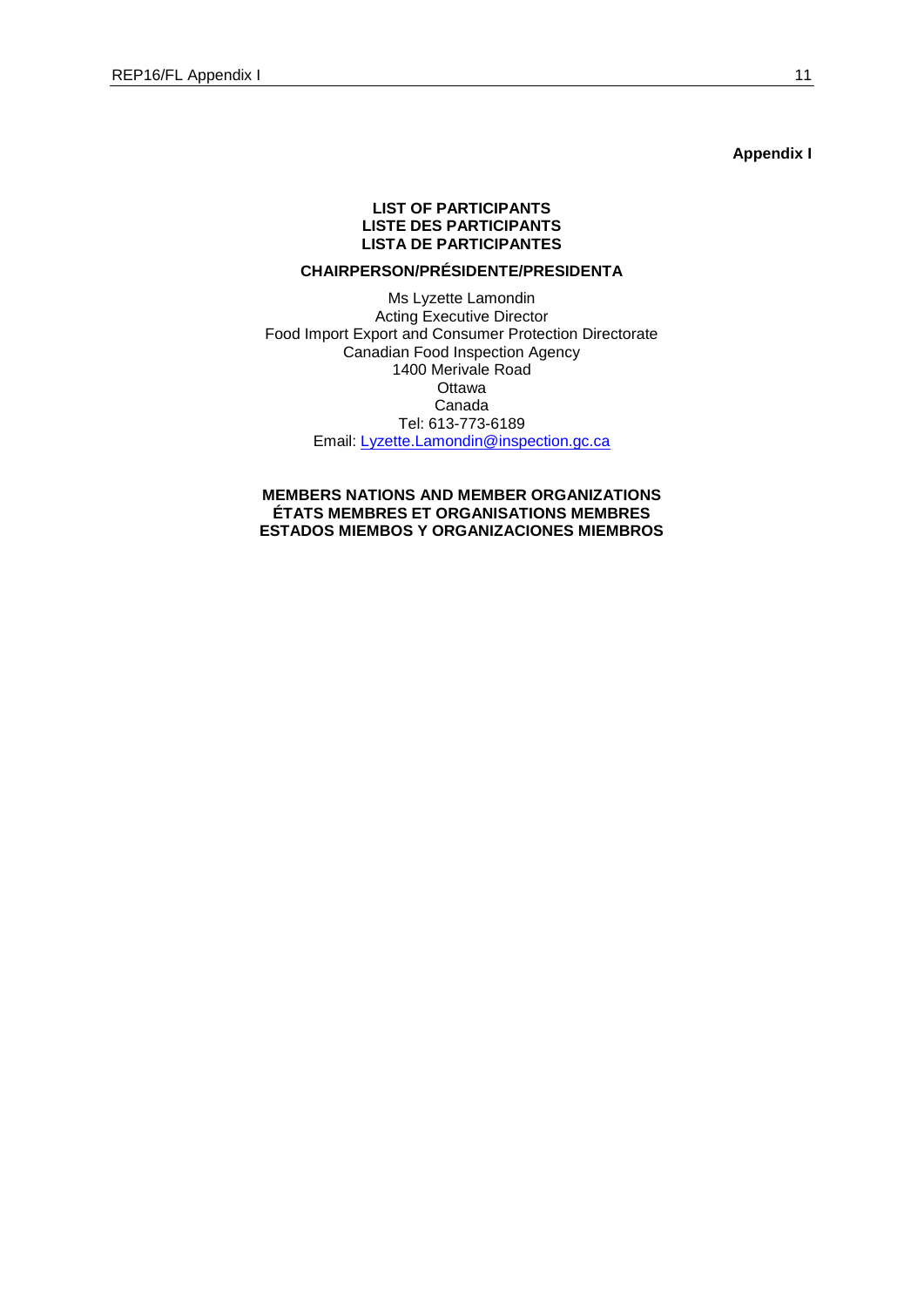### **ARGENTINA – ARGENTINE**

Dr Andrea Nilda Calzetta Resio Supervisor Técnico de Aprobación de Productos Alimenticios Coordinación Gral. de Aprobación de Productos Alimenticios Servicio Nacional de Sanidad y Calidad Agroalimentaria Azopardo 1020 2nd. Floor (1107) Ciudad de Buenos Aires Ciudad Autonoma de Buenos Aires **Argentina** Tel: +54-11-5222-5975 Email: [acalzet@senasa.gov.ar](mailto:acalzet@senasa.gov.ar)

Mr Franco Senilliani Melchior Sección Económica y Comercial Embassy of Argentina Tel: 613.852.1164 Email: [sen@mrecic.gov.ar](mailto:sen@mrecic.gov.ar)

Ms Maria Cristina Lopez Coordinación de Oleaginosas Centro de Agroalimentos Instituto Nacional de Tecnología Industrial (INTI) Colectora de Avenida General Paz 5445 San Martín Buenos Aires Argentina Tel: Tel.: +54 11 4724 6433 Email: [kitty@inti.gob.ar](mailto:kitty@inti.gob.ar)

Dr Pablo Moron Director de agroindustrias Secretaria de agregado de valor Ministerio de agroindustria Av. Paseo Colón 922 Ciudad Autonoma de Buenos Aires Argentina Tel: +54 11 4349-2253 Email: [pmoron@magyp.gob.ar](mailto:pmoron@magyp.gob.ar)

# **ARMENIA – ARMÉNIE**

H.E. Zohrab Malek Ambassador Permanent Representative of the Republic of Armenia to the UN FAO Republic of Armenia 151 Bay Street , Apt 1004 **Ottawa** Canada Tel: 1 613 291 8500 Email: [zohrab.malek@gmail.com](mailto:zohrab.malek@gmail.com)

### **AUSTRALIA – AUSTRALIE**

Ms Elizabeth Flynn Assistant Secretary Preventive Health Policy Branch Commonwealth Department of Health MDP 707 GPO Box 9848 Canberra ACT Australia Tel: +61 2 6289 7291 Email: [elizabeth.flynn@health.gov.au](mailto:elizabeth.flynn@health.gov.au)

Ms Ann Backhouse Director Codex International Standards Department of Agriculture and Water **Resources** GPO Box 858 Canberra ACT Australia Tel: +61 2 6272 5692 Email: [ann.backhouse@agriculture.gov.au](mailto:ann.backhouse@agriculture.gov.au)

Mr Greg Read First Assistant Secretary, Exports Division Department of Agriculture and Water **Resources** GPO Box 858 Canberra ACT Australia Tel: +61 2 6272 3594 Email: [greg.read@agriculture.gov.au](mailto:greg.read@agriculture.gov.au)

# **AUSTRIA – AUTRICHE**

Dr Amire Mahmood Deputy Head of the Departement for Food Law, Food Safety and Food Quality Federal Ministry of Health Radetzkystrasse 2 Vienna Austria Tel: +43/1-71100-4741 Email: [amire.mahmood@bmg.gv.at](mailto:amire.mahmood@bmg.gv.at)

#### **BELGIUM - BELGIQUE – BÉLGICA**

Mr Luc Ogiers **Director** General directorate international economy FPS Economy, SME Rue du Progrès, 50 **Bruxelles Belgium** Tel: +3222777481 Email: [luc.ogiers@economie.fgov.be](mailto:luc.ogiers@economie.fgov.be)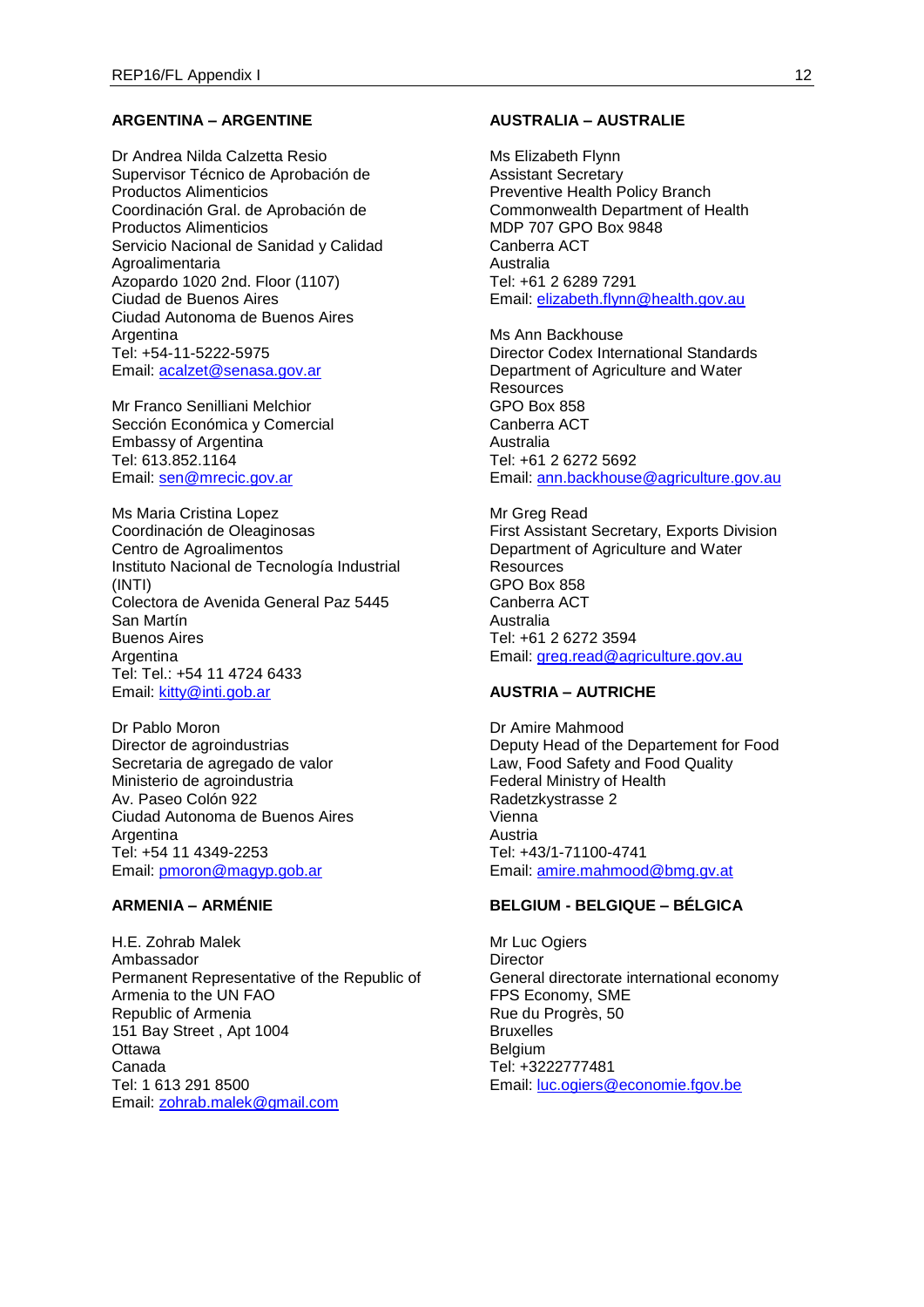Mr Jean Pottier Regulatory Expert Food Labelling, Nutrition and Health Claims Food, Feed and other consumption product FPS Health, Food Chain Safety and Environment Animal, Plant and Food **Directorate** Eurostation | Place Victor Horta, 40/10 Brussels Belgium Tel: +32 2 524 73 62 Email: [Jean.Pottier@health.belgium.be](mailto:Jean.Pottier@health.belgium.be)

#### **BOSNIA AND HERZEGOVINA - BOSNIE-HERZÉGOVINE - BOSNIA Y HERZEGOVINA**

Mr Fuad Didic Head of Mission Embassy of Bosnia and Herzegovina 17 Blackburn Avenue **Ottawa** Canada Tel: 613-236-0028, ext. 225 Email: [counsellor@bhembassy.ca](mailto:counsellor@bhembassy.ca)

### **BRAZIL - BRÉSIL – BRASIL**

Dr Rodrigo Vargas Specialist on Regulation and Health **Surveillance** Brazilian Health Regulatory Agency SIA, TRECHO 5, ÁREA ESPECIAL 57, BRASÍLIA-DF Brasília Brazil Tel: +55(61)3462-6514 Email: [rodrigo.vargas@anvisa.gov.br](mailto:rodrigo.vargas@anvisa.gov.br)

Ms Ana Paula Bortoletto Martins Researcher and Nutritionist Instituto Brasileiro de Defesa do Consumidor - Idec Rua Desembargador Guimarães, 21. São Paulo - SP São Paulo Brazil Tel: +55 11 38742163 Email: [anapaula@idec.org.br](mailto:anapaula@idec.org.br)

Ms Kelly Dias Botelho Specialist on Regulation and Health **Surveillance** Brazilian Health Regulatory Agency Sia, Trecho 5, Área Especial 57, Brasília-Df Brasília, Brazil Tel: +55(61)3462-5329 Email: [kelly.botelho@anvisa.gov.br](mailto:kelly.botelho@anvisa.gov.br)

Dr Kleber Jose Trinta Moreira E Lopes General Coordinator of Technical Consultancy and Administrative Proceedings Justice Ministry Brasília Email: [kleber.lopes@mj.gov.br](mailto:kleber.lopes@mj.gov.br)

Mr Ricardo Ossamu Maehara Official Veterinarian, Technical Advisor Ministério da Agricultura, Pecuária e Abastecimento Secretaria de Relações Internacionais do Agronegócio – SRI/MAPA Departamento de Negociações Não Tarifárias – DNNT/SRI/ Coordenação-Geral de Disciplinas Não Tarifárias no Comércio Internacional - CGNT/DNNT Esplanada dos Ministérios, Bloco D, Sala 349 Brasília, Brazil Email: [ricardo.maehara@agricultura.gov.br](mailto:ricardo.maehara@agricultura.gov.br)

#### **CAMBODIA - CAMBODGE – CAMBOYA**

Mr Oun Phan Deputy Director General Cambodia Import Export Inspection and Fraud Repression Directorate General Ministry Of Commerce National Road No 1/ Str 18, Phum Kdey Takoy, Sangkat Vielsbov, khan Chbar Ampoeu, Phnom Penh Cambodia Tel: +855-12568356 Email: [oun.phan@yahoo.com](mailto:oun.phan@yahoo.com)

# **CANADA – CANADÁ**

Ms Kathy Twardek National Manager Consumer Protection and Market Fairness Division Canadian Food Inspection Agency 1400 Merivale Road T2-6-141 Ottawa, Ontario Canada Tel: 613-773-5489 Email: [kathy.Twardek@Inspection.gc.ca](mailto:kathy.Twardek@Inspection.gc.ca)

Mrs Hélène Couture Chief, Evaluation Division Bureau of Microbial Hazards Health Canada 251 Sir Frederick Banting Dr. P.L 2204E Ottawa, Ontario Canada Tel: +1-613-957-174 Email: [Helene.Couture@HC-SC.gc.ca](mailto:Helene.Couture@HC-SC.gc.ca)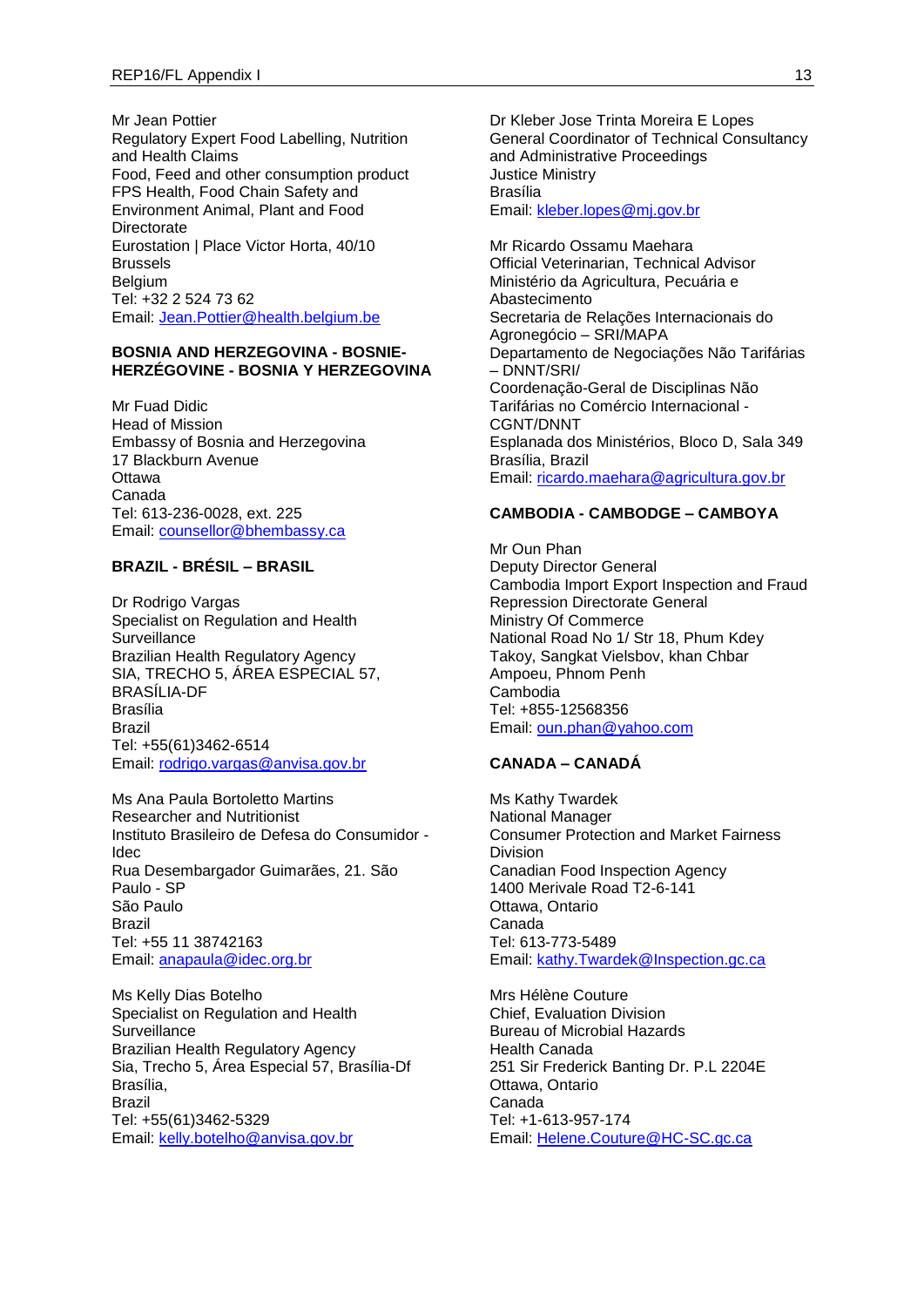Prof Etienne Dako Professor/Food Microbiologist Université de Moncton 18 Antonine-Maillet Université de Moncton Moncton, N.B. Canada Tel: 506-858-4080 Email: [etienne.dako@umoncton.ca](mailto:etienne.dako@umoncton.ca)

Mr Benoît Dubé Regulatory and Standards Officer Canadian Food Inspection Agency Tower 2, 6th Floor, Room 253 1400 Merivale Road Ottawa, Ontario, Canada Tel: 613-773-5244 Email: [Benoit.Dube@Inspection.gc.ca](mailto:Benoit.Dube@Inspection.gc.ca)

Dr Brad Hicks **Director** Pacific Organic Seafood Association 21222 24th Avenue Langley, B.C. Canada Tel: 604-788-4752 Email: [BHicks@Firstmate.com](mailto:BHicks@Firstmate.com)

Ms Anne-Christine Poulin Senior Trade Policy Analyst Technical Trade Policy Division Agriculture and Agri-Food Canada 1305 Baseline Road Tower 5, Floor 5 Room 343 Ottawa, Ontario Canada Tel: 613-773-3561 Email: [Anne-Christine.Poulin@AGR.GC.CA](mailto:Anne-Christine.Poulin@AGR.GC.CA)

Mrs Grace Ramos Senior Program Officer Canadian Food Inspection Agency 1400 Merivale Road Ottawa, Ontario Canada Tel: 613-773-5464 Email: [Grace.Ramos@Inspection.gc.ca](mailto:Grace.Ramos@Inspection.gc.ca)

Ms Andrea Spencer Trade Policy Officer Global Affairs Canada 111 Sussex Drive Ottawa, Ontario Canada Tel: 343-203-4260 Email: [Andrea.Spencer@international.gc.ca](mailto:Andrea.Spencer@international.gc.ca) Ms Maya Villeneuve Associate Director Bureau of Nutritional Sciences Health Canada 251 Sir Frederick Banting Driveway, A.L. 2203B, room B333 Ottawa, Ontario Canada Tel: 613-960-4740 Email: [Maya.Villeneuve@HC-SC.gc.ca](mailto:Maya.Villeneuve@HC-SC.gc.ca)

Mrs Alison Wereley Senior Program Officer Canadian Food Inspection Agency 1400 Merivale Road, Tower 2 Ottawa, Ontario Canada Tel: 613-773-6450 Email: [Alison.Wereley@Inspection.gc.ca](mailto:Alison.Wereley@Inspection.gc.ca)

### **CHILE – CHILI**

Dr Michel Leporati Néron Secretario Ejecutivo Agencia Chilena para la Inocuidad y Calidad Alimentaria, ACHIPIA Ministerio de Agricultura Nueva York 17, piso 4 Santiago Chile Tel: +56 2 27979900 Email: [michel.leporati@achipia.gob.cl](mailto:michel.leporati@achipia.gob.cl)

Mrs Karla Carmona Araya Asesor Agencia Chilena para la Inocuidad y Calidad Alimentaria, ACHIPIA Ministerio de Agricultura Nueva York 17, piso 4 Santiago Chile Tel: +56 2 27979900 Email: [karla.carmona@achipia.gob.cl](mailto:karla.carmona@achipia.gob.cl)

#### **CHINA – CHINE**

Mr Wai-yan Chan Scientific Officer (Risk Management) Centre for Food Safety,Food and Environmental Hygiene Department, HKSAR Government 43/F,Queensway Government Offices,66 Queensway,HongKong Hongkong China Tel: +852-28675134 Email: [waychan@fehd.gov.hk](mailto:waychan@fehd.gov.hk)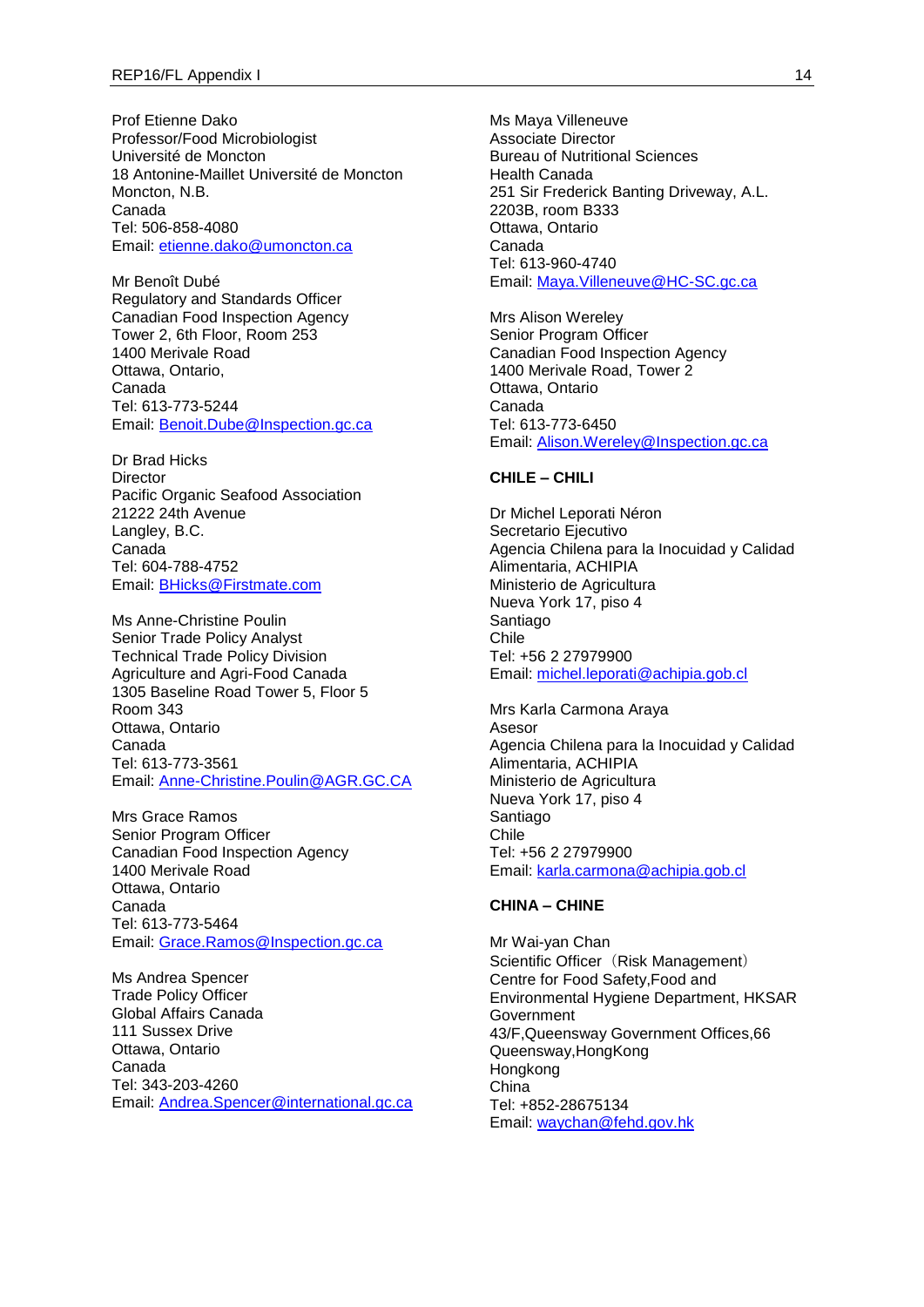Mr Kwok Wai Ho Scientific Officer (Nutrition Labelling) Centre for Food Safety, Food and Environmental Hygiene Department, HKSAR Government 43/F,Queensway Government Offices,66 Queensway,HongKong Hongkong China Tel: +852-39622068 Email: [kwho@fehd.gov.hk](mailto:kwho@fehd.gov.hk)

Dr Zhigang Song Associate Professor/PhD Research Center of International Inspection and Quarantine Standards and Technical Regulations, AQ R909 Sanyuan Mansion,No 18 Xibahedongli, Chaoyang District, Beijing China Beijing China Tel: +86-010-84603871 Email: [songzhg@263.net](mailto:songzhg@263.net)

Ms Liang Wang Clerk Shanghai Entry-Exit Inspection and Quarantine Bureau 8 Shuntong Road,Pudong New District,Shanghai,China **Shanghai** China Tel: +86-021-68281936 Email: [wangliang@shciq.gov.cn](mailto:wangliang@shciq.gov.cn)

Ms Lan Wu Section Chief Guangdong Entry-exit Inspection and Quarantine Bureau of the P.R.C 66 Huacheng Avenue,Zhujiang New City,Tianhe District,Guangzhou,China Guangzhou China Tel: +86-020-38297960 Email: [wul@gdciq.gov.cn](mailto:wul@gdciq.gov.cn)

Mr Jie Yin Assistant Researcher Chinese Academic of Inspection and Quarantine (CAIQ) Room A1109, No. 9, Madian East Road, Haidian District, Beijing Beijing, China Tel: +86-010-82260351 Email: [13581808788@163.com](mailto:13581808788@163.com)

#### **COLOMBIA – COLOMBIE**

Prof Alba Rocio Jimenez Tovar Profesional Especializada Instituto Nacional de Vigilancia de Medicamentos y Alimentos - INVIMA Carrera 10 No. 64 - 28 Tel: 57-1-2948700 ext 3924 Email: [ajimenezt@invima.gov.co](mailto:ajimenezt@invima.gov.co)

# **COSTA RICA**

Mrs Mónica Elizondo Andrade Directora Asuntos Científicos y Regulatorios Cámara Costarricense de la Industria Alimentaria (CACIA) Costa Rica Tel: (506) 2220 3031 Email: [melizondo@cacia.org](mailto:melizondo@cacia.org)

# **CUBA**

Mr Angel Manuel Casamayor León Especialista en Regulaciones Técnicas y Calidad Dirección Regulaciones Técnicas y Calidad Ministerio de Comercio Exterior y la Inversión **Extranjera** Infanta y 23, Vedado La Habana Cuba Tel: 5378300022 Email: [gabriel.lahens@mincex.cu](mailto:gabriel.lahens@mincex.cu)

Mrs Marileydy Herrera Olmo Directora de Calidad y Tecnología Calidad y Tecnología del Ministerio de la Industria Alimentaria (MINAL) Ministerio de la Industria Alimentaria (MINAL) Avenida 41 No. 4455 %48 y 50, Playa. La Habana La Habana Cuba Tel: 53-78300022 Email: [nc@ncnorma.cu](mailto:nc@ncnorma.cu)

Mrs Olga Maria Valdes Almaral Jefa del Departamento de Registro de alimentos del INHEM Registro de alimentos Ministerio Salud Pública de Cuba (MINSAP) Infanta No. 1158 entre Llinás y Clavel. Cerro La Habana Cuba Tel: 53-78300022 Email: [nc@ncnorma.cu](mailto:nc@ncnorma.cu)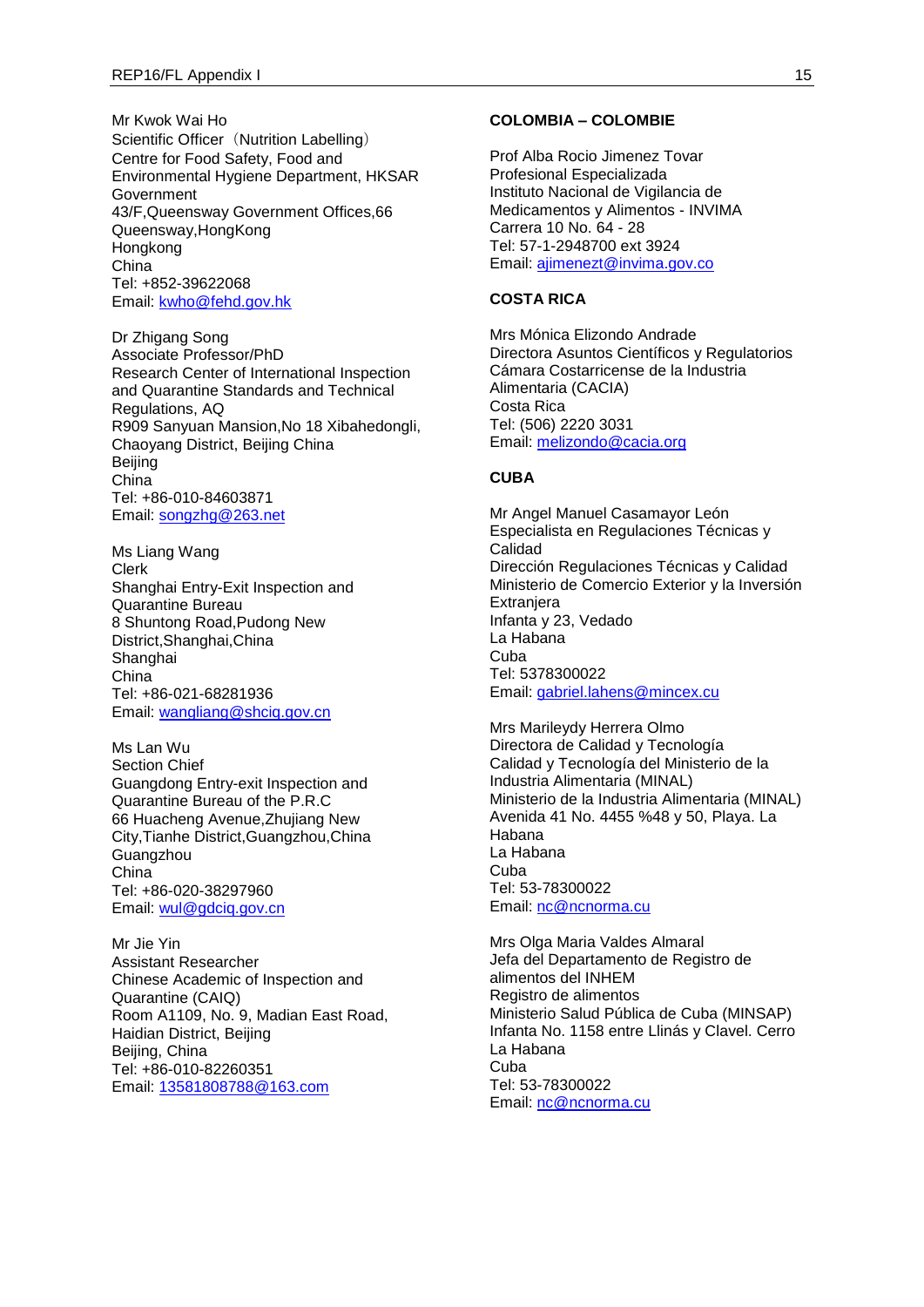#### **DENMARK - DANEMARK – DINAMARCA**

Ms Pernille Lundquist Madsen Deputy Head, Chemicals and Food Quality Division Danish Veterinary and Food Administration Stationsparken 31 **Glostrup Denmark** Tel: +45 7227 6662 Email: [plum@fvst.dk](mailto:plum@fvst.dk)

# **ECUADOR – ÉQUATEUR**

Mrs Elizabeth Moreano Minister, Embassy of Ecuador to Canada 99 Bank Street, Suite 230 Ottawa, Ontario, Canada Tel: 613-261-0759 Email: [elizabethmoreao70@yahoo.com](mailto:elizabethmoreao70@yahoo.com)

Mr Oscar Ismael Ramirez Lama Second Secretary of Embassy of Ecuador 99 Bank Street, Suite 230 Ottawa, Ontario, Canada Tel: 613-263-0704 Email: **oramirez@gmail.com** 

# **EGYPT - ÉGYPTE – EGIPTO**

Dr Nermeen El Fadeel Scientific and Regulatory Affairs Manager , Egypt Region, Coca- Cola 1 Amin Elrahany St., Nasr City- Cairo- Egypt Cairo Egypt Tel: 00222722187 Email: [nermeenkhalifa@outlook.com](mailto:nermeenkhalifa@outlook.com)

Mr Mohamed Abd Elhamid Naser Food standards Specialist Organization: Egyptian Organization for Standardization and Quality (EOS) 16 tadreeb el motderbeen , cairo ,Egypt Egypt Tel: 0201281337667 Email: [atch\\_toto3@yahoo.com](mailto:atch_toto3@yahoo.com)

Mr Ahmad El Buckley Diplomat Embassy of Egypt 454 Laurier Ave. East Ottawa, Ontario, Canada Email: [egyptemb@sympatico.ca](mailto:egyptemb@sympatico.ca) Dr Dalia El Din General Manager of Imported Food Control General Organization for Export Import Control Cairo Egypt Tel: 01006676205 Email: [daliashehabeldin@yahoo.com](mailto:daliashehabeldin@yahoo.com)

Mr Amr El Kilany Commercial Consul Egyptian Consulate in Montreal Rene Levesque Boul., Suite 3200 Montreal, Quebec, Canada Tel: 514-861-6340 Email: [egyptemb@sympatico.ca](mailto:egyptemb@sympatico.ca)

Ms Salwa El Mowafi Diplomat 454 Laurier Ave. East Ottawa, Ontario, Canada Email: [egyptemb@sympatico.ca](mailto:egyptemb@sympatico.ca)

Mr Amr Koraiem Diplomat Egyptian Embassy 454 Laurier Ave. East Ottawa, Ontario, Canada Tel: 613-890-7369 Email: [dr\\_amr\\_koraiem@hotmail.com](mailto:dr_amr_koraiem@hotmail.com)

### **EUROPEAN UNION - UNION EUROPÉENNE - UNIÓN EUROPEA**

Ms Barbara Moretti Administrator DG Sante European Commission Rue Froissart 101 Brussels Belgium Email: [barbara.moretti@ec.europa.eu](mailto:barbara.moretti@ec.europa.eu)

Mr Christophe Didion Administrator DG Sante European Commission B 232 Brussels Belgium Email: [christophe.didion@ec.europa.eu](mailto:christophe.didion@ec.europa.eu)

Mr Dario Dubolino Administrator DG Mare European Union Brussels Belgium Tel: +32 229-86031 Email: [dario.dubolino@ec.europa.eu](mailto:dario.dubolino@ec.europa.eu)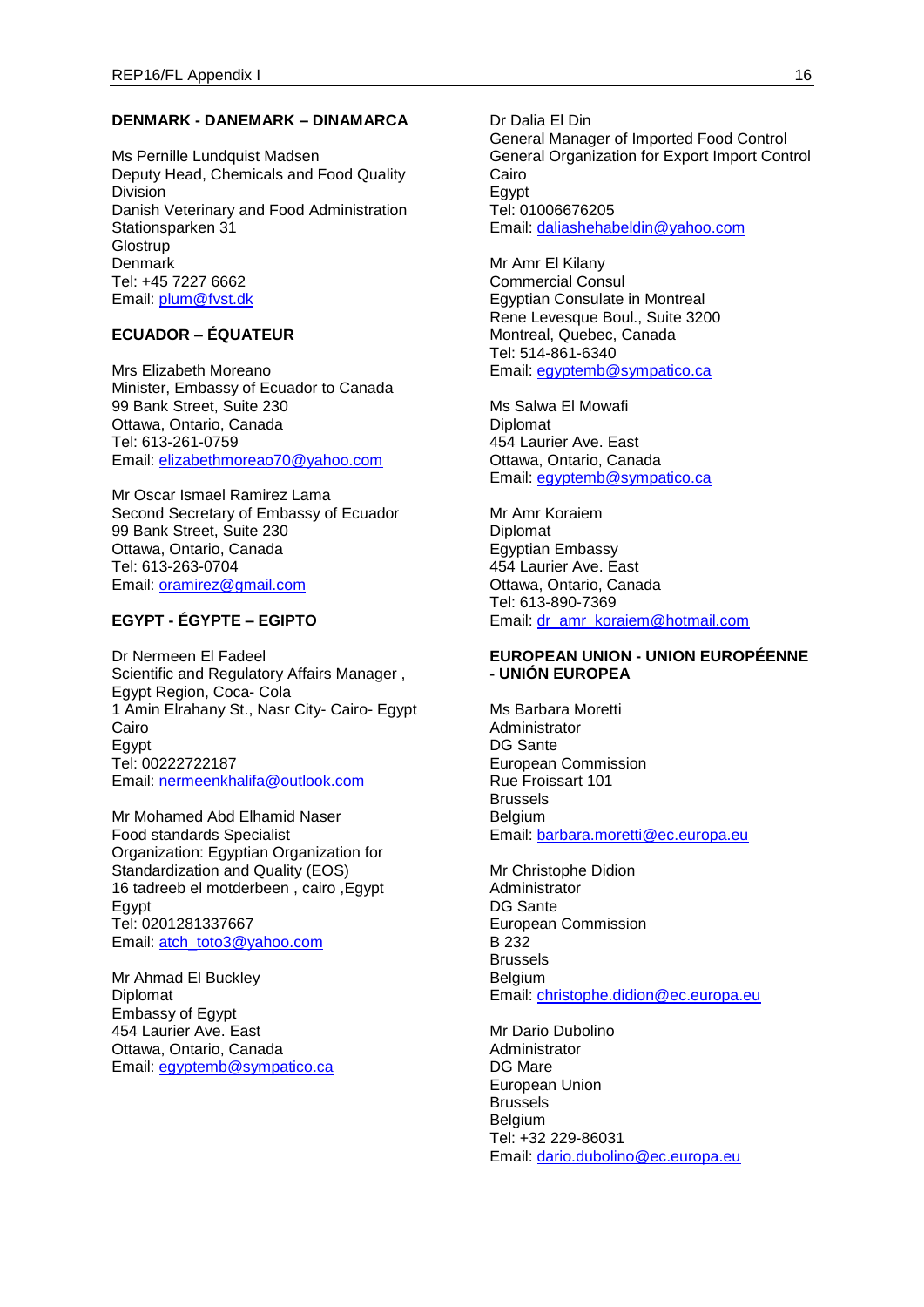# **FINLAND - FINLANDE – FINLANDIA**

Ms Anne Haikonen Legislative Counsellor Ministry of Agriculture and Forestry P.O.Box 30 FI-00023 Government Helsinki Finland Tel: +358-50-3697618 Email: [anne.haikonen@mmm.fi](mailto:anne.haikonen@mmm.fi)

# **FRANCE – FRANCIA**

Mrs Sophie Dussours Chargée de Mission Bureau 4D DGCCRF France Email: [sophie.dussours@dgccrf.finances.gouv.fr](mailto:sophie.dussours@dgccrf.finances.gouv.fr)

Ms Margaux Denis DGAL - Service de l'alimentation Ministère de l'agriculture, de l'agroalimentaire et de la forêt 251 rue de Vaugirard PARIS France Tel: +33149555386 Email: [margaux.denis@agriculture.gouv.fr](mailto:margaux.denis@agriculture.gouv.fr)

Mrs Annie Loch EU Public affairs Director Affaires Publiques Européennes DANONE 17 boulevard Haussmann Paris France Tel: +33 1 44 35 24 32 Email: [annie.loch@danone.com](mailto:annie.loch@danone.com)

# **GERMANY - ALLEMAGNE – ALEMANIA**

Dr Katrin Stolle Deputy Head of Division Food Labelling Federal Ministry of Food and Agriculture Wilhelmstraße 54 Berlin **Germany** Tel: +49 30 18529 4172 Email: [katrin.stolle@bmel.bund.de](mailto:katrin.stolle@bmel.bund.de)

Dr Susanne Kettler Senior Director Scientific & Regulatory Affairs Europe, Middle East and Africa Scientific and Regulatory Affairs Coca-Cola s.a. Chaussee de Mons 1424 Brussels Belgium Tel: +32 471 989045 Email: [skettler@coca-cola.com](mailto:skettler@coca-cola.com)

Mr Bernd Kurzai Legal Counsel Food Law Central Department Quality Affairs Südzucker AG Mannheim/Ochsenfurt Gottlieb-Daimler-Straße 13 Mannheim **Germany** Email: [bernd.kurzai@suedzucker.de](mailto:bernd.kurzai@suedzucker.de)

Ms Angelika Mrohs Managing Director German Federation for Food Law and Food Science (BLL e.V.) Claire-Waldoff-Straße 7 Berlin Germany Tel: +49 30 206 143-133 Email: [amrohs@bll.de](mailto:amrohs@bll.de)

Dr Jörg Rieke Executive Director Association of the German Dairy Industry (MIV) Jägerstraße 51 Berlin **Germany** Tel: +49 30 – 40 30 44 5-22 Email: [rieke@milchindustrie.de](mailto:rieke@milchindustrie.de)

Dr Alexander Tolkach R&D Director BMI e.G. (Bavarian Dairy Industrie coop) Kloetzlmuellerstr. 140 **Landshut** Germany Email: [a.tolkach@bmi-eg.com](mailto:a.tolkach@bmi-eg.com)

# **GHANA**

Mrs Isabella Mansa Agra Ag. Deputy Chief Executive (FID) Food Inspection (FID) Food and Drugs Authority P.O.Box CT 2783 Cantonments Accra Accra Ghana Tel: +233 244 337249 Email: [isabella.agra@fdaghana.gov.gh](mailto:isabella.agra@fdaghana.gov.gh)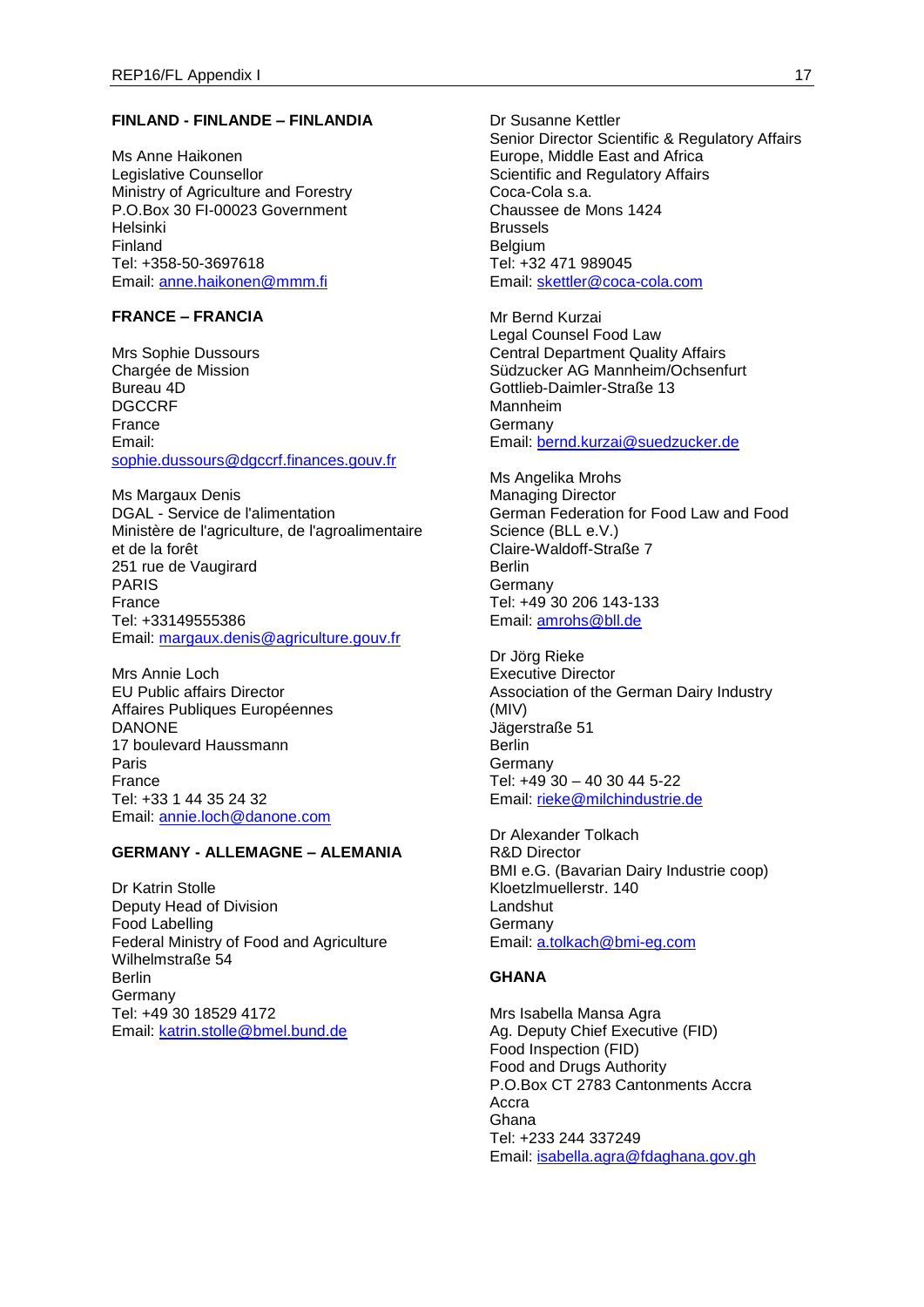Ms Gifty Aidoo Senior Regulatory Officer Food Evaluation And Registration Food And Drugs Authority P. O. Box Ct 2783, Cantonments Accra Ghana Tel: +233 207 741152 Email: [giftieonline@yahoo.com](mailto:giftieonline@yahoo.com)

Ms Cynthia Adwoa Dapaah Corporate Attorney Legal Food And Drugs Authority P. O. Box Ct 2783 Cantonments Accra Ghana Tel: +233 244 212791 Email: [Cynthia.dapaah@fdaghana.gov.gh](mailto:Cynthia.dapaah@fdaghana.gov.gh)

# **GREECE - GRÈCE – GRECIA**

Ms Pely Sousiopoulou Counsellor for Economic & Commercial Affairs, Head of Economic & Commercial **Office** Embassy of Greece in Ottawa 80 MacLaren St. Ottawa, Ontario, Canada Tel: +1-613 238 6271 Email: [soussiopoulou@mfa.gr](mailto:soussiopoulou@mfa.gr)

# **GUINEA – GUINÉE**

Mrs Mariama Barry Directrice Générale Ministère du Commerce Office National du Contrôle de Qualité Ministère du Commerce Quartier Almamya Commune Kaloum BP 13 **Conakry Guinea** Tel: 00 224 628 13 13 81 Email: [mariamabellabaryy@yahoo.fr](mailto:mariamabellabaryy@yahoo.fr)

Mrs Safiatou Diallo Directrice Generale Ministere de l'Environnement des Eaux et Foret Direction Nationale Assainissement et Cadre de Vie Quartier Coleah Lanseboundji BP 3318 **Conakry** Guinea Tel: 00 224 622 15 38 52 Email: [safiatoudial56@gmail.com](mailto:safiatoudial56@gmail.com)

### **HUNGARY - HONGRIE – HUNGRÍA**

Ms Beatrix Kuti Quality Expert Department of Food Processing Ministry of Agriculture Kossuth Lajos tér 11. Budapest **Hungary** Tel: 00 36 1 795 3481 Email: [beatrix.kuti@fm.gov.hu](mailto:beatrix.kuti@fm.gov.hu)

### **INDIA – INDE**

Mr Bimal Kumar Dubey Director (Imports) Food Safety And Standards Authority Of India FDA Bhawan, Near Bal Bhawan Email: [bkdubey@fssai.gov.in](mailto:bkdubey@fssai.gov.in)

Mr Aditya Jain Senior Manager National Dairy Development Board Anand, Gujarat, India Email: [aditya@nddb.coop](mailto:aditya@nddb.coop)

# **INDONESIA – INDONÉSIE**

Mrs Dini Gardenia Head of Sub Directorate of Food and Food Additives Evaluation Directorate of Food Safety Evaluation National Agency of Drug and Food Control Jl. Percetakan Negara No.23 Jakarta Indonesia Tel: +62 21 42800221 Email: [ditpkp\\_bpom@yahoo.com](mailto:ditpkp_bpom@yahoo.com)

Mr Christhophorus Barutu Trade Attaché Embassy of the Republic of Indonesia 55 Parkdale Avenue Ottawa, Ontario K1Y 1E5, Canada Tel.: (613) 724-1100, ext. 306 Fax: (613) 724-7932 Email: [c.barutu@indonesia-ottawa.org](mailto:c.barutu@indonesia-ottawa.org)

Mr Evi Noviarsyah Latief Head Section Food Halal Labelling Inspection Directorate of Food Inspection and **Certification** National Agency of Drug and Food Control Jl. Percetakan Negara No. 23 Jakarta Indonesia Tel: +6221 42803255 Email: [noviarsyah@gmail.com](mailto:noviarsyah@gmail.com)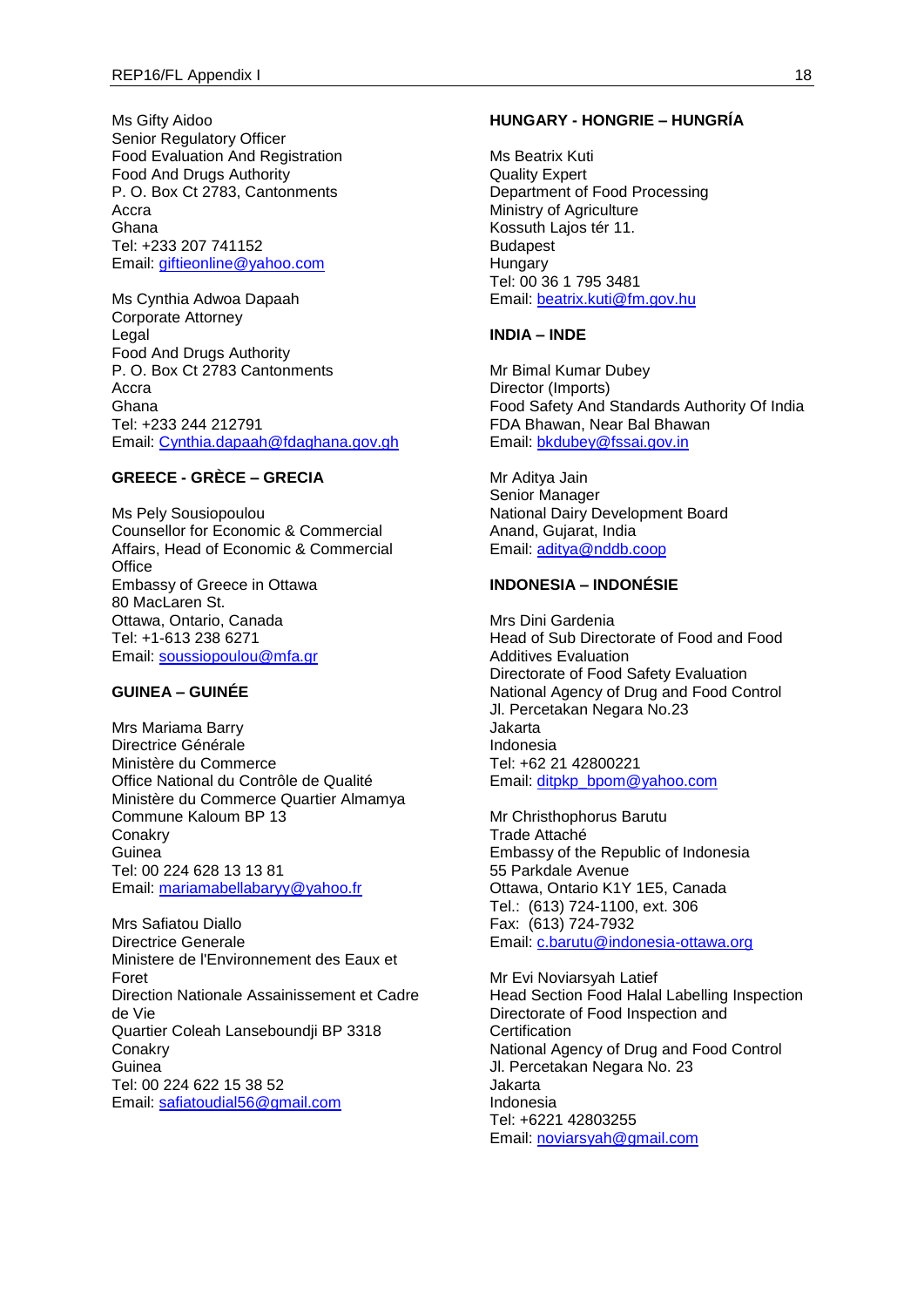Mrs Ati Widya Perana Head Section for Codex Directorate of Food Products Standardization National Agency of Drug and Food Control Jl. Percetakan Negara No.23 Jakarta Indonesia Tel: +62 21 42875584 Email: [codexbpom@yahoo.com](mailto:codexbpom@yahoo.com)

Mrs Lasrida Yuniaty Head of Section Food Product Standardization Directorate of Food Products Standardization National Agency of Drug and Food Control Jl. Percetakan Negara No.23 Jakarta Pusat Jakarta Indonesia Tel: +62 21 42875584 Email: [subditspo2@yahoo.com](mailto:subditspo2@yahoo.com)

#### **IRAN (ISLAMIC REPUBLIC OF) - IRAN (RÉPUBLIQUE ISLAMIQUE D') - IRÁN (REPÚBLICA ISLÁMICA DEL)**

Dr Mohammad Hossein Shojaee Aliabadi Senior Scientific Adviser Institute of Standard & Industrial Research of Iran No: 96; Parcham Street Tohid Square; 1457844393 Tehran I.R.Iran Tehran Iran (Islamic Republic of) Tel: +0989121591766 Email: [farooghlab@gmail.com](mailto:farooghlab@gmail.com)

### **ITALY - ITALIE – ITALIA**

Mrs Raffaella Fiora Director of Food Law Soremartec Italia S.r.l. Piazzale Pietro Ferrero, 1 Alba Italy Tel: +39 0173 313065 Email: [raffaella.fiora@ferrero.com](mailto:raffaella.fiora@ferrero.com)

Mr Ciro Impagnatiello Codex Contact Point Department of the European Union and International Policies and of the Rural Development Ministry of Agricultural Food and Forestry Policies Via XX Settembre, 20 Rome Italy Tel: +39 06 46654058 Email: [c.impagnatiello@politicheagricole.it](mailto:c.impagnatiello@politicheagricole.it)

Dr Giuseppe Lembo Senior Researcher - Organic aquaculture expert COISPA - Stazione Sperimentale per lo Studio delle Risorse del Mare Via Dei Trulli, 18/20 Bari Italy Tel: +39 080 5433596 Email: [lembo@coispa.it](mailto:lembo@coispa.it)

Mr Luca Ragaglini Vice Director AIDEPI Viale del Poggio Fiorito, 61 Rome Italy Tel: +39 06 80910720 Email: [luca.ragaglini@aidepi.it](mailto:luca.ragaglini@aidepi.it)

# **JAPAN - JAPON – JAPÓN**

Dr Toshitaka Masuda Deputy Director Food Labelling Division Consumer Affairs Agency 3-1-1 Kasumigaseki, Chiyoda-ku, Tokyo Japan Tel: +81-3-3507-8800 Email: [g.codex-j@caa.go.jp](mailto:g.codex-j@caa.go.jp)

Prof Hiroaki Hamano Adviser International Life Sciences Institute Japan Nishikawa Bldg 5F, 3-5-19 Kojimachi, Chiyoda-ku, Tokyo Japan Tel: +81-3-5215-3535 Email: [hhamano@ilsijapan.org](mailto:hhamano@ilsijapan.org)

Prof Satoshi Ishizuka Adviser Laboratory of Nutritional Biochemistry Research Faculty of Agriculture Hokkaido University Kita 9, Nishi 9, Kita-ku, Sapporo Hokkaido Japan Tel: +81-11-706-2811 Email: [g.codex-j@caa.go.jp](mailto:g.codex-j@caa.go.jp)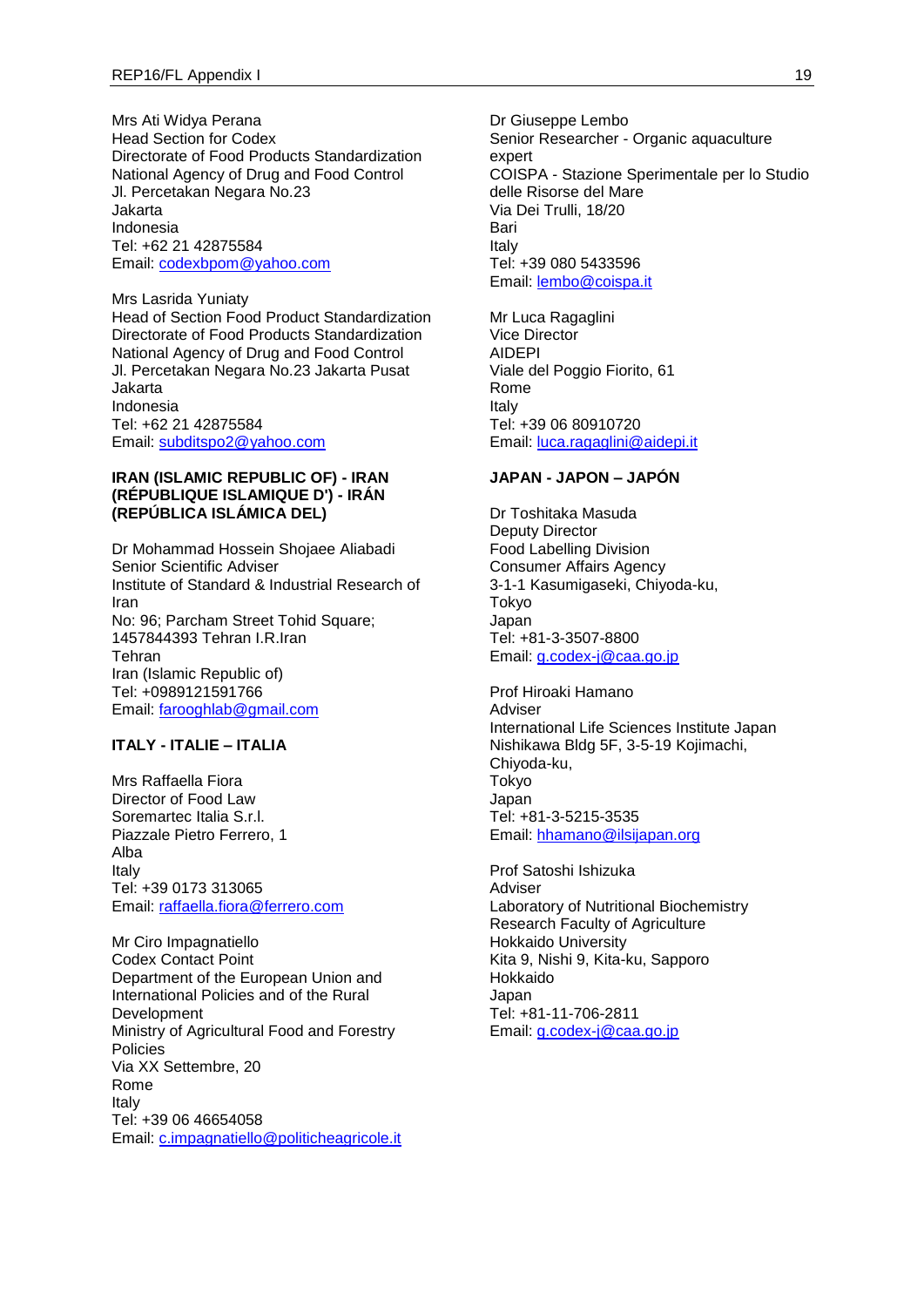Mr Hiroyuki Okochi Associate Director Fish Ranching and Aquaculture Division Fisheries Agency 1-2-1, Kasumigaseki, Chiyodaku Tokyo Japan Tel: +81-3-3501-1961 Email: [hiroyuki\\_okochi230@maff.go.jp](mailto:hiroyuki_okochi230@maff.go.jp)

Ms Aya Orito-nozawa Section Chief Food Safety Policy Division, Food Safety and Consumer Affairs Bureau Ministry of Agriculture, Forestry and Fisheries 1-2-1, Kasumigadeki, Chiyoda-ku Tokyo Japan Tel: +81-3-3502-8732 Email: [aya\\_orito460@maff.go.jp](mailto:aya_orito460@maff.go.jp)

Mr Kinya Tokunaga **Official** Food Labelling Division Consumer Affairs Agency 3-1-1 Kasumigaseki, Chiyoda-ku, Tokyo Japan Tel: +81-3-3507-8800 Email: [g.codex-j@caa.go.jp](mailto:g.codex-j@caa.go.jp)

Mr Makoto Yamauchi Assistant Director Fisheries Processing Industries and Marketing Division Fisheries Agency 1-2-1 Kasumigaseki, Chiyodaku Tokyo Japan Tel: +81-3-3501-1961 Email: [makoto\\_yamauchi620@maff.go.jp](mailto:makoto_yamauchi620@maff.go.jp)

#### **MALAYSIA - MALAISIE – MALASIA**

Ms Ruhana Abdul Latif Principal Assistant Director Food Safety and Quality Division Ministry of Health Malaysia Level 4, Menara Prisma No.26, Jalan Persiaran Perdana, Precint 3 62675 Putrajaya Malaysia Putrajaya Malaysia Tel: +603-8885 0797 ext 4003 Email: [ruhana\\_latif@moh.gov.my](mailto:ruhana_latif@moh.gov.my)

Mr Ahmad Shanizam Ab Ghani Trade Commissioner Malaysia External Trade Development Corporation (MATRADE) Consulate of Malaysia (Trade Office), First Canadian Place, 100 King Street West, Suite 5130, P.O Box 389 **Toronto** Malaysia Tel: 416 504 6111 Email: [toronto@matrade.gov.my](mailto:toronto@matrade.gov.my)

Ms Rohaya Mamat **Director** Regulatory Affairs Federation of Malaysian Manufacturers Wisma FMM, No. 3, Persiaran Dagang PJU 9, Bandar Sri Damansara 52200 Kuala Lumpur Malaysia Kuala Lumpur Malaysia Tel: +603-6286 7200 Email: [rohaya.mamat@mjn.com](mailto:rohaya.mamat@mjn.com)

#### **MEXICO - MEXIQUE – MÉXICO**

Ms Pamela Suárez Brito Gerente de Asuntos Internacionales en Inocuidad Alimentaria Dirección Ejecutiva de Operación Internacional Comisión Federal para la Protección contra Riesgos Sanitarios (COFEPRIS) Monterrey #33 Piso 2, Col. Roma Delegación Cuauhtémoc Mexico Distrito Federal Mexico Tel: 525550805389 Email: [psuarez@cofepris.gob.mx](mailto:psuarez@cofepris.gob.mx)

Ms Sandra Herrero Cagigas Vicepresidente de la Comisión de Salud de la Confederación de Cámaras Industriales de los Estados Unidos Mexicanos (CONAMIN) Ciudad de México México Tel : +52 (55) 5752-0043 Email: [sandra.herrero@hecaservicios.net](mailto:sandra.herrero@hecaservicios.net)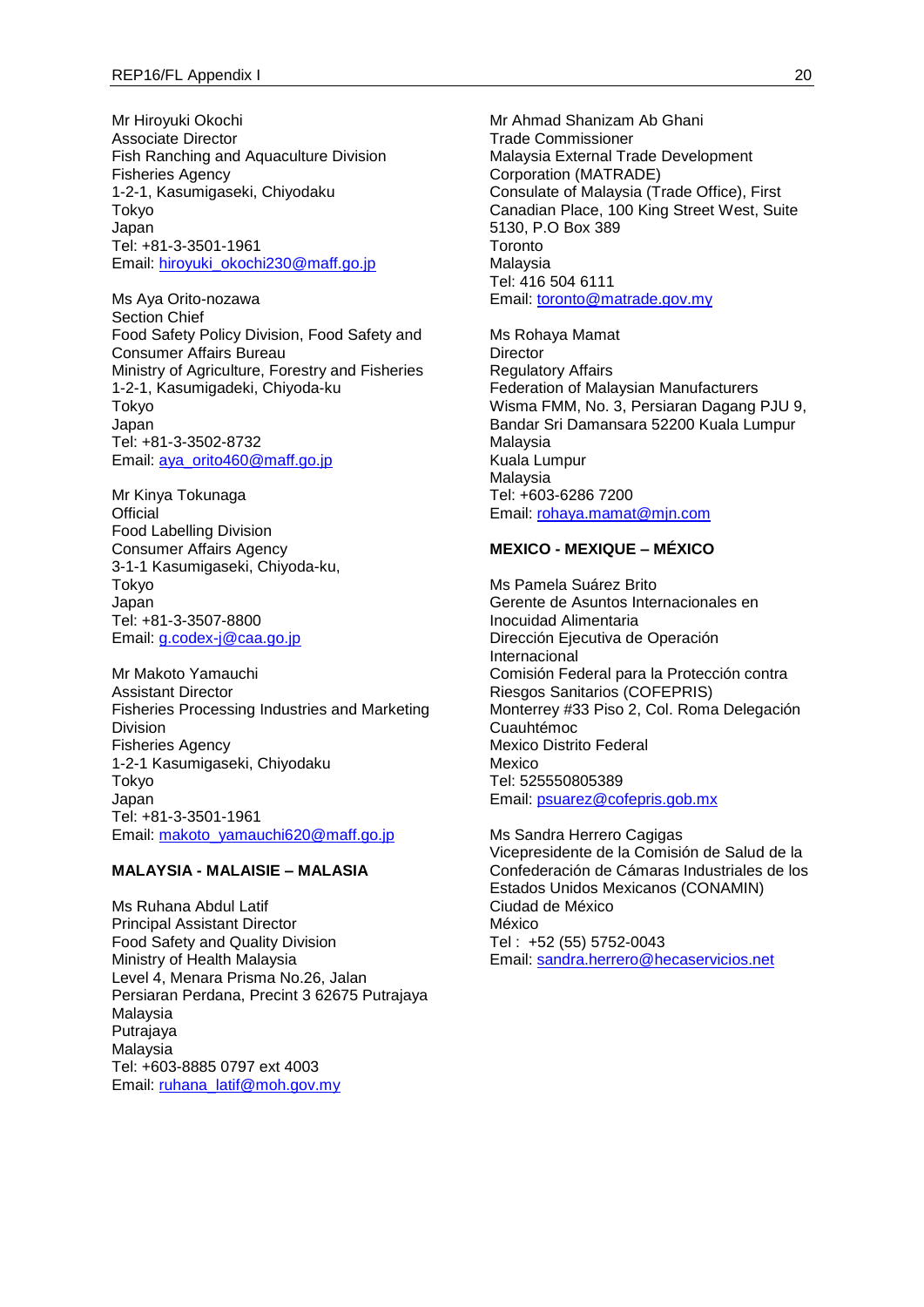Mr Álvaro Israel Perez Vega Comisionado de Operación Sanitaría Secretaría de Salud Comisión Federal para la Protección contra Riesgros Sanitarios Oklahoma no. 14, Colonia Nápoles, Delegacón Benito Juárez C.P. 03810 Ciudad de México Mexico Tel: +(5255) 5080 5200 Email: [aiperez@cofepris.gob.mx](mailto:aiperez@cofepris.gob.mx)

Mr Raúl Gerardo Portillo Aldrett Director de Asuntos Científicos y Regulatorios y Presidente de la Rama 17 Asuntos Científicos y Regulatorios Cámara Nacional de la Industria de Transformación (CANACINTRA) Mexico, DF Mexico Tel: +52 55 52 62 23 86 Email: [rportillo@coca-cola.com](mailto:rportillo@coca-cola.com)

### **MOROCCO - MAROC – MARRUECOS**

Mr Oussama Nadifi Chef de division de la réglementation et normalisation **Agriculture** Office National de Sécurité Sanitaire des Produits Alimentaires Avenue Hadj Ahmed Cherkaoui, Agdal Rabat Morocco Tel: +212673997816 Email: [Oussama.Nadifi@onssa.gov.ma](mailto:Oussama.Nadifi@onssa.gov.ma)

### **MOZAMBIQUE**

Dr Maria Carolina Virgilio Omar Confederation of Business Association of Mozambique Rua dos Desportistas Number 833 3rd Floor Maputo Maputo Mozambique Tel: +258 843030840 Email: [Maria.Omar@MZ.nestle.com](mailto:Maria.Omar@MZ.nestle.com)

### **NETHERLANDS - PAYS-BAS – PAÍSES BAJOS**

Ms Inge Stoelhorst Policy Coordinator Nutrition, Health Protection and Prevention **Department** Ministry of Health, Welfare and Sport Parnassusplein 5 Den Haag **Netherlands** Tel: +31 6 31753465 Email: [i.stoelhorst@minvws.nl](mailto:i.stoelhorst@minvws.nl)

Ms Gieta Mahabir Senior Policy Advisor Ministry of Economic Affairs Bezuidenhoutseweg 73 Den Haag **Netherlands** Tel: +31 70 3784198 Email: [g.mahabir@minez.nl](mailto:g.mahabir@minez.nl)

Mr Alexander Rogge administrator DGB 2B General Secretariat of the Council Rue de la Loi/Wetstraat 175 Brussels Belgium Email: [alexander.rogge@consilium.europa.eu](mailto:alexander.rogge@consilium.europa.eu)

Ms Melanie Van Vugt Legal policy officer Nutrition, Health Protection and Prevention Department Ministry of Health, Welfare and Sport Parnassusplein 5 The Hague **Netherlands** Tel: +31 6 21160669 Email: [ma.vugt@minvws.nl](mailto:ma.vugt@minvws.nl)

### **NEW ZEALAND - NOUVELLE-ZÉLANDE - NUEVA ZELANDIA**

Ms Jenny Reid Manager, Food Science & Risk Assessment Ministry for Primary Industries 25 The Terrace **Wellington** New Zealand Email: [jenny.reid@mpi.govt.nz](mailto:jenny.reid@mpi.govt.nz)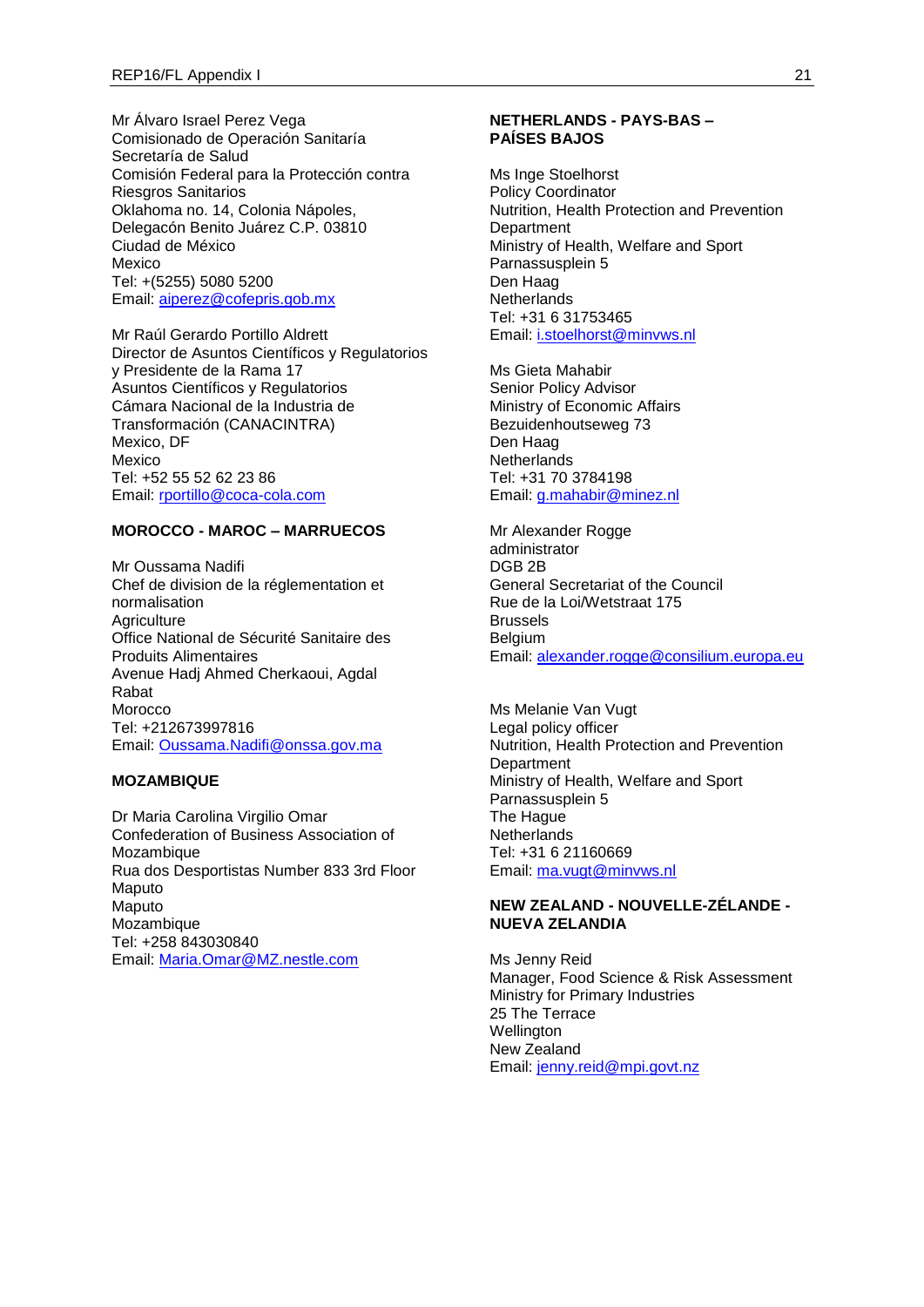Ms Phillippa Hawthorne Senior Adviser Ministry for Primary Industries 25 The Terrace New Zealand Email: [Phillippa.hawthorne@mpi.govt.nz](mailto:Phillippa.hawthorne@mpi.govt.nz)

# **NIGERIA – NIGÉRIA**

Mrs Eva Obiageli Edwards Assistant Director Food Safety and Applied Nutrition National Agency for Food and Drug Administration and Control Plot 1, Isolo Industrial Estate, Apapa/Oshodi Express Way Lagos Nigeria Tel: + 234-8023109251 Email: [edwards.eo@nafdac.gov.ng](mailto:edwards.eo@nafdac.gov.ng)

Mr Fred Nduka Chiazor Scientific and Regulatory Affairs Director Coca-Cola Nigeria Limited 16 Gerrard Road, Ikoyi Lagos Nigeria Tel: +2348035352226 Email: [fchiazor@coca-cola.com](mailto:fchiazor@coca-cola.com)

# **NORWAY - NORVÈGE – NORUEGA**

Mrs Lise Charlotte Rokkones Head of Section Norwegian Food Safety Authority Seafood Section Postboks 383 Brumunddal Norway Tel: + 47 22 77 85 96 Email: [Lise.Torkildsen@mattilsynet.no](mailto:Lise.Torkildsen@mattilsynet.no)

### **PARAGUAY**

Mrs Zuny Mabel Zarza De Riquelme Coordinadora del CCFL Unidad De Asuntos Regulatorios Instituto Nacional De Alimentación Y Nutrición - INAN- MSPyBS Stma. Trinidad esquina Itapua Asunción - Asunción Paraguay Tel: 595 21 294073 Email: [zmzarza@hotmail.com](mailto:zmzarza@hotmail.com)

Ing Rodolfo Grau Brizuela Miembro del Comité Nacional del Codex **Paraguay** Privado Asociación Rural del Paraguay Ruta Troperos del Chaco Km 14 Mariano Roque Alonso - Paraguay Mariano Roque Alonso Paraguay Tel: (+595) 021 754 412 Email: [rudygrau@hotmail.com](mailto:rudygrau@hotmail.com)

### **POLAND - POLOGNE – POLONIA**

Mr Tomasz Kijewski Third Secretary, Economic Affairs Economic Section Polish Embassy in Canada 443 Daly Avenue **Ottawa** Poland Tel: +1 613 7890468 Email: [Tomasz.Kijewski@msz.gov.pl](mailto:Tomasz.Kijewski@msz.gov.pl)

### **REPUBLIC OF KOREA - RÉPUBLIQUE DE CORÉE - REPÚBLICA DE COREA**

Dr Seog Youn Kang **Director** Food Consumption and Safety Division Ministry of Food and Drug Safety Osong Health Technology Administration Complex, 187 Osongsaengmyeong2(i)-ro, Osong-eup, Heungdeok-gu cheongju-si, Chungcheongbuk-do, Korea Cheong ju-si Republic of Korea Tel: 82-43-719-2851 Email: [kingsaveyou@korea.kr](mailto:kingsaveyou@korea.kr)

Dr Yong Jae Kim Food Policy Coordination Division Ministry of Food and Drug Safety Osong Health Technology Administration Complex, 187 Osongsaengmyeong2(i)-ro, Osong-eup, Heungdeok-gu cheongju-si, Chungcheongbuk-do, Korea Cheongju-si Republic of Korea Tel: 82-43-719-2030 Email: [kyj1214@korea.kr](mailto:kyj1214@korea.kr)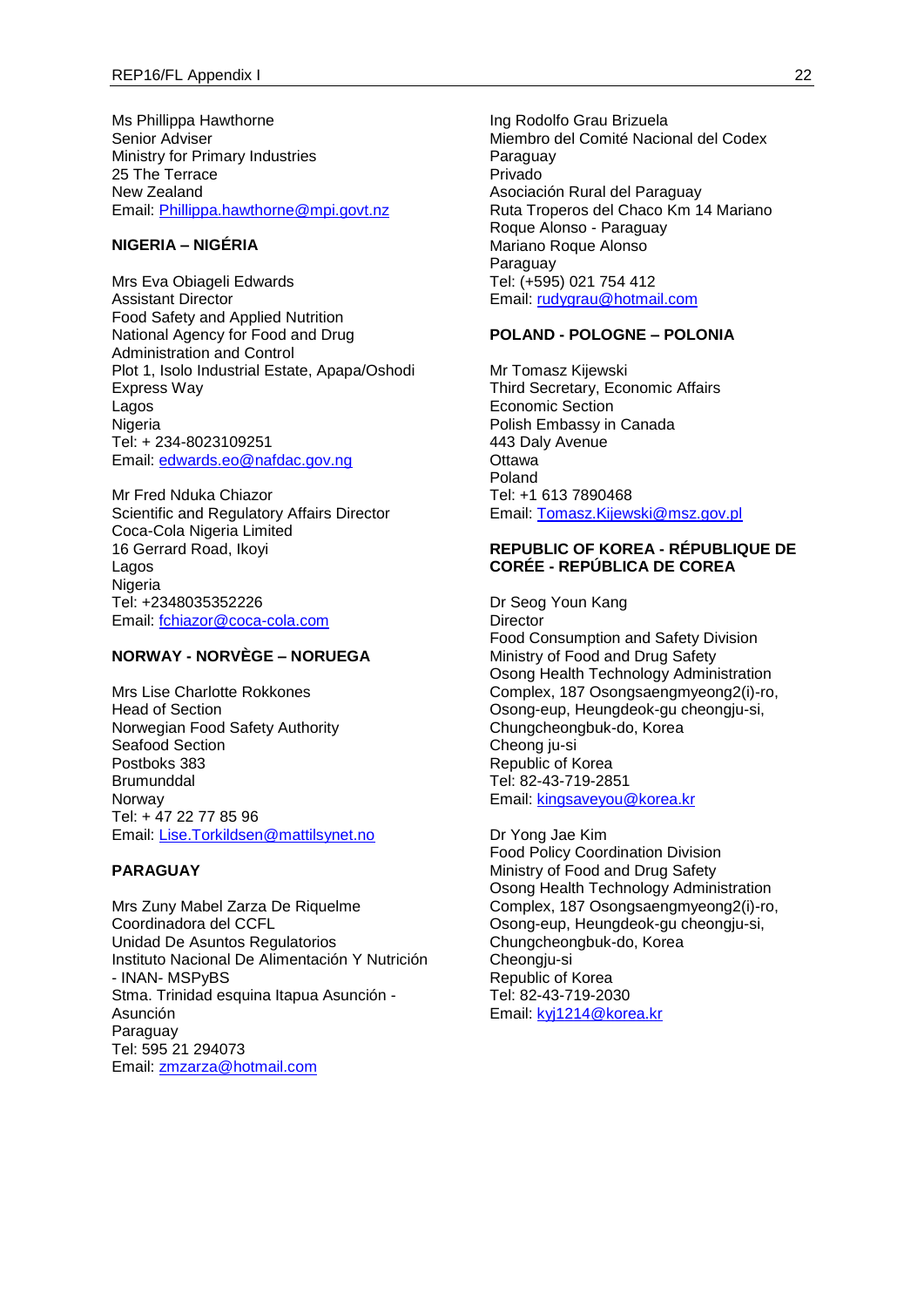Ms Hye Min Na Codex Researcher Food Consumption and Safety Division Ministry of Food and Drug Safety Osong Health Technology Administration Complex, 187 Osongsaengmyeong2(i)-ro, Osong-eup, Heungdeok-gu cheongju-si, Chungcheongbuk-do, Korea Cheongju-si Republic of Korea Tel: 82-43-719-2859 Email: [rana9861@korea.kr](mailto:rana9861@korea.kr)

Ms Hyun Young Oh Assistant Director Agri-Food Certification & Management National Agricultural Products Quality Management Service Republic of Korea Tel: 82-54-429-4178 Email: [hyunyoung@korea.kr](mailto:hyunyoung@korea.kr)

#### **RUSSIAN FEDERATION - FÉDÉRATION DE RUSSIE - FEDERACIÓN DE RUSIA**

Mr Yaroslav Fedosov Centre of Risk Analysis Director The All-Russian State Center for Quality and Standartization of Veterinary Drugs and Feed (VGNKI) Email: [yaroslavfk@hotmail.com](mailto:yaroslavfk@hotmail.com)

Mrs Olga Ivanova Cheif Expert Assessment devision of veterinary risks and risk-oriented forecasting in the field of monitoring res Rosselkhoznadzor Email: [helga8705@mail.ru](mailto:helga8705@mail.ru)

Mr Anatoly Kutyshenko Vice-chair Optimal Foods Committee Russian Union of Industrialists and Entrepreneurs (RUIE) Kotelnicheskaya nab., 17 Moscow Russian Federation Tel: +7-495-642-6140 Email: [Anatol-k@rambler.ru](mailto:Anatol-k@rambler.ru)

Dr Alexey Petrenko **Consultant** Optimal Nutrition Commission Russian Union of Industrialists and **Entrepreneurs** Kotelnicheskaya nab., 17 Moscow Russian Federation Email: [aspet@me.com](mailto:aspet@me.com)

Dr Elena Smirnova Scientific Secretary Institute of Nutrition Ustyinskiy proezd 2/14 Moscow Russian Federation Tel: +7 495 698 53 42 Email: [smirnova@ion.ru](mailto:smirnova@ion.ru)

### **SINGAPORE – SINGAPOUR - SINGAPUR**

Ms Peik Ching Seah Deputy Director Regulatory Administration Group Regulatory Programmes Department Agri-Food and Veterinary Authority of Singapore Singapore

## **SLOVAKIA - SLOVAQUIE – ESLOVAQUIA**

Ms Mária Bírešová Attaché Agriculture and Fisheries Unit Permanent Representation of the Slovak Republic to the EU Avenue de Cortenbergh 107 **Bruxelles** Belgium Tel: +32 475 530 316 Email: [maria.biresova@mzv.sk](mailto:maria.biresova@mzv.sk)

### **SPAIN - ESPAGNE – ESPAÑA**

Mr Agustin Palma Barriga Nutritional Risks Officer Subdirectorate-General for Food Safety Promotion Spanish Agency for Consumer Affairs, Food Safety and Nutrition C\ Alcala, 56 Madrid **Spain** Email: [apalma@msssi.es](mailto:apalma@msssi.es)

### **SWEDEN - SUÈDE – SUECIA**

Mrs Kristina Lagestrand Sjölin Principal Regulatory Officer National Food Agency Box 622 Uppsala Sweden Tel: +46 18175500 Email: [kristina.sjolin@slv.se](mailto:kristina.sjolin@slv.se)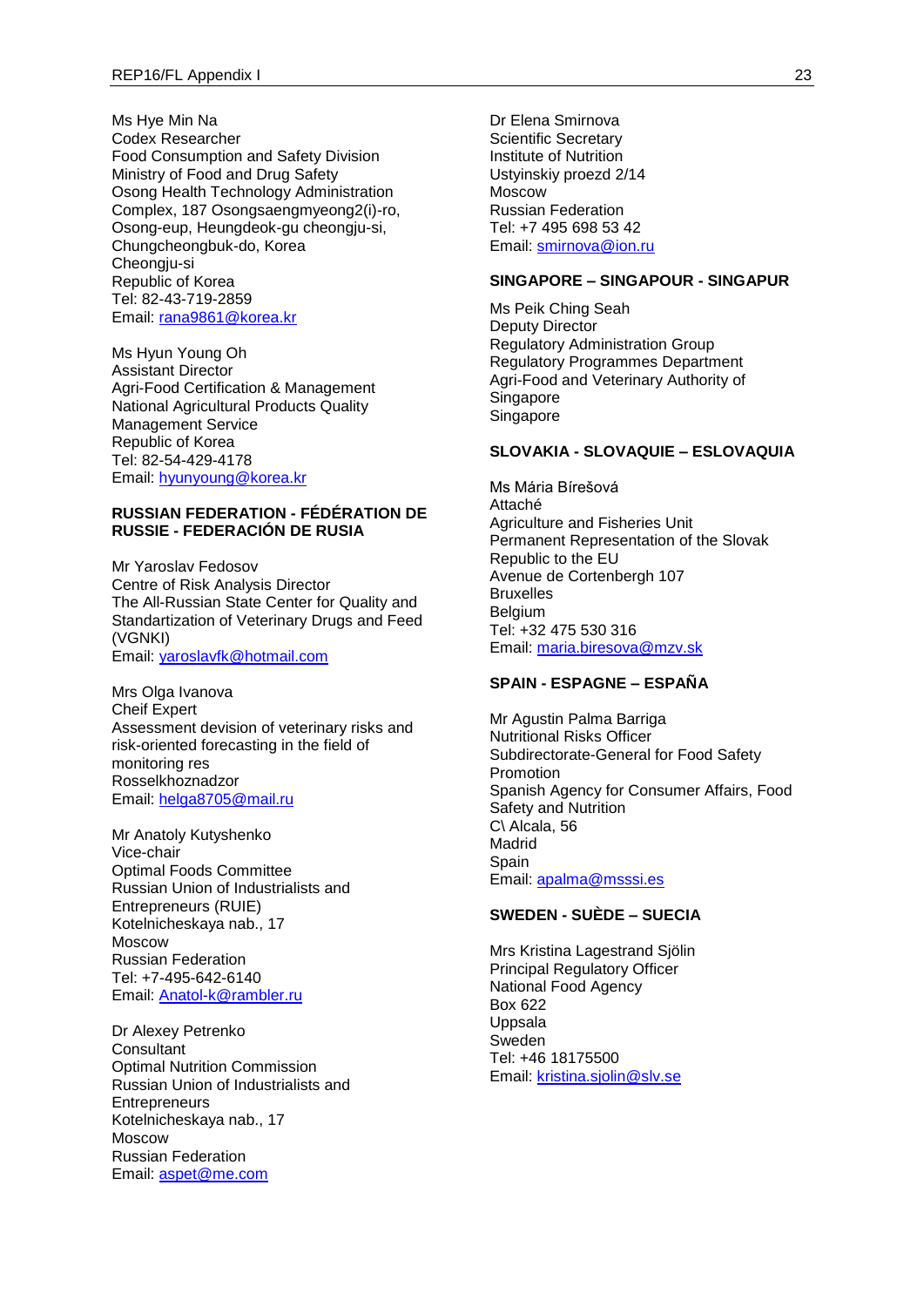#### **SWITZERLAND - SUISSE – SUIZA**

Mrs Sandra Di Medio Steinmann Scientific Officer Food and Nutrition Federal Food Safety and Veterinary Office FSVO Bern **Switzerland** Email: [sandra.dimedio@blv.admin.ch](mailto:sandra.dimedio@blv.admin.ch) Mrs Marie-France Pagerey CT-Regulatory and Scientific Affairs & EUR RSA Head Nestec Ltd. Avenue Nestlé 55 Post Box Vevey **Switzerland** Email: [MarieFrance.Pagerey@nestle.com](mailto:MarieFrance.Pagerey@nestle.com)

# **THAILAND - THAÏLANDE – TAILANDIA**

Ms Oratai Silapanapaporn Advisor of the National Bureau of Agricultural Commodity and Food Standards National Bureau of Agricultural Commodity and Food Standards Ministry of Agriculture and Cooperatives 50 Phaholyothin Road Ladyao Chatuchak Bangkok **Thailand** Tel: +662 561 2277 Email: [oratai\\_si@hotmail.com](mailto:oratai_si@hotmail.com)

Dr Paisarn Dunkum Deputy Secretaries-General Food and Drug Administration Ministry of Public Health Ministry of Public Health Mueang Nonthaburi **District** Nonthaburi Thailand Email: [paisarn@fda.moph.go.th](mailto:paisarn@fda.moph.go.th)

Dr Panisuan Jamnarnwej Honorary President Thai Frozen Foods Association 150 Rajbopit Rd., Wat Rajbopit sub-District, Pranakhorn District Bangkok **Thailand** Tel: 662 622 1860-76 Email: [panisuan@yahoo.com](mailto:panisuan@yahoo.com)

Ms Malee Jirawongsy (Acting) Expert in Food Standard Food and Drug Administration Ministry of Public Health Ministry of Public Health Mueang Nonthaburi District, **Nonthaburi Thailand** Tel: 6625907214 Email: [fdamasy@fda.moph.go.th](mailto:fdamasy@fda.moph.go.th)

Ms Dawisa Paiboonsiri Standards Officer National Bureau of Agricultural Commodity and Food Standards Ministry of Agriculture and Cooperatives 50 Phaholyothin Road Ladyao Bangkok **Thailand** Tel: +6625612277 ext. 1427 Email: [dawisa.p@gmail.com](mailto:dawisa.p@gmail.com)

Ms Kwantawee Paukatong Food Processing Industry Club The Federation of Thai Industries Queen Sirikit National Convention Center, Zone C, 4th Floor, 60 New Rachadapisek Rd., Klongtoey Bangkok **Thailand** Tel: +6629550777 Email: [Kwantawee.paukatong@th.nestle.com](mailto:Kwantawee.paukatong@th.nestle.com)

Ms Chanikan Thanupitak Trade and Technical Manager of Fisheries **Products** Thai Food Processors' Association 170 / 21 -22 9th Floor Ocean Tower 1 Bldg., New Ratchadapisek Rd., Klongtoey Bangkok **Thailand** Tel: +662 261 2684-6 Email: [fish@thaifood.org](mailto:fish@thaifood.org)

# **TUNISIA - TUNISIE – TÚNEZ**

Mr Riadh Essid Ambassador Embassy of Tunisia 515 O'Connor Street Ottawa, Ontario, Canada Tel: 613-263-3617 Email: [ambtun13@bellnet.ca](mailto:ambtun13@bellnet.ca)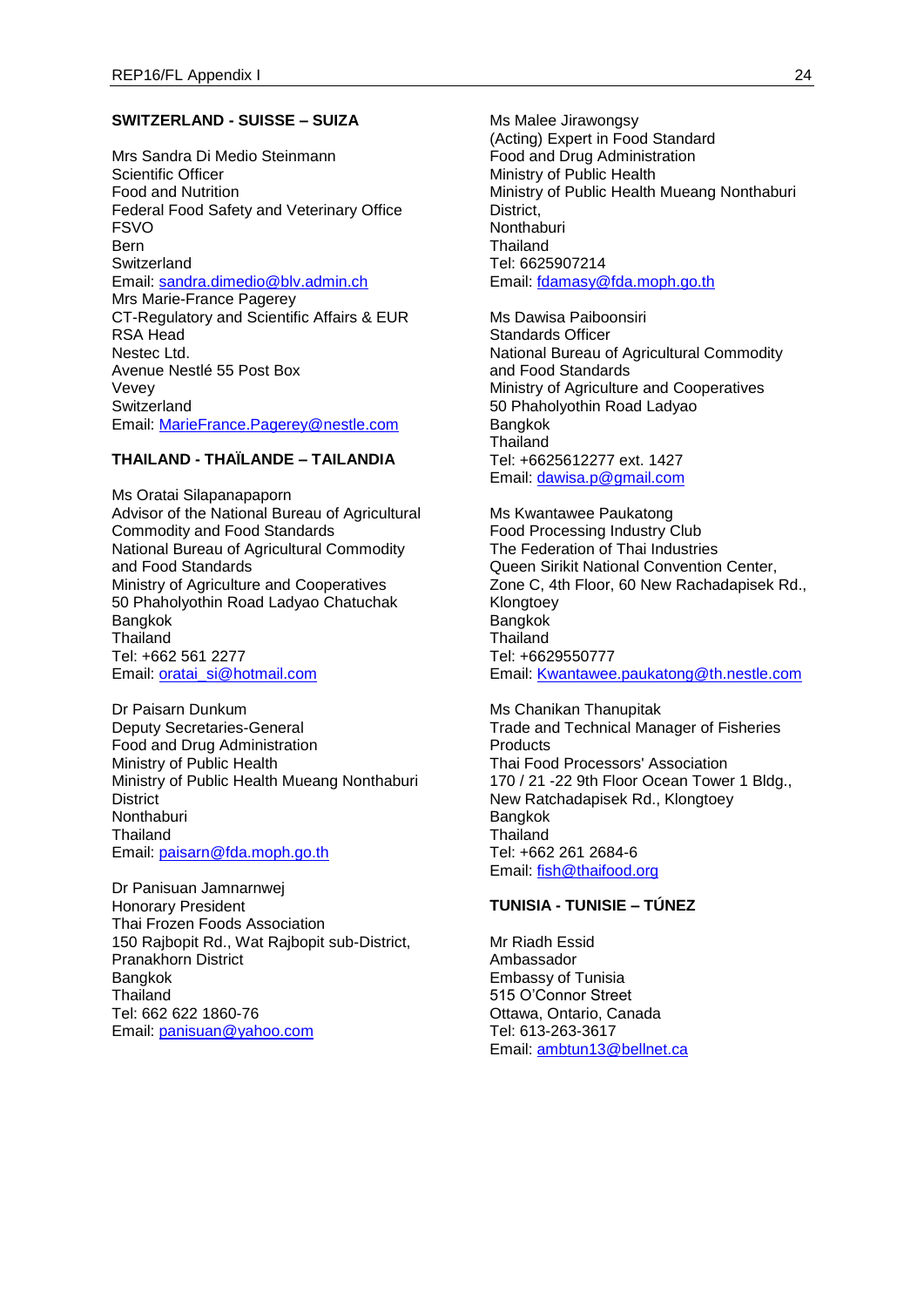Mr Borhene El Kamel Deputy Chief of Mission Embassy of Tunisia 515 O'Connor Street Ottawa, Ontario, Canada Tel: 613-237-0330 Email: [ambtun13@bellnet.ca](mailto:ambtun13@bellnet.ca)

### **TURKEY - TURQUIE – TURQUÍA**

Mrs Ferda Bitlislioğlu Engineer The General Directorate of Food and Control The Ministry of Food, Agriculture and Livestock Eskisehir Yolu 9. km Lodumlu Ankara **Turkey** Tel: 00903122587758 Email: [ferda.bitlislioglu@tarim.gov.tr](mailto:ferda.bitlislioglu@tarim.gov.tr)

Ms Burcu Sarı Engineer The General Directorate of Food and Control The Ministry of Food, Agriculture and Livestock Eskisehir Yolu 9. km Lodumlu Ankara **Turkey** Tel: 00903122587751 Email: [burcu.sari@tarim.gov.tr](mailto:burcu.sari@tarim.gov.tr)

Mr Abdurrahman Uz **Director** Directorate of Food Laboratory Turkish Standards Institute (TSE) Necatibey Caddesi No: 112 Bakanliklar Ankara **Turkey** Tel: 00903124166412 Email: [auz@tse.org.tr](mailto:auz@tse.org.tr)

Mr Murat Çalışkan Assistance Expert General Directorate of Product Safety and Inspection Ministry of Economy T.C. Ekonomi Bakanlığı İnönü Bulvarı No:36 Ankara **Turkey** Email: [caliskanmu@ekonomi.gov.tr](mailto:caliskanmu@ekonomi.gov.tr)

#### **UNITED KINGDOM - ROYAUME-UNI - REINO UNIDO**

Ms Pendi Najran Senior Scientific Officer Department for Environment, Food and Rural Affairs Area 1A, Nobel House 17, Smith Square London United Kingdom Tel: +44 (0)20 8026 3867 Email: [pendi.najran@defra.gsi.gov.uk](mailto:pendi.najran@defra.gsi.gov.uk)

## **UNITED STATES OF AMERICA - ÉTATS-UNIS D'AMÉRIQUE – ESTADOS UNIDOS DE AMÉRICA**

Ms Felicia B Billingslea Director, Food Labeling and Standards D Center for Food Safety and Applied Nutrition U.S. Food and Drug Administration 5100 Paint Branch Parkway, HFS-820 College Park United States of America Tel: +1-240-402-2371 Email: [Felicia.Billingslea@fda.hhs.gov](mailto:Felicia.Billingslea@fda.hhs.gov)

Dr Douglas Balantine Director, Office of Nutrition and Food Labeling Center for Food Safety and Applied Nutrition U.S. Food and Drug Administration 5100 Paint Branch Parkway, HFS-800 College Park United States of America Tel: +1-240-402-2373 Email: [Douglas.Balentine@fda.hhs.gov](mailto:Douglas.Balentine@fda.hhs.gov)

Dr Lisa Brines Agricultural Marketing Specialist U.S. Department of Agriculture Agricultural Marketing Service, National Organic Program 1400 Independence Ave SW Room 2646- South, Stop 0268 Washington, DC United States of America Tel: +1-202-821-9683 Email: [lisa.brines@ams.usda.gov](mailto:lisa.brines@ams.usda.gov)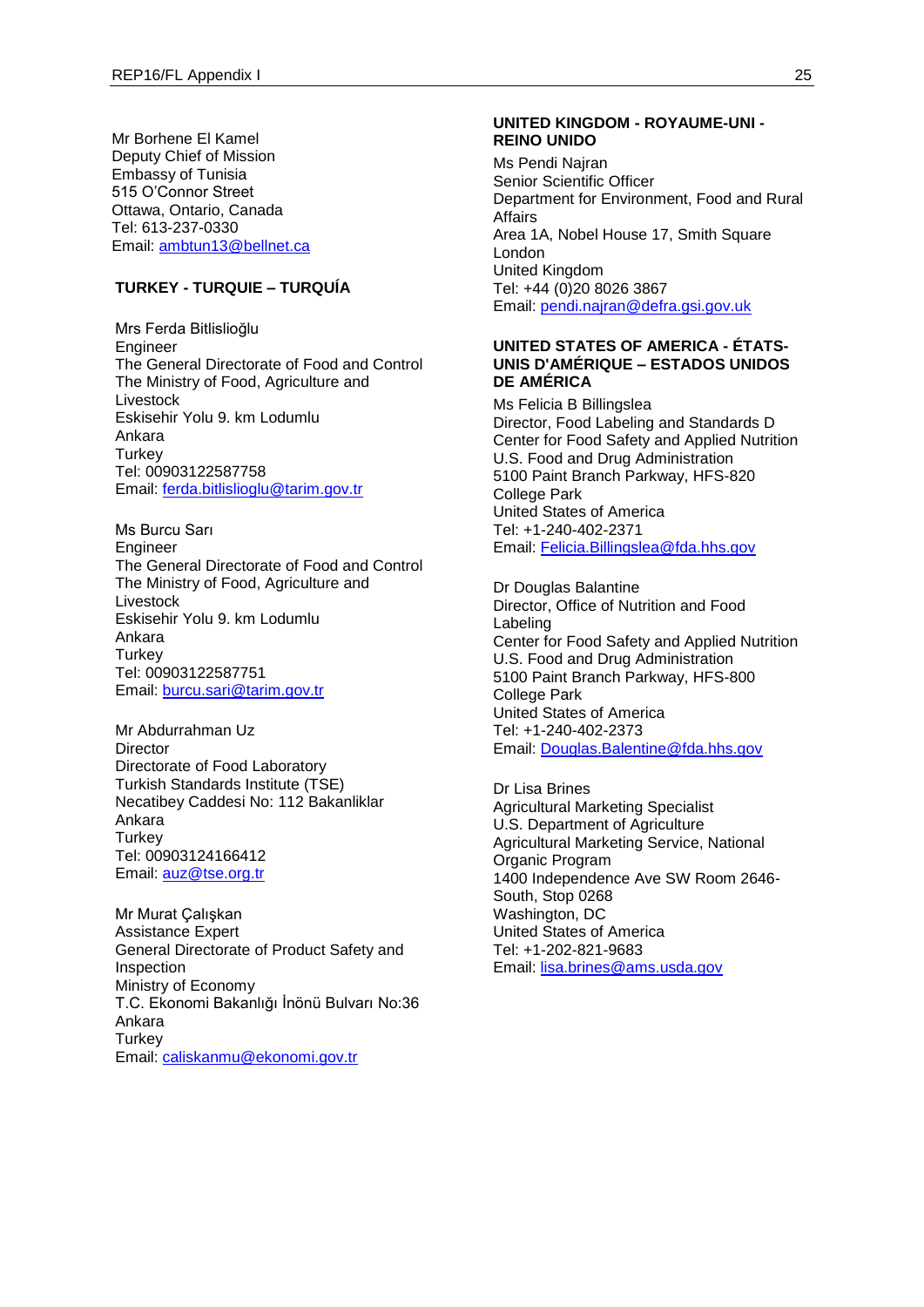Mr Jeff Canavan Deputy Director, Labeling and Program Delivery Division Food Safety and Inspection Service Department of Agriculture 1400 Independence Avenue., SW Washington, DC United States of America Tel: +1-301-504-0879 Email: [Jeff.canavan@usda.gov](mailto:Jeff.canavan@usda.gov)

Ms Katherine Dimatteo Managing Partner Wolf, DiMatteo and Associates 49 Race Street New Castle, VA United States of America Tel: +1413-624-5569 Email: [kdimatteo@organicspecialists.com](mailto:kdimatteo@organicspecialists.com)

Ms Marsha Echols Attorney/Professor of Law 3286 M Street, N.W. Washington, D.C United States of America Tel: +1-202-625-1451 Email: [echols@marshaechols.com](mailto:echols@marshaechols.com)

Ms Mari Kirrane Wine Trade and Technical Advisor International Trade Division Alcohol & Tobacco Tax & Trade Bureau 490 N. Wiget Lane Walnut Creek, CA United States of America Tel: +1 5136843289 Email: [Mari.Kirrane@ttb.gov](mailto:Mari.Kirrane@ttb.gov)

Dr Andrea Krause Food Technologist Center for Food Safety and Applied Nutrition U.S. Food and Drug Administration 5100 Paint Branch Parkway, HFS-820 College Park United States of America Tel: +1-240-402-3719 Email: [Andrea.Krause@fda.hhs.gov](mailto:Andrea.Krause@fda.hhs.gov)

Dr Catherine Kwik-Uribe Global Director of Applied Scientific Research and Scientific Regulatory Affairs Mars, Inc. 20425 Seneca Meadows Parkway **Germantown** United States of America Tel: +1301 444 7951 Email: [Catherine.Kwik-Uribe@mss.effem.com](mailto:Catherine.Kwik-Uribe@mss.effem.com) Mrs Barbara Mcniff Senior International Issues Food Safety and Inspection Service; Office of Codex U.S. Department of Agriculture 1400 Independence Ave; SW Washington, DC United States of America Tel: 202-690-4719 Email: [Barbara.McNiff@fsis.usda.gov](mailto:Barbara.McNiff@fsis.usda.gov)

Ms Farah Naim International Trade Specialist U.S. Department of Agriculture Foreign Agriculture Service/Office of Agreements and Scientific Affairs 1400 Independence Avenue SW Washington, DC United States of America Tel: +1-202-649-3859 Email: [Farah.Naim@fas.usda.gov](mailto:Farah.Naim@fas.usda.gov)

Mr Daniel Reese International Policy Analyst U.S. Food and Drug Administration Center for Food Safety and Applied Nutrition 5100 Paint Branch Parkway, HFS-820 College Park, MD United States of America Tel: +1-240-402-2126 Email: [Daniel.reese@fda.hhs.gov](mailto:Daniel.reese@fda.hhs.gov)

# **URUGUAY**

Mrs Gervaz Trilce Ministerio de Relaciones Exteriores Tel: +16132995538 Email: [negociaciones.organismos@mrree.gub.uy](mailto:negociaciones.organismos@mrree.gub.uy)

### **FOODDRINKEUROPE**

Mr Dirk Jacobs Deputy Director General FoodDrinkEurope 9-31 Av. des Nerviens Brussels Belgium Email: [d.jacobs@fooddrinkeurope.eu](mailto:d.jacobs@fooddrinkeurope.eu)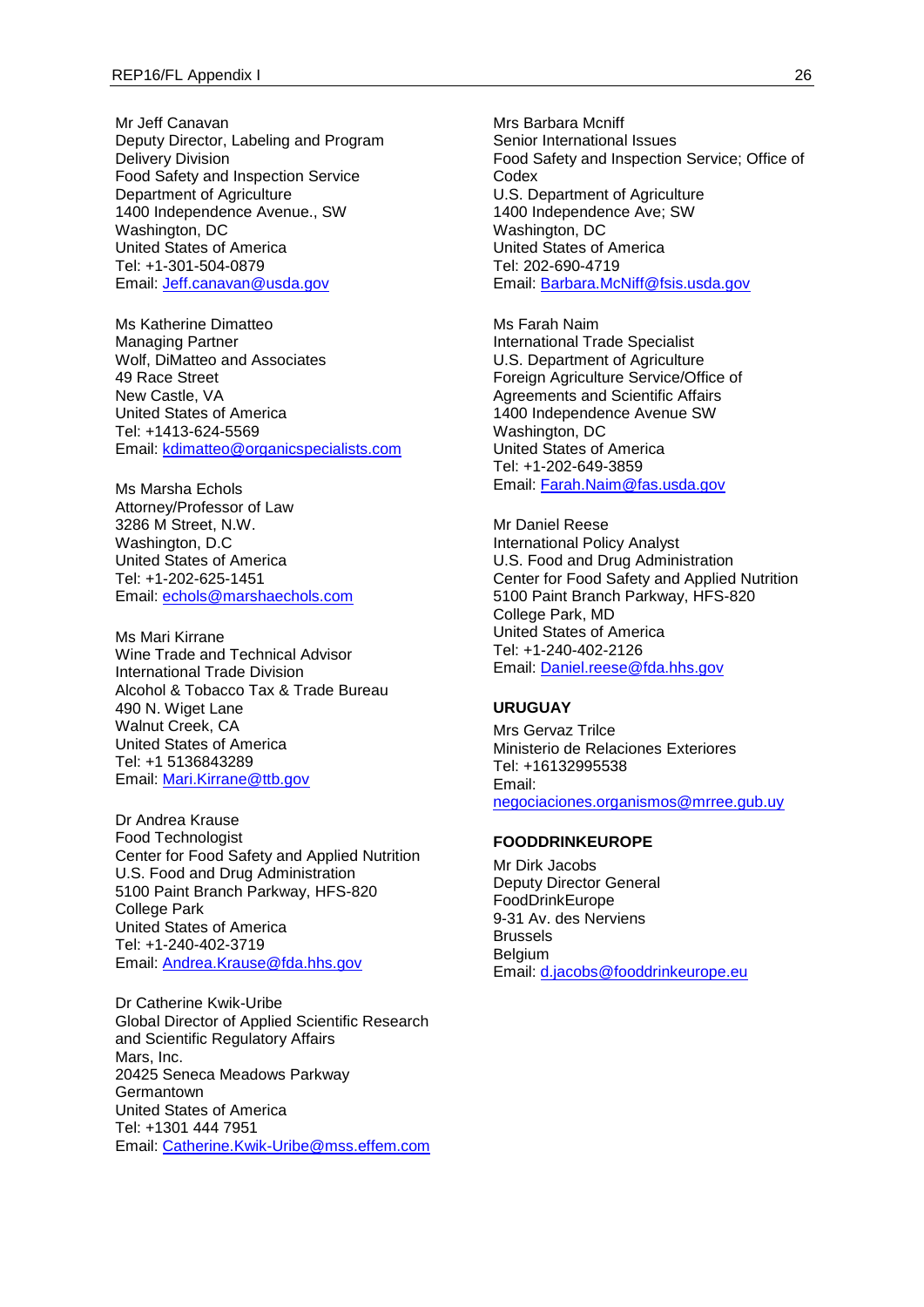#### **INTERNATIONAL GOVERNMENTAL ORGANIZATIONS – ORGANISATIONS GOUVERNEMENTALES INTERNATIONALES – ORGANIZACIONES GUBERNAMENTALES INTERNACIONALES**

### **INTERNATIONAL ASSOCIATION OF CONSUMER FOOD ORGANIZATIONS (IACFO)**

Mr Bill Jeffery Executive Director Centre for Health Science and Law International Association of Consumer Food **Organizations** International Association of Consumer Food Organizations (IACFO) c/o Centre for Health Science and Law Suite 740, One Rideau **Street Ottawa** Canada Tel: 6132447337 Email: [billjeffery@healthscienceandlaw.ca](mailto:billjeffery@healthscienceandlaw.ca)

### **INTERNATIONAL ALLIANCE OF DIETARY/FOOD SUPPLEMENT ASSOCIATIONS (IADSA)**

Dr Tomoji Igarashi IADSA member Rue de l'Association 50 1000 Brussels Brussels Belgium Email: [secretariat@iadsa.org](mailto:secretariat@iadsa.org)

### **INTERNATIONAL BABY FOOD ACTION NETWORK (IBFAN)**

Ms Elisabeth Sterken **Director** INFACT Canada/IBFAN North America International Baby Food Action Network (IBFAN) 63 Burtch's Lane Rockport Ontario Canada K0E 1V0 Rockport, Ontario Canada Email: [esterken@infactcanada.ca](mailto:esterken@infactcanada.ca)

# **INTERNATIONAL CO-OPERATIVE ALLIANCE (ICA)**

Mr Kazuo Onitake Head of Unit Safety Policy Service Japanese Consumers' Co-operative Union Co-op Plaza, 3-29-8, Shibuya, Shibuya-ku, Tokyo Japan Tel: +81 3-5778-8109 Email: [kazuo.onitake@jccu.coop](mailto:kazuo.onitake@jccu.coop)

### **INTERNATIONAL COUNCIL ON AMINO ACID SCIENCE (ICAAS)**

Dr Eyassu Abegaz ICAAS - International Council on Amino Acid **Science** Email: [ICAAS@kelleneurope.com](mailto:ICAAS@kelleneurope.com) Dr Kaori Ono ICAAS - International Council on Amino Acid **Science** Email: [ICAAS@kelleneurope.com](mailto:ICAAS@kelleneurope.com) Mr Hiromi Ota ICAAS - International Council on Amino Acid

**Science** Email: [ICAAS@kelleneurope.com](mailto:ICAAS@kelleneurope.com)

### **INTERNATIONAL COUNCIL OF BEVERAGES ASSOCIATIONS (ICBA)**

Mr Robert Earl Advisor International Council of Beverages Associations 1101 16th St NW Washington DC United States of America Email: [robertearl@coca-cola.com](mailto:robertearl@coca-cola.com)

Mr Hiroshi Kono Japan Soft Drinks Association 3-3-3 Nihonbashi-Muromachi, Chuo-ku Tokyo Japan Email: [Hiroshi\\_Kono@suntory.co.jp](mailto:Hiroshi_Kono@suntory.co.jp)

Dr Hugh Lippman Advisor International Council of Beverages Associations 1101 16th Street NW Washington, D.C. United States of America Email: [lippman@coca-cola.com](mailto:lippman@coca-cola.com)

# **INTERNATIONAL CHEWING GUM ASSOCIATION (ICGA) (ICGA)**

Mr Rick Mann ICGA 1001 G Street N.W Suite 500 West Washington United States of America Tel: +1 202 434 4100 Email: [mann@khlaw.com](mailto:mann@khlaw.com)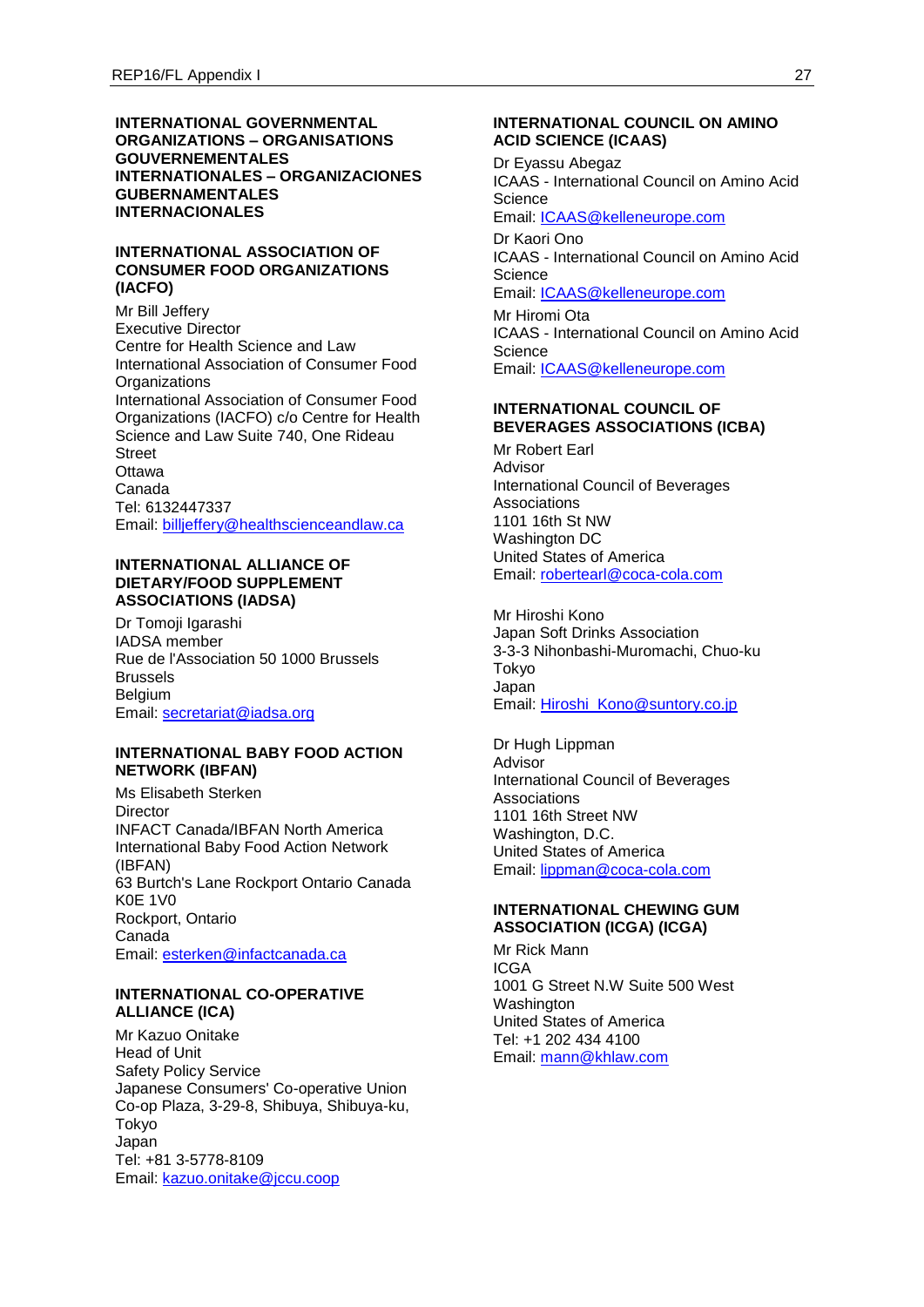## **INTERNATIONAL COUNCIL OF GROCERY MANUFACTURERS ASSOCIATIONS (ICGMA)**

Ms Kimberly Wingfield Director, Science Policy, Labeling and **Standards** Grocery Manufacturers Association 1350 I Street, NW Suite 300 Washington, DC United States of America Tel: 202 637 8064 Email: [kwingfield@gmaonline.org](mailto:kwingfield@gmaonline.org)

Mr Jonathan Clifford Country Regulatory Affairs Manager, Canada Unilever 160 Bloor St East Suite 1400 Toronto, ON Canada Email: [jonathan.clifford@unilever.com](mailto:jonathan.clifford@unilever.com)

Ms Donna Courtney Senior Manager, Regulatory Services The Hershey Company 25 Reese Ave. Hershey, Pennsylvania United States of America Email: [dcourtney@hersheys.com](mailto:dcourtney@hersheys.com)

Ms Sunney Mahalak Regulatory and Scientific Affairs Specialist Nestle USA 5750 Harper Road Solon, OH 44139 United States of America Email: [sunney.mahalak@us.nestle.com](mailto:sunney.mahalak@us.nestle.com)

Ms Paula Martin Associate Director, Regulatory Affairs, **Nutrition** Abbott Nutrition 200 Abbott Park Road Abbott Park, IL United States of America Email: [paula.martin@abbott.com](mailto:paula.martin@abbott.com)

Ms Teresa Mastrodicasa Director, Nutrition Policy Food and Consumer Products Canada 100 Sheppard Ave East Suite 600 Toronto, ON Canada Email: [teresam@fcpc.ca](mailto:teresam@fcpc.ca)

### **INTERNATIONAL DAIRY FEDERATION (IDF/FIL)**

Ms Luisa Candido Nutrition and Technical Manager Dairy UK United Kingdom Email: [lcandido@dairyUK.org](mailto:lcandido@dairyUK.org)

Ms Cary Frye Vice President of Regulatory Affairs International Dairy Foods Association (IDFA) United States of America Email: [cfrye@idfa.org](mailto:cfrye@idfa.org)

Ms Pamela Harrod General Counsel Dairy Farmers of Canada 21, rue Florence Street **Ottawa** Canada Email: [pamela.harrod@dfc-plc.ca](mailto:pamela.harrod@dfc-plc.ca)

# **INTERNATIONAL FOOD ADDITIVES COUNCIL (IFAC)**

Mr Yan Wen Regulatory Affairs Senior Manager International Food Additives Council 18/F Tower A, Gemdale Plaza No 91 Jianguo Toad Chaoyang District Beijing China Email: [yan.wen@dupont.com](mailto:yan.wen@dupont.com)

# **INTERNATIONAL FEDERATION OF ORGANIC AGRICULTURE MOVEMENTS (IFOAM)**

Mr David Gould IFOAM - Organics International 6720 Se Yamhill Street Portland, OR United States of America Tel: 5032357532 Email: [d.gould@ifoam.bio](mailto:d.gould@ifoam.bio)

# **INSTITUTE OF FOOD TECHNOLOGISTS (IFT)**

Mr Robert Conover Assistant General Counsel, Kikkoman Foods, Inc. Institute of Food Technologists Kikkoman Foods, Inc. P.O. Box 69 Walworth, WI 53184 **Walworth** United States of America Tel: 262-275-1651 Email: [rconover@kikkoman.com](mailto:rconover@kikkoman.com)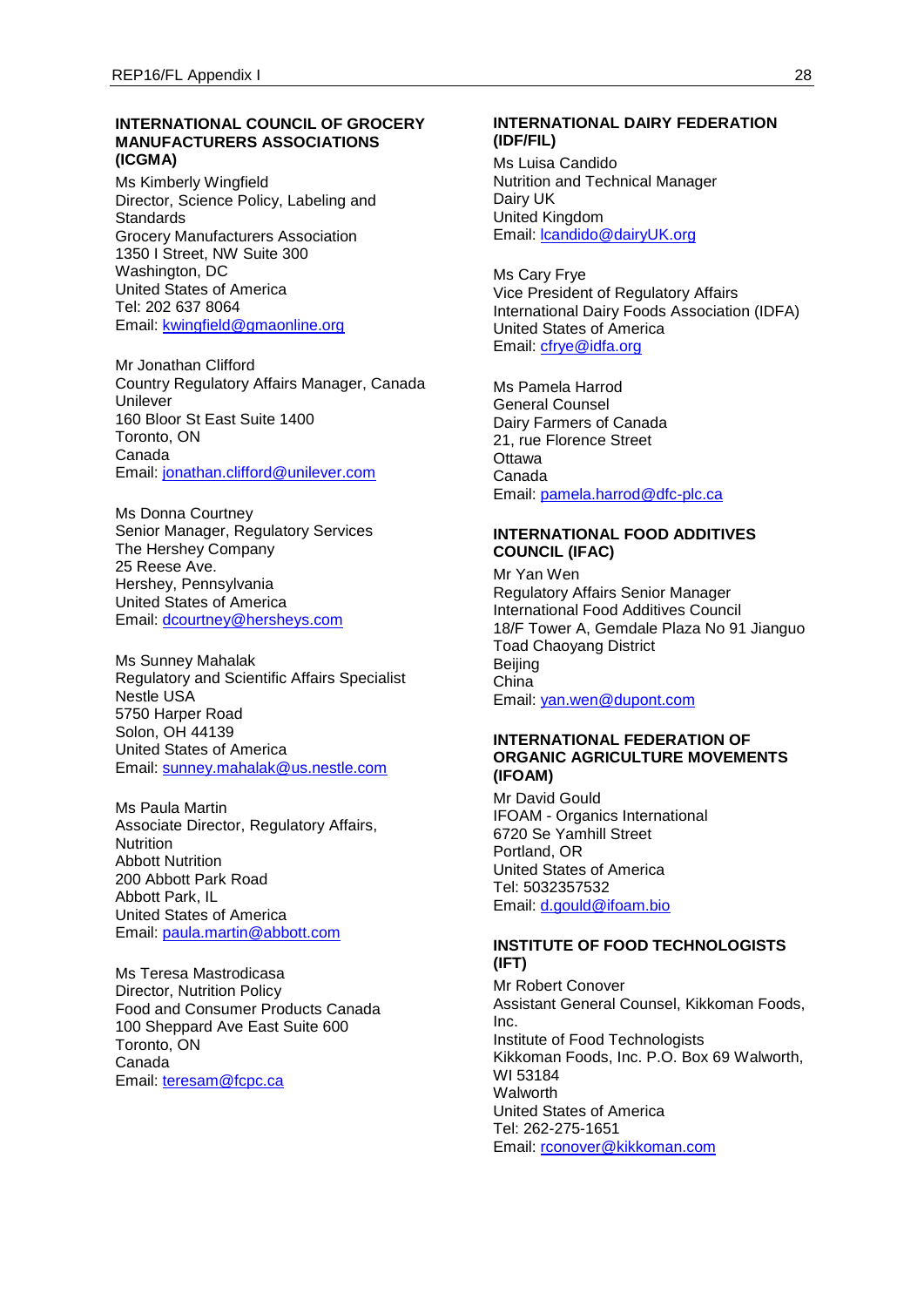# **INTERNATIONAL LIFE SCIENCES INSTITUTE (ILSI)**

Dr Ryuji Yamaguchi ILSI Japan NishikawaBuilding 5F 3-5-19, Kojimachi Chiyoda-ku Tokyo Japan Tel: 81-3-5215-3535 Email: [ryamaguchi@ilsijapan.org](mailto:ryamaguchi@ilsijapan.org)

### **INTERNATIONAL NUT AND DRIED FRUIT COUNCIL FOUNDATION (INC)**

Ms Julie G Adams Vice Chair of the Scientific Committe International Nut & Dried Fruit Council Carrer de la Fruita Seca,4 Poligon Tecnoparc Reus Spain Tel: +34 977 331 416 Email: [jadams@almondboard.com](mailto:jadams@almondboard.com)

#### **INTERNATIONAL ORGANIZATION OF THE FLAVOR INDUSTRY (IOFI)**

Dr Thierry Cachet Regulatory and Advocacy Director IOFI Avenue des Arts 6 Brussels Belgium Tel: +3222142052 Email: [tcachet@iofi.org](mailto:tcachet@iofi.org)

### **INTERNATIONAL FOOD POLICY RESEARCH INSTITUTE**

Dr Anne Mackenzie Head of Standards and Regulatory Issues **HarvestPlus** IFPRI HarvestPlus c/o IFPRI 2033 K Street, NW Washington, DC United States of America Tel: 613.692.0211 Email: [a.mackenzie@cgiar.org](mailto:a.mackenzie@cgiar.org)

### **FOOD AND AGRICULTURE ORGANIZATION OF THE UNITED NATIONS – ORGANISATION DES NATIONS UNIES POUR L'ALIMENTATION ET L'AGRICULTURE – ORGANIZACIÓN DE LAS NACIONES UNIDAS PARA LA ALIMENTACIÓN Y LA AGRICULTURA**

Ms Maria Xipsiti Nutrition Officer Nutrition and Food Systems Division FAO Viale delle Terme di Caracalla Rome Italy Tel: +39 0657056060 Email: [Maria.Xipsiti@fao.org](mailto:Maria.Xipsiti@fao.org)

### **WORLD HEALTH ORGANIZATION – ORGANISATION MONDIALE DE LA SANTÉ – ORGANIZACIÓN MUNDIAL DE LA SALUD**

Dr Chizuru Nishida Coordinator Nutrition Policy and Scientific Advice World Health Organization (WHO) 20, avenue Appia Geneva 27 **Switzerland** Tel: +41227913317/+41792493549 Email: [nishidac@who.int](mailto:nishidac@who.int)

### **CANADIAN SECRÉTARIAT – SECRÉTARIAT CANADIEN – SECRETARIADO CANADIENSE**

Mrs Marie-Pierre Parenteau Manager and Deputy Codex Contact Point International, Interagency and Intergovernmental Affairs and Office of the Codex Contact Point for Canada Bureau of Policy, Intergovernmental and International Affairs (BPIIA) Food Directorate, Health Canada 251 Sir Frederick Banting Driveway (2204C) Ottawa, Ontario, Canada Tel: 613-941-4616 Email: [marie-pierre.parenteau@hc-sc.gc.ca](mailto:marie-pierre.parenteau@hc-sc.gc.ca)

Ms Reem Barakat Deputy Director International Standard Setting Section Canadian Food Inspection Agency 1400 Merivale Road Ottawa, Ontario, Canada Tel: 613-773-5658 Email: [Reem.Barakat@inspection.gc.ca](mailto:Reem.Barakat@inspection.gc.ca)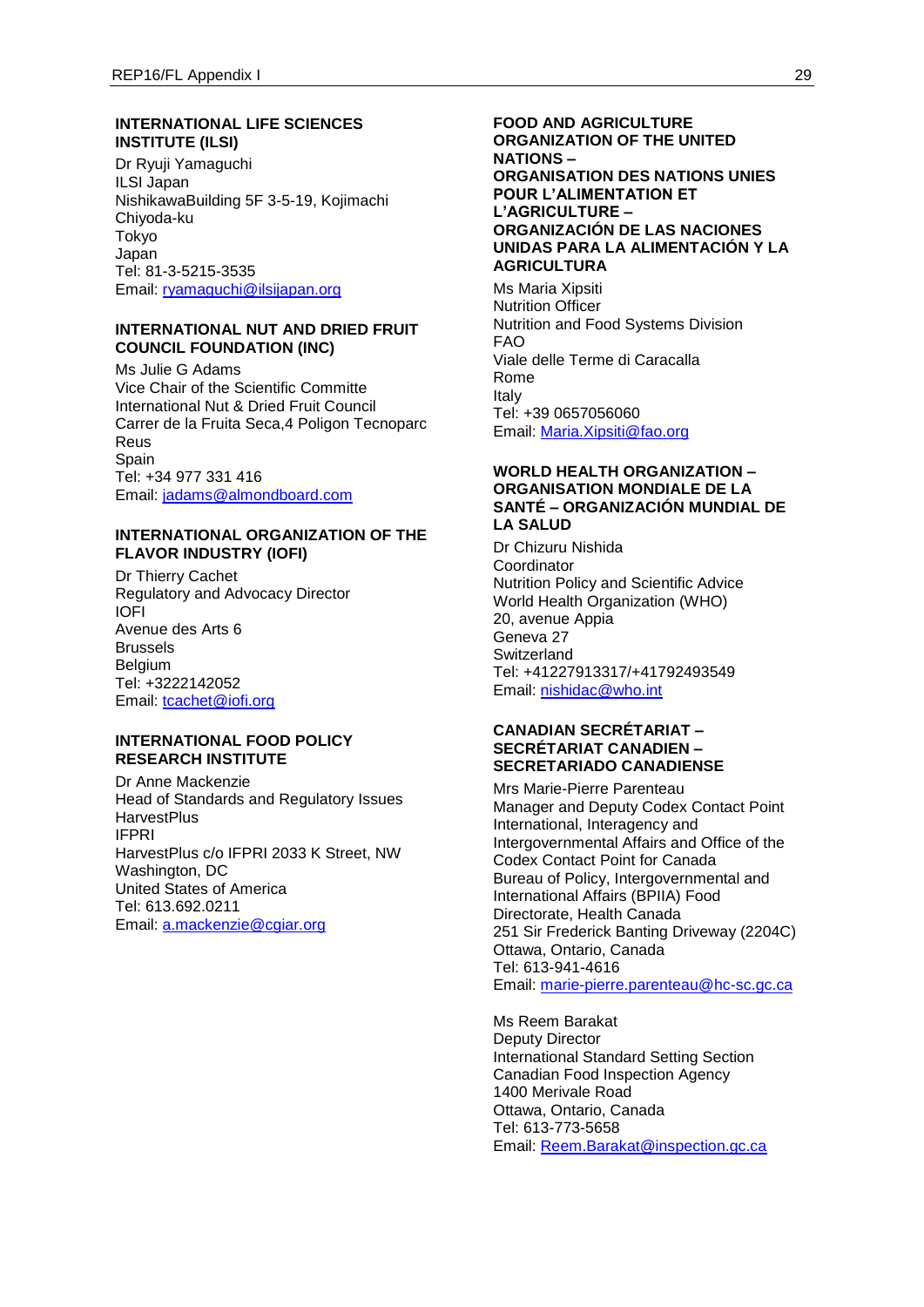Ms Nancy Ing Senior Advisor International, Interagency and Intergovernmental Affairs and Office of the Codex Contact Point for Canada Bureau of Policy, Intergovernmental and International Affairs (BPIIA) Food Directorate, Health Canada 251 Sir Frederick Banting Driveway (2204C) Ottawa, Ontario, Canada Tel: 613-941-5163 Email: [nancy.ing@hc-sc.gc.ca](mailto:nancy.ing@hc-sc.gc.ca)

Mrs Amélie Vega Senior Policy Analyst - Codex Canadian Food Inspection Agency 1400 Merivale Road, T1-4-301 Ottawa, Ontario, Canada Tel: 613 -773 -6018 Email: [amelie.vega@inspection.gc.ca](mailto:amelie.vega@inspection.gc.ca)

Mr Jordan Miller Manager, Codex Program Services International, Interagency and Intergovernmental Affairs and Office of the Codex Contact Point for C Bureau of Policy, Intergovernmental and International Affairs (BPIIA) Food Directorate, Health Canada 251 Sir Frederick Banting Driveway (2204C) Ottawa, Ontario, Canada Tel: 613-957-1749 Email: [jordan.a.miller@hc-sc.gc.ca](mailto:jordan.a.miller@hc-sc.gc.ca)

Ms Crystal Martin Conference and Process Coordinator, Codex Program Services International, Interagency and Intergovernmental Affairs and Office of the Codex Contact Point for Canada Bureau of Policy, Intergovernmental and International Affairs (BPIIA) Food Directorate, Health Canada 251 Sir Frederick Banting Driveway (2204C) Ottawa, Ontario, Canada Tel: 613-952-7354 Email: [crystal.martin@hc-sc.gc.ca](mailto:crystal.martin@hc-sc.gc.ca)

Ms Diane M. Carmanico Assistant, Codex Program Services International, Interagency and Intergovernmental Affairs and Office of the Codex Contact Point for Canada Bureau of Policy, Intergovernmental and International Affairs (BPIIA) Food Directorate, Health Canada 251 Sir Frederick Banting Driveway (2204C) Ottawa, Ontario, Canada Tel: 613-957-8894 Email: [diane.carmanico@hc-sc.gc.ca](mailto:diane.carmanico@hc-sc.gc.ca)

#### **CODEX SECRETARIAT – SECRÉTARIAT DU CODEX – SECRETARÍA DEL CODEX**

Mr Tom Heilandt Secretary, Codex Alimentarius Joint FAO/WHO Food Standards Programme Viale delle Terme di Caracalla Rome Italy Tel: +39 06 5705 4384 Email: [tom.heilandt@fao.org](mailto:tom.heilandt@fao.org)

Ms Verna Carolissen-Mackay Food Standards Officer Joint FAO/WHO Food Standards Programme Viale delle Terme di Caracalla Rome Italy Tel : +39 06 5705 5629 Email : [verna.carolissen@fao.org](mailto:verna.carolissen@fao.org)

Mr Sekitoleko Patrick Food Standards Officer Joint FAO/WHO Food Standards Programme Viale delle Terme di Caracalla Rome Italy Tel: +39 06 5705 6626 Email: [Patrick.Sekitoleko@fao.org](mailto:Patrick.Sekitoleko@fao.org)

Mr Kyoungmo Kang Food Standards Officer Joint FAO/WHO Food Standards Programme Viale delle Terme di Caracalla Rome Italy Tel: +390657054796 Email: [kyoungmo.kang@fao.org](mailto:kyoungmo.kang@fao.org)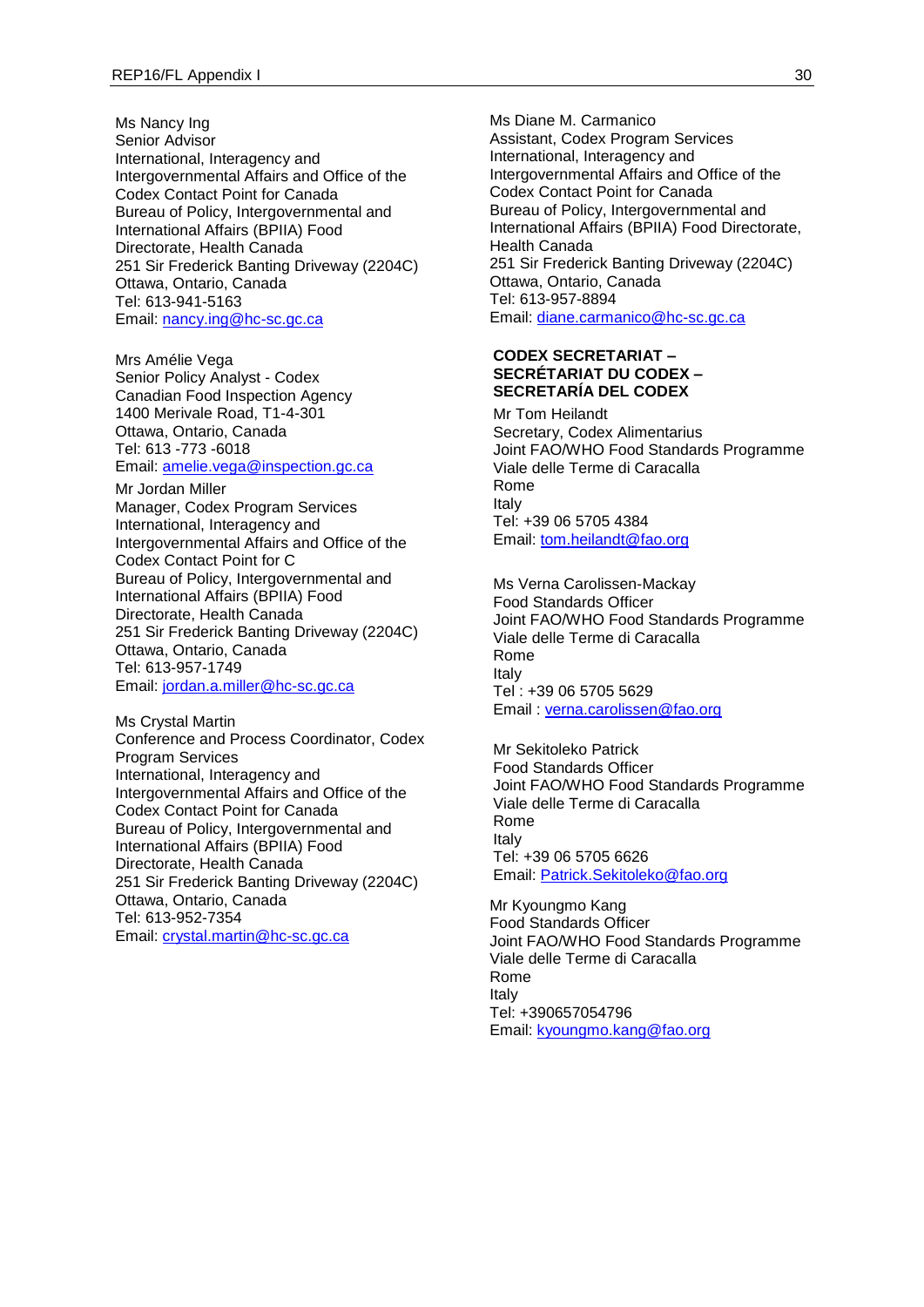## **Appendix II**

# **PROPOSED DRAFT REVISION TO THE** *GENERAL STANDARD FOR THE LABELLING OF PREPACKAGED FOODS* **(CODEX STAN 1-1985)**

**(At Step 5)**

# **2. DEFINITION OF TERMS:**

For use in Date Marking of prepackaged food:

- *"Date of Manufacture"* means the date on which the food becomes the product as described. This is not an indication of the durability of the product.
- *"Date of Packaging"* means the date on which the food is placed in the immediate container in which it will be ultimately sold. This is not an indication of the durability of the product.
- *"Best Before Date" or "Best Quality Before Date"* means the date which signifies the end of the period, under any stated storage conditions, during which the unopened product will remain fully marketable and will retain any specific qualities for which implied or express claims have been made. However, beyond the date the food may still be acceptable for consumption.
- *"Use-by Date"* **or "***Expiration Date"* means the date which signifies the end of the period under any stated storage conditions, after which the product should not be sold or consumed due to safety and quality reasons.

### **4.7 Date marking and storage instructions**

- 4.7.1 If not otherwise determined in an individual Codex standard, the following date marking shall apply, unless clause 4.7.1(vii) applies:
- (i) When a food must be consumed before a certain date to ensure its safety and quality the "Use-by Date" or "Expiration Date" shall be declared<sup>13</sup>.
- (ii) Where a "Use-by Date" or "Expiration Date" is not required, the "Best-Before Date" or "Best Quality Before Date" shall be declared.
- (iii) The date marking should be as follows:
	- On products with a durability of not more than three months; the day and month shall be declared and in addition, the year when competent authorities consider consumers could be misled.
	- On products with a durability of more than three months at least the month and year shall be declared.
- (iv) The date shall be introduced by the words:
	- "Use-by <insert date>" or "Expiration Date <insert date>" or "Best before <insert date>" or "Best Quality Before <insert date>" as applicable where the day is indicated; or
	- "Use-by end <insert date>" or "expiration date <insert date>" or "Best before <insert date>"; or "Best Quality Before <insert date>" as applicable in other cases.

-

<sup>&</sup>lt;sup>13</sup> Consideration should be given to other Codex texts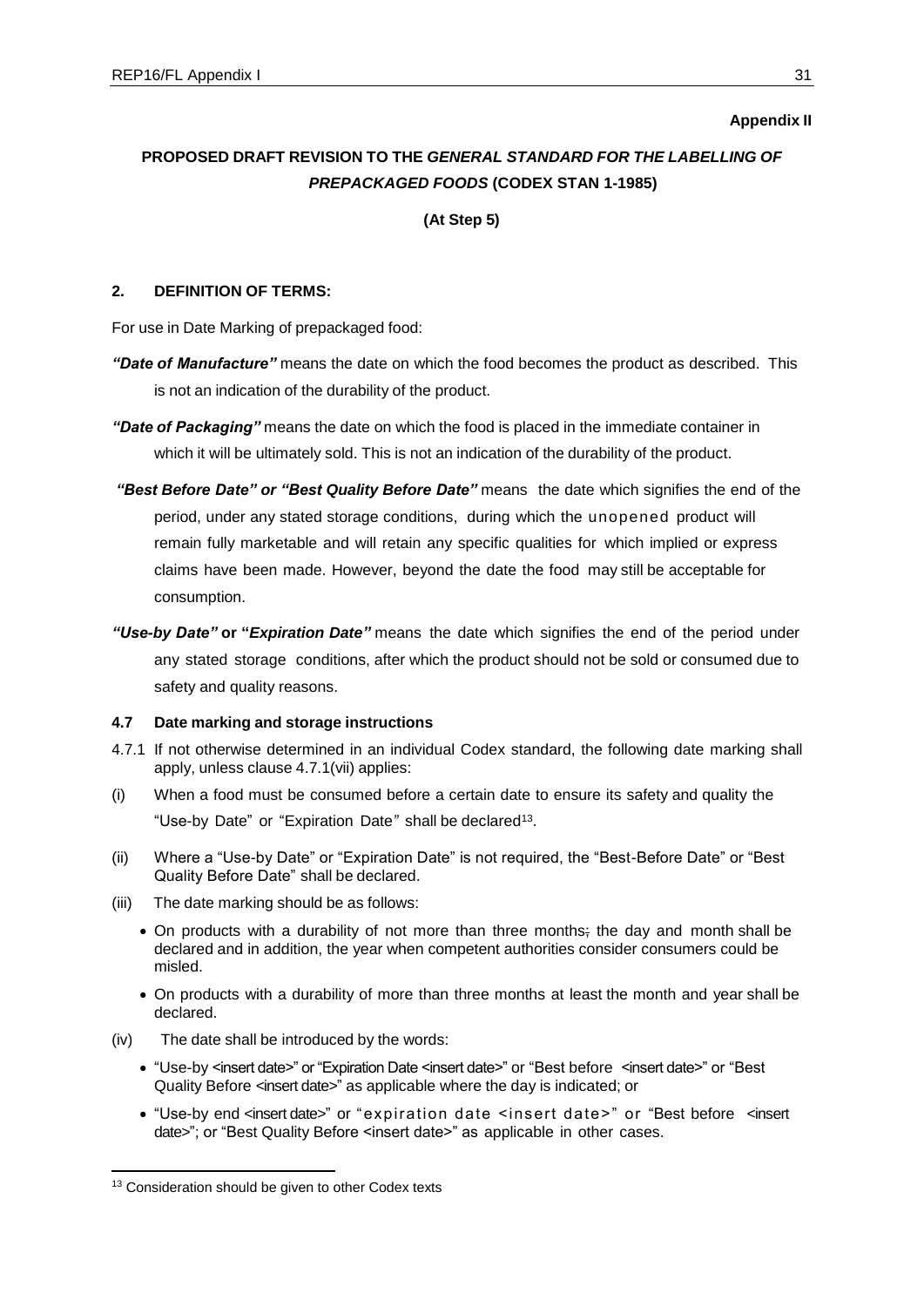- (v) The words referred to in paragraph (iv) shall be accompanied by:
	- either the date itself; or
	- a reference to where the date is given.
- (vi) The day and year shall be declared by uncoded numbers with the year to be denoted by 2 or 4 digits, and the month shall be declared by letters or characters or numbers. Where only numbers are used to declare the date or where the year is expressed as only two digits, the competent authority should determine whether to require the sequence of the day, month, year, be given by appropriate abbreviations accompanying the date mark (e.g. DD/MM/YYYY or YYYY/DD/MM).
- (vii) Notwithstanding 4.7.1 (i) and 4.7.1 (ii), a date mark shall not be required for a food if one or more of the following criteria apply:
	- 1. Where safety is not compromised and quality does not deteriorate
	- 1.1 because of the preservative nature of the food is such that it cannot support microbial growth (e.g. alcohol, salt, acidity, low water activity); and/or
	- 1.2 under stated storage conditions;
	- 2. Where the deterioration is evident to the consumer;
	- 3. Where the key/organoleptic quality aspects of the food are not lost;
	- 4. Where the food is intended to be consumed within 24 hours of its manufacture.

For example, foods such as:

- fresh fruits and vegetables, including tubers, which have not been peeled, cut or similarly treated;
- wines, liqueur wines, sparkling wines, aromatized wines, fruit wines and sparkling fruit wines;
- alcoholic beverages containing at least 10% alcohol by volume;
- bakers' or pastry-cooks' wares which, given the nature of their content, are normally consumed within 24 hours of their manufacture;
- vinegar;
- non-iodized food grade salt;
- non-fortified solid sugars;
- confectionery products consisting of flavoured and/or coloured sugars;
- chewing gum.

In such cases, the "Date of Manufacture" or the "Date of Packaging" may be provided.

- (viii) A "Date of Manufacture" or a "Date of Packaging" may be used in combination with 4.7.1 (i) or (ii). It shall be introduced with the words "Date of Manufacture" or "Date of Packaging", as appropriate, and use the format provided in clause 4.7.1 (vi).
- 4.7.2 Any special conditions for the storage of the food shall be declared on the label if where they

are required to support the integrity of the food and, where a date mark is used, the validity of the date depends thereon.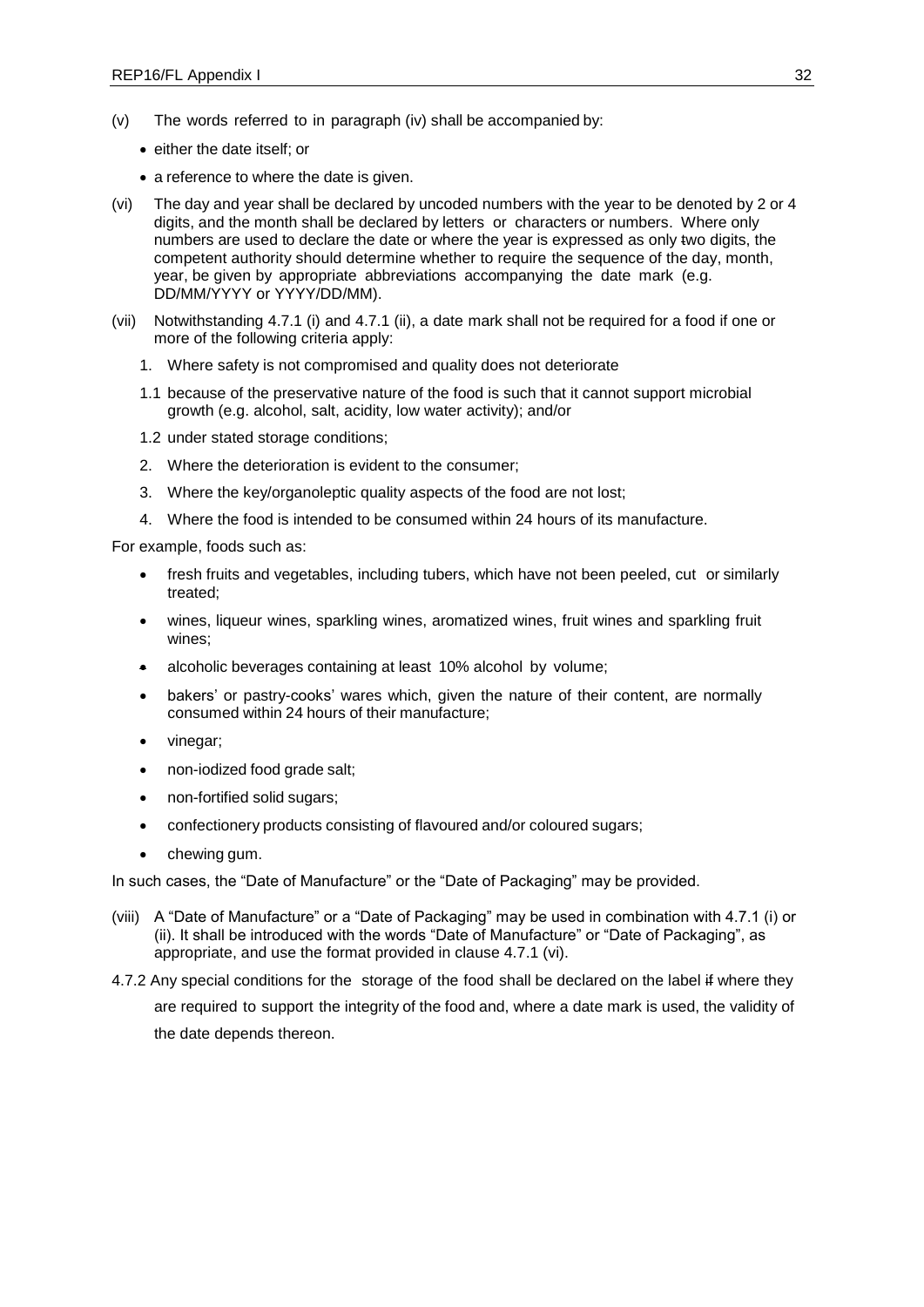## **Appendix III**

# **PROJECT DOCUMENT**

### **Development of guidance for the labelling of non-retail containers of food**

### **1. Purpose and Scope**

The proposal seeks to initiate work on development of guidance for labelling of non-retail containers of food that are not meant for direct sale to the consumer. The proposal does not seek to open discussion on labelling of pre-packaged food as outlined in Codex STAN 1-1985.

The work will consider and seek to provide guidance to competent authorities, where appropriate, with regard to information provided business to business through labelling of non-retail containers and other means with due regards to ensuring innovative practices and focussing on risk areas identified by the competent authority.

Where appropriate, the work will also consider and seek to provide guidance on labelling requirements of non-retail containers to competent authorities with regards to international trade, with a view to reducing inconsistent and burdensome labelling practices and promoting fair practices in the international trade of food.

### **2. Relevance and timeliness**

Inappropriate labelling of non-retail containers of food is a matter of significant concern in a number of countries. Lack of guidance which could be considered as the reference in this context causes several issues including operational issues and cost implications and contributes to food wastage. Lack of guidance may also negatively impact food safety in certain situations and has the potential to result in unfair practices (non-tariff barriers) in food trade.

It is anticipated that development of the proposed guidance will be extremely useful to all the countries to address several operational issues in the context of their exports and imports of bulk packaged food.

#### **3. The main aspects to be covered**

The development of a clear understanding of the term non-retail container of food not intended to be sold directly to the consumer that the guidance will apply to. The Guidance may also include the following aspects:

- a) Scope clearly outlining the areas of application of the guidance
- b) Purpose the intended outcome to be sought through the application of the guidance
- c) Principles a clear expression of the key elements addressed within the guidance

d) If required, elaborate guidance (including if necessary appropriate definitions) and identify necessary means to distinguish such containers of food from prepackaged food intended to be sold directly to the consumer.

Taking into account the needs of member countries and food business operators, it is intended that the guidance developed will not be prescriptive and burdensome but rather outcome based with a focus upon the areas of greatest risk.

### **4. Assessment against the Criteria for the Establishment of New Work Priorities:**

### **General criterion**

The Codex Alimentarius Commission has a twin mandate of protecting consumer's health and ensuring fair practices in the food trade.

There has been an increase in trade of raw materials and intermediary ingredients between businesses which are not meant for direct sale to consumers. Lack of a global reference standard for such non-retail containers of foods results in several trade related operational issues, has undue cost implications and contributes to food wastage. It may also negatively impact food safety in certain situations and has the potential to result in unfair practices (non-tariff barriers) in food trade.

Development of the proposed guidance can address the above issues and thereby contribute to fulfilling the mandate of the Codex Alimentarius Commission.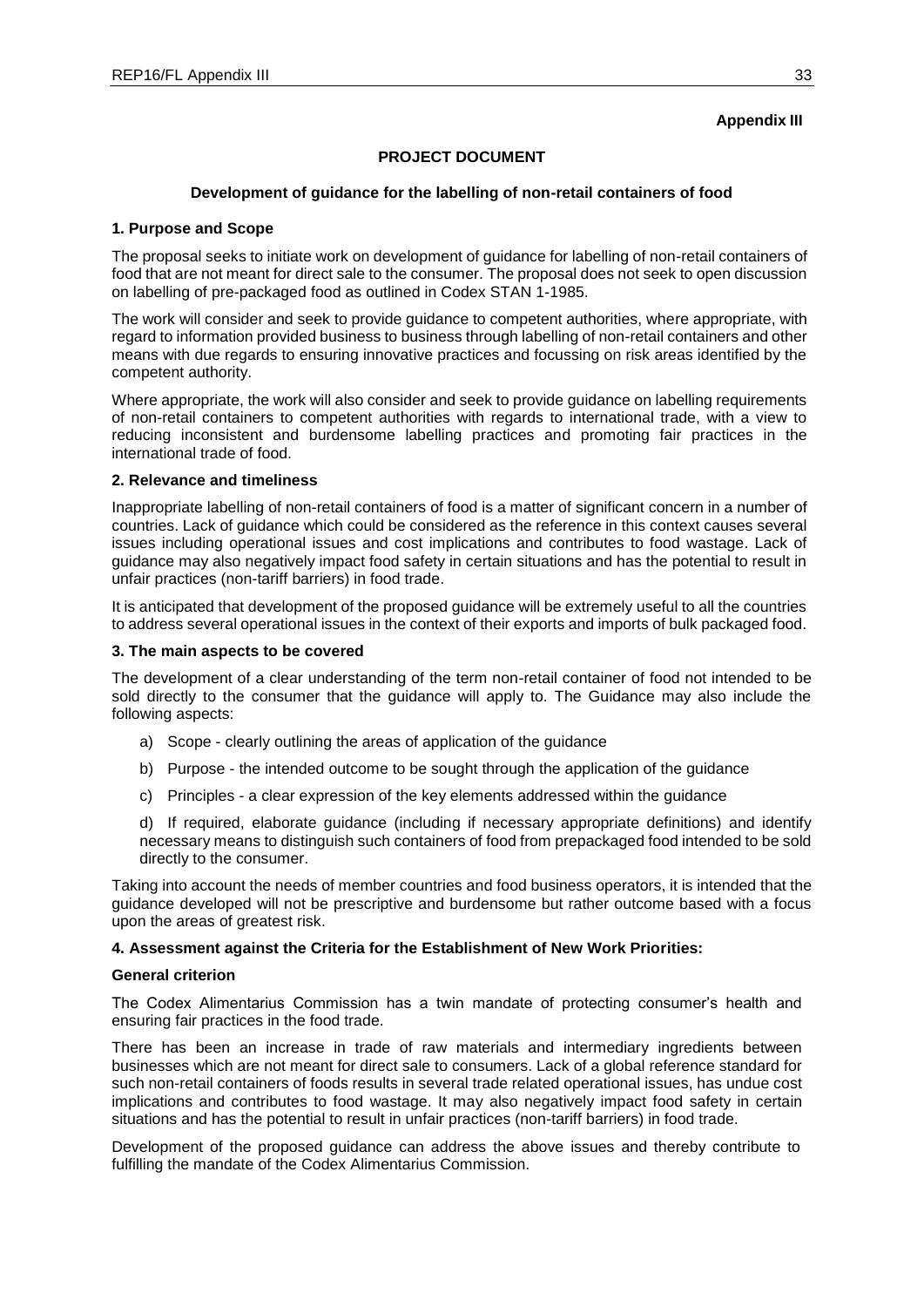### **Criteria applicable to general subjects**

(a) Diversification of national legislations and apparent resultant or potential impediments to international trade

Lack of reference guidance on labelling requirements for non-retail containers of food has resulted in diversity of national legislations. Different approaches being adopted across countries force exporters to meet multiple sets of labelling provisions based on the requirements of the importing partners. This leads to feasibility issues and has cost implications for the exporters apart from confusion among the concerned authorities. The proposed guidance will provide a harmonized approach in the context that the countries can follow.

(b) Scope of work and establishment of priorities between the various sections of the work.

All the aspects of the work, as detailed in the Section 3 above, can be undertaken simultaneously.

(c) Work already undertaken by other international organizations in this field and/or suggested by the relevant international intergovernmental body (ies)

Codex is the relevant international organization responsible for developing international standards in this area and we are not aware of any other international organization working in this area.

(d) Amenability of the subject of the proposal to standardization

Most member countriesbase their labelling requirements on relevant Codex standards. The purpose of the new work is to develop labelling requirements for non-retail containers of food that are not meant for direct sale to the consumer. The labelling requirements of non-retail containers can be effectively standardized with the involvement of and inputs from the Codex members.

(e) Consideration of the global magnitude of the problem or issue

Experience with regard to labelling of non-retail containers indicates that different importing partners call for different labelling requirements on the business to business traded food commodities making it extremely difficult for the industry to comply. Lack of appropriate labelling, in the absence of clear labelling guidelines for non-retail containers, is one of the leading causes for delays in import clearances and rejections which in turn lead to reduction in the available shelf life and/or wastage of food. It may also negatively impact food safety in certain situations and has the potential to result in unfair practices (non-tariff barriers) in food trade. These problems extend beyond particular regions and solution to the same is of global relevance and interest.

# **5. Relevance to Codex Strategic Objectives**

The proposed work is in line with the Commission's mandate for the development of international standards, guidelines and other recommendations for protecting the health of consumers and ensuring fair practices in food trade. To fulfil the objective of fair practices in food trade, it is also essential to distinguish between prepackaged and non-retail containers, and provide unambiguous guidance on labelling of the latter that are not intended to be sold directly to the consumer.

The proposed work will contribute to advancing the following Codex Strategic Goals in the Codex Strategic Plan 2014-2019:

### Strategic Goal 1: Establish international food standards that address current and emerging food issues.

Lack of appropriate labelling of non-retail containers of food, owing to lack of a reference standard in the context, is a matter of significant concern in international food trade. The proposed development of a General guidance for the Labelling of Non-Retail Containers of Food is consistent with the direction elaborated under Goal 1, that is, establish international food standards that address current and emerging issues.

### Strategic Goal 3: Facilitate the effective participation of all Codex Members.

The development of the General guidance for the Labelling of Non-Retail Containers of Food is expected to generate interest in participation from all countries. The work on development of the draft guidance can be initiated through an electronic working group to foster increased participation.